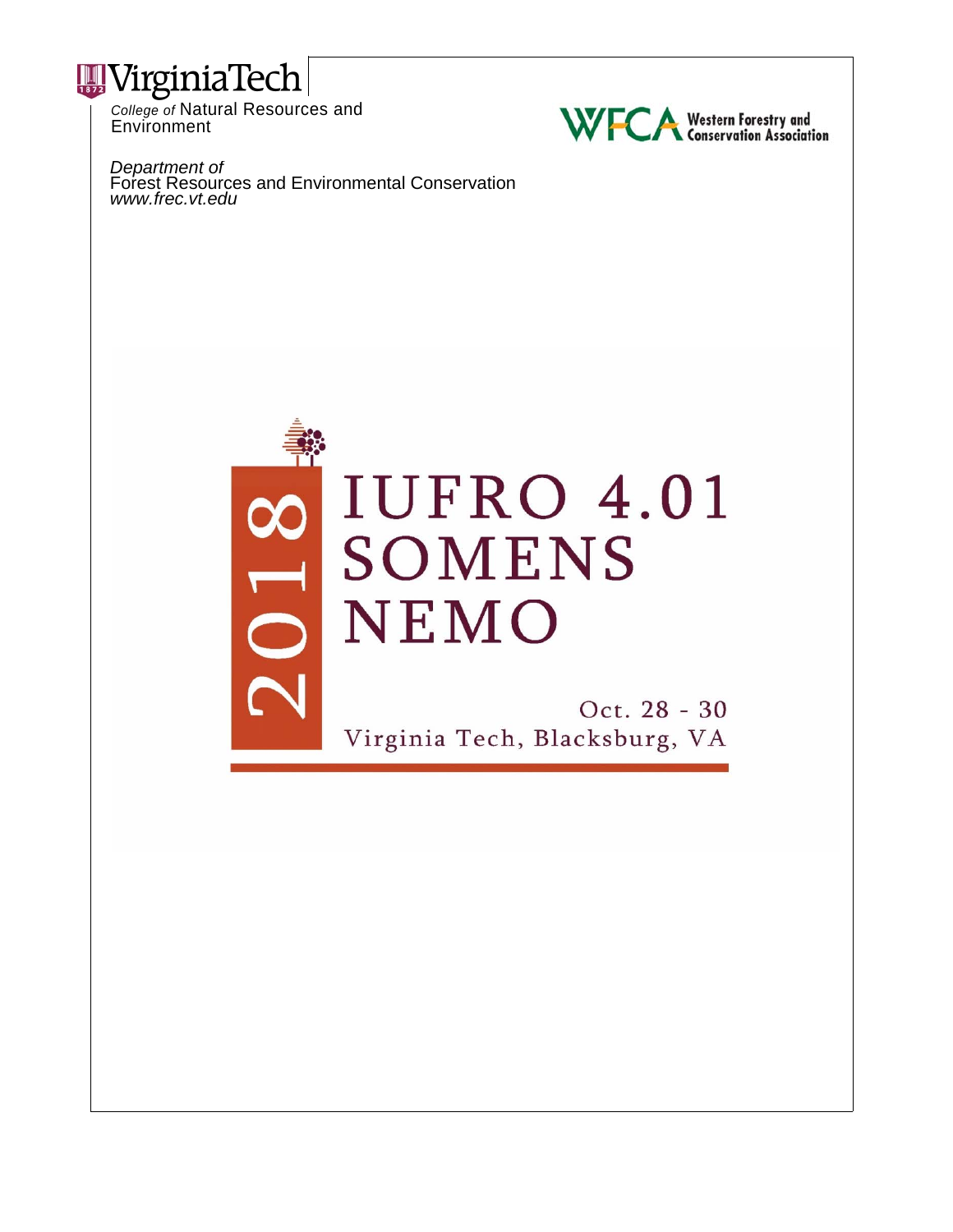## **2018 Joint Southern and Northeastern Mensurationists and IUFRO4.01 Conference**

*Inn at Virginia Tech, Blacksburg, Virginia October 28 - 31, 2018* 

# Agenda

## **Sunday, October 28**

2:00 PM IUFRO Division 4.01: *Welcome and Introductions* (Jay Sullivan, Temesgen Hailemarian)

Session 1

Moderator: Peter Marshall

- Ed Green: **Model Choice and Posterior Predictive Distributions**
- Guillermo Trincado: **Modeling the influence of cambial age, radial growth and climate on wood density in** *Pinus radiata* **D. Don grown in Chile**
- Matthew Russell: **Evaluating Ponderosa Pine Growth and Yield Equations for Application in Minnesota**
- Clara Antón-Fernández: **An R package for flexible cross-platform individual tree simulations: SITREE**
- Astor Torano Caicoya: **Forest management optimization for the state of Bavaria (southern Germany) using the single tree-based growth simulator SILVA 3.0**
- 3:30 BREAK

Session 2

Moderator: Temesgen Hailemarian

- Greg Reams: **Integrating Science and Technology in Delivery of the Forest Inventory and Analysis Program**
- Sergio Orrego: **Using Biophysical Variables and Stand Density to Estimate Growth and Yield of** *Pinus patula***: a Case Study in Antioquia, Colombia**
- David Affleck: **Efficient Tree Selection Designs for Biomass Equation Development and Estimation**
- Bogdan Strimbu: **A Scalar Measure Tracing Tree Species Composition in Space or Time**
- Rong Fang: **Branch Sampling of Tree Structural Models Fitted from Lidar Point Clouds, a Case Study of an Experimental Douglas-fir Forest**
- Laura Ramirez: **Spatial Financial Analysis of Potential Forest Plantations in Antioquia, Colombia**

2018 SOMENS‐NEMO‐IUFRO4.01, Blacksburg, VA 1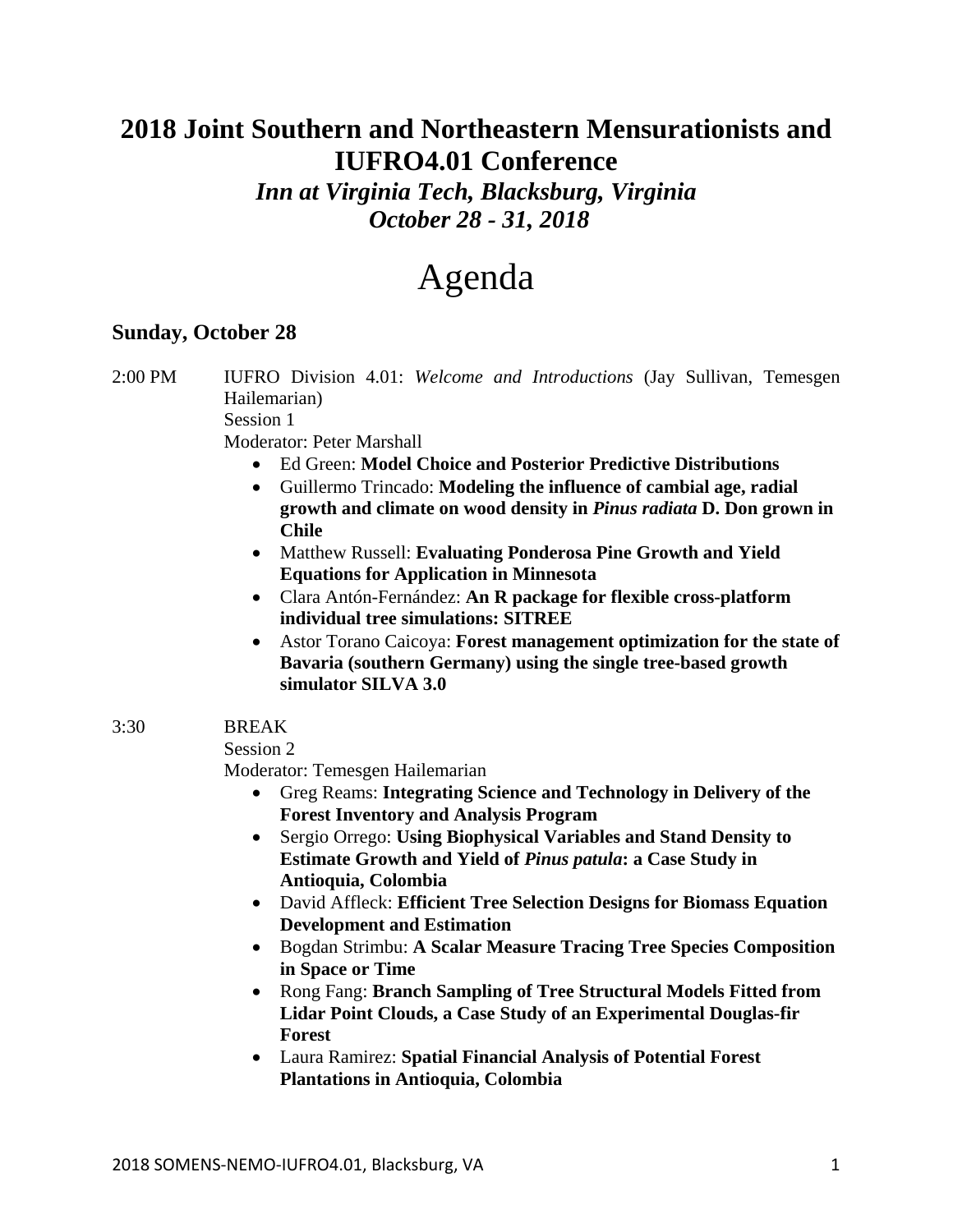#### **Monday, October 29**

#### 8:00 SOMENS/NEMO: *Welcome and Introductions* (Ralph Amateis)

8:15 Keynote Speaker – Harold Burkhart, University Distinguished Professor, Virginia Tech **Forest Mensuration and Modeling: Past Successes, Current Challenges and Future Prospects: A Personal Perspective** 

#### 8:45 Session 3

Moderator: Dean Coble

- Margarida Tomé: **Science supporting cork oak stands management: a stakeholder´s driven development of forest management support tools**
- Chad Babcock: **On Spatial Autocorrelation in Design-based and Modelassisted Estimation Using Systematic Samples and Remote Sensing in Forest Inventory**
- Diane Kiernan: **Assessing Small-stem Density in Northern Hardwood Selection System Stands**
- Josh Bankston: **Effect of Sample-plot Size and Diameter Moments/Percentiles Prediction Model on Stand Diameter Distribution Recovery Accuracy**

#### 9:45 BREAK

Session 4

Moderator: Diane Kiernan

- David MacFarlane: **Exploring Branch, Stem and Tree Wood Density Relationships for Temperate Tree Species in the Eastern USA**
- Stephanie Patton: **Postthinning Response of White Spruce Plantations Affected by Eastern Spruce Budworm in Minnesota**
- Quang Cao: **Deriving a Tree Survival Model from an Existing Stand Survival Model**
- Jim Westfall: **Double Sampling for Post-Stratification in Forest Inventory**
- Frank Roesch: **Truth or Consequences: Evaluation of the Re-measurement Period Assumption**
- John Kershaw: **Application of Mixture Distributions to Describing Biomass Distribution Using TLS Data**
- David Walker: **Regional and National Scale Aboveground Biomass Estimators for Applications Involving Multiple Tree Species**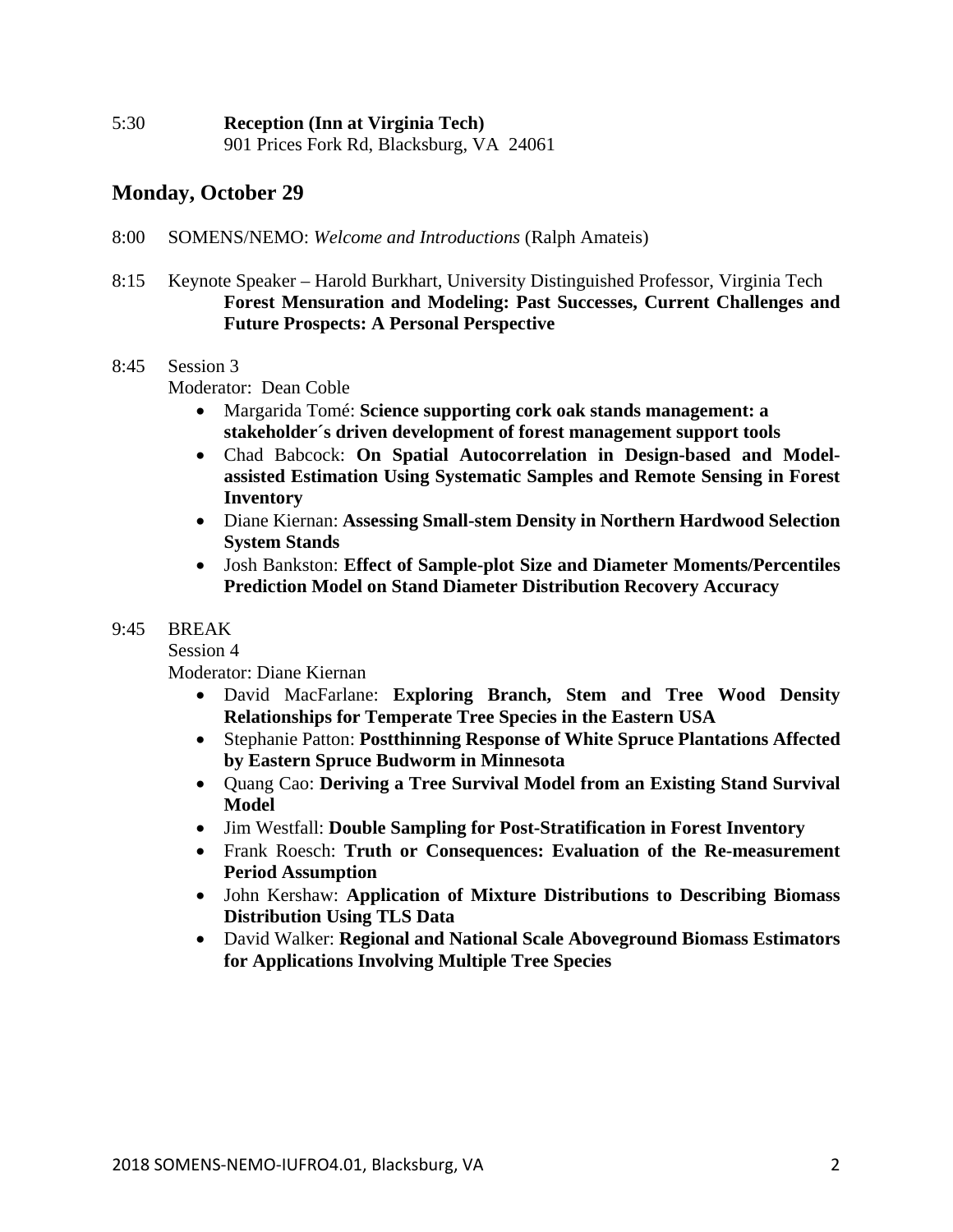#### 12:00 LUNCH (provided)

#### 1:15 Session 5

Moderator: Margarida Tomé

- Brian Clough: **Estimating Precision of Uncruised Stands: Applications for Model-based Forest**
- Mingling Wang: **Understanding Dominant Height Projection Accuracy of Anamorphic Models**
- Garrett Dettmann: **Generalized Predictors of Foliage Biomass for Tree Species of the United States**
- Corey Green: **Comparison of Two Projection Strategies in Simulated Loblolly Pine Stands Under Various Levels of Spatial Heterogeneity**
- Sheng-I Yang: **Evaluation of Total Volume and Stand Tables Estimates with Alternate Measurement-Tree-Selection Methods in Point Samples**
- Poster Presentations
	- o Corey Green: **Improved Removal Estimates with Small Area Estimation Methods**
	- o Thomas Harris: **Methods for Developing New Longleaf Pine Individual Tree Taper, Green Weight and Volume Equations**
	- o Priscila Dias: **Interactive Growth and Yield Models: An Example with Longleaf Pine in R**
	- o Anil Koirala: **Analysing the Influence of Plot Size on Site Index and Dominant Height Estimates**
	- o Mark Porter: **Estimating Tree Height from Multiple Stem Diameters**
	- o Steve Knowe: **Overview of the FMRC Forest Sampling Simulator**
	- o Åsa Ramberg: **Production Potential of Loblolly and Slash Pine in the Southeastern USA and a Comparison to the Potential of Scots Pine in Sweden**

#### 3:00 BREAK

 Session 6 Moderator: Aaron Weiskittel

- Yingbing Chen: **Application of Big BAF Sampling for Estimating Carbon on Small Woodlots**
- Stephen Kinane: **A Model to Estimate Leaf Area Index in Loblolly Pine Plantations**
- Rebecca Wylie: **Estimating Stand Age From Airborne Laser Scanning Data to Improve Ecosite‐based Models of Black Spruce Wood Quality in the Boreal Forest of Ontario**
- Karol Bronisz: **Taper Equations for Scots Pine Based on Terrestrial Laser Scanner Data for Poland**
- Mauricio Zapata: **A New Taper Equation for Loblolly Pine Using Penalized Spline Regression**
- Dehai Zhao: **More Discussion on the Compatibility and Additivity of Tree Taper, Volume and Biomass Equations**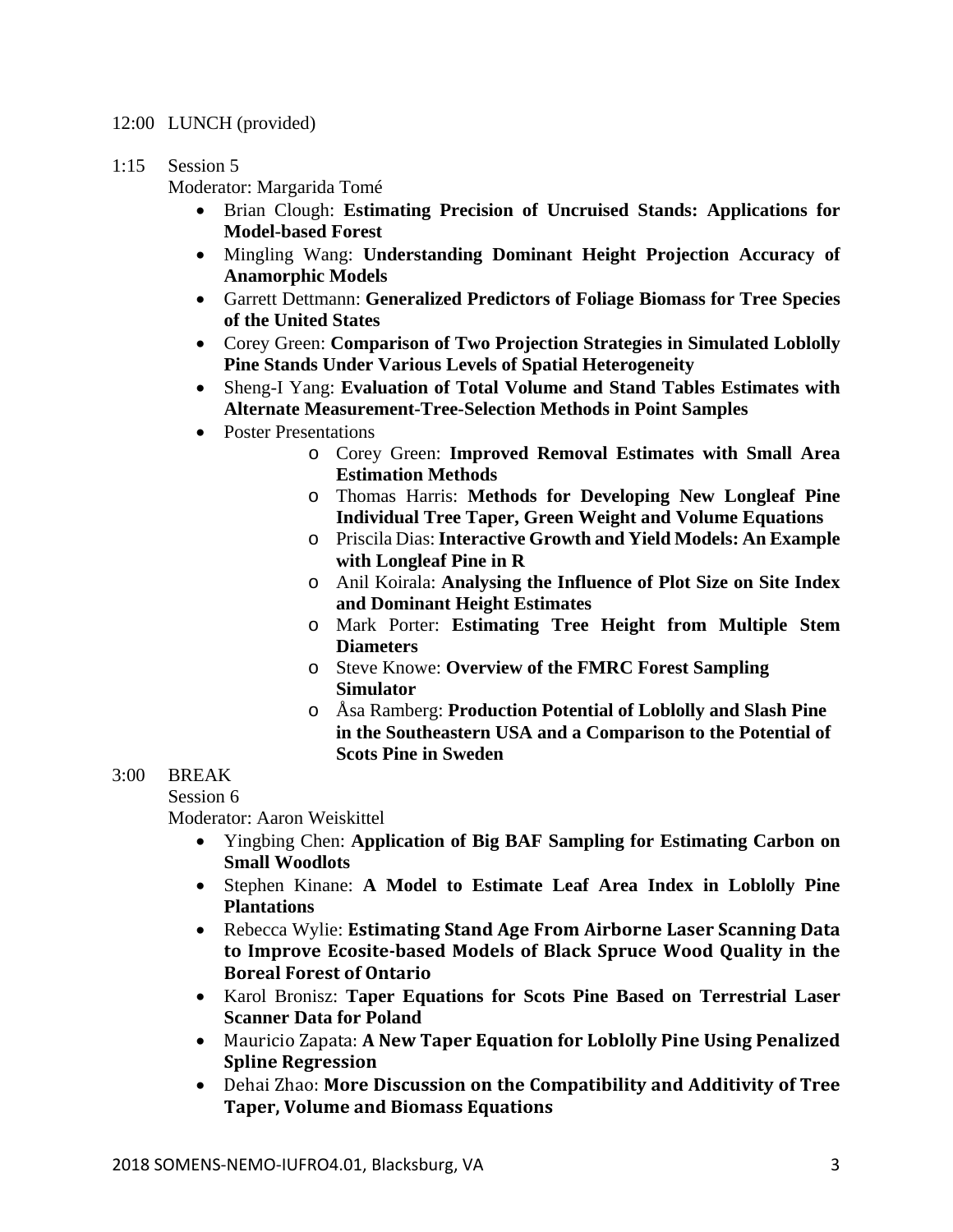- Micky Allen: **Relationships Between Volume Growth and Stand Density An Examination of Past Hypotheses in Two Conifer Species**
- 5:30 **Conference Banquet** (Inn at VT)

#### **Tuesday, October 30**

#### 8:00 Session 7:

Moderator: Phil Radtke

- James McCarter: **Annualizing FIA Combining FIA Plots, Satellite Imagery, FVS to Create Single Year Estimates of Forest Inventory**
- Ting-Ru Yang: **Application of Terrestrial LiDAR for Estimating Diameter Distributions in Newfoundland**
- Cristian Montes: **A Dynamic State-space Specific Gravity Model for Loblolly Pine Using Data Assimilation to Improve Wood Property Estimates with Explicit Uncertainty**
- Spencer Peay: **A Maximum Entropy Approach to Defining Geographic Bounds on Growth and Yield Model Usage**
- Eddie Bevilacqua: **Additive Aboveground Dry Biomass Equations for Naturally Regenerated Pinus Occidentalis Sw. Trees**
- Bharat Pokharel: **Predictive Mapping of Stand Characteristics Using A Non-Parametric Approach**

#### 9:45 BREAK

Session 8

Moderator: Clara Antón-Fernández

- John Brown: **Power Estimation for Binary Response Variables in a Randomized Block Setting**
- Krishna Poudel: **Does Calibration Using Upper Stem Diameter Measurement Improve Predictive Ability of a Segmented Polynomial Taper Equation in Presence of Measurement Error?**
- Hector Restrepo: **Prediction of Timber Product Class Proportions for Loblolly Pine in the Southeastern U.S.**
- Chris Cieszewski: **Update on InFORM and Other Developments in the Fiber Supply Assessment Program**
- Poster presentations

12:00 LUNCH (provided)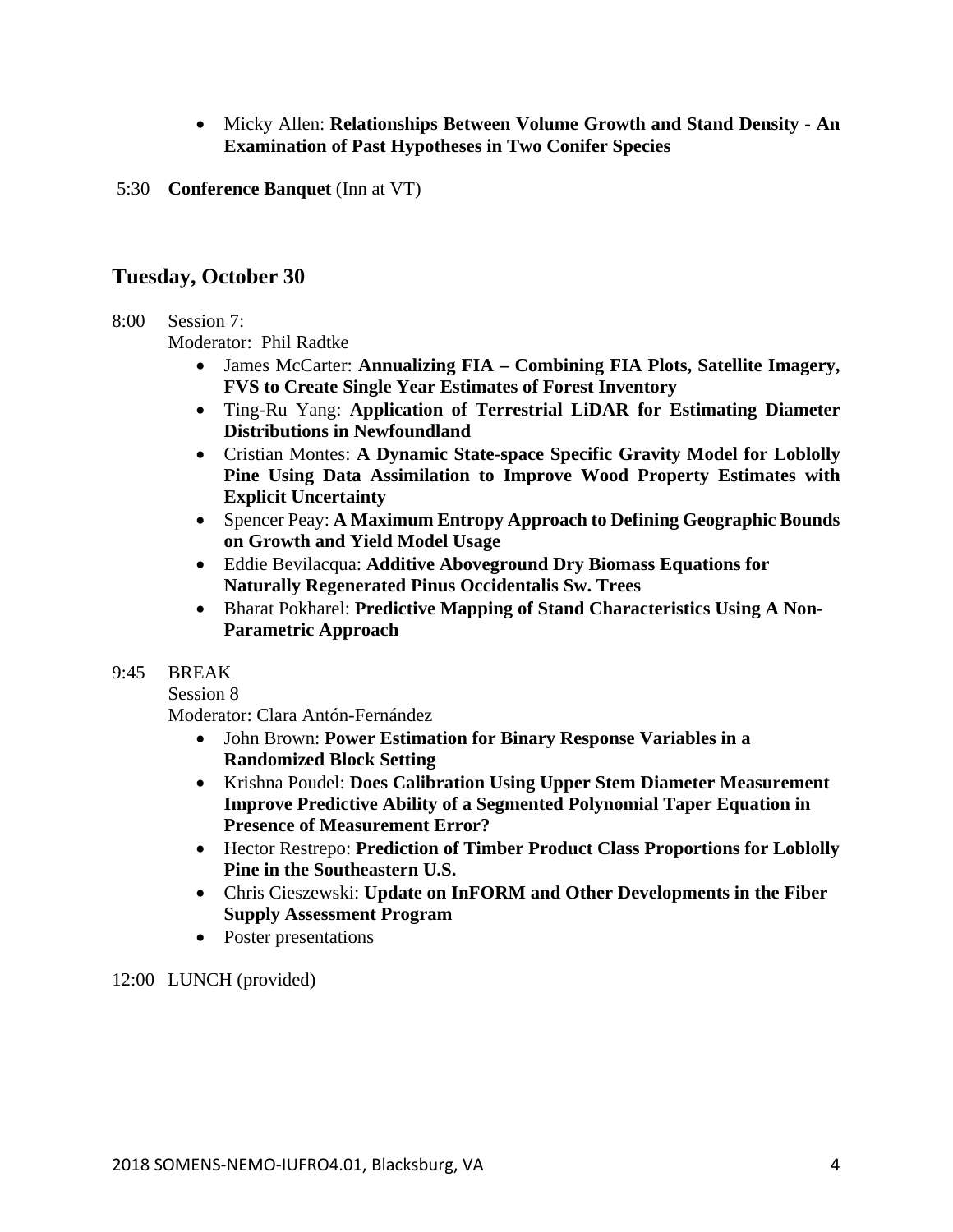#### 1:15 Session 9

Moderator: Guillermo Trincado

- Jim Smith: **Forest Measurements:** *Outside the Lines*
- Jacob Putney: **Assessing Shifts in Vertical Distribution of Stem Cross-Sectional Increment in Response to Nitrogen Fertilization of Douglas-fir using a Nonlinear Mixed-Effects Modeling Approach**
- Salvador Gezan: **Incorporating Genetics Into a Slash Pine Growth and Yield Model**
- Yung-Han Hsu: **3P Sampling with a Ricoh 360 Camera**
- Mike Strub: **Measures of Goodness of Fit for Mortality Models**
- 2:30 Awards, Business, Adjourn

#### **Wednesday, October 31**

Optional Field Tour – Reynolds Homestead and Forestry Research Center, Critz, Virginia. Cost is \$25.00.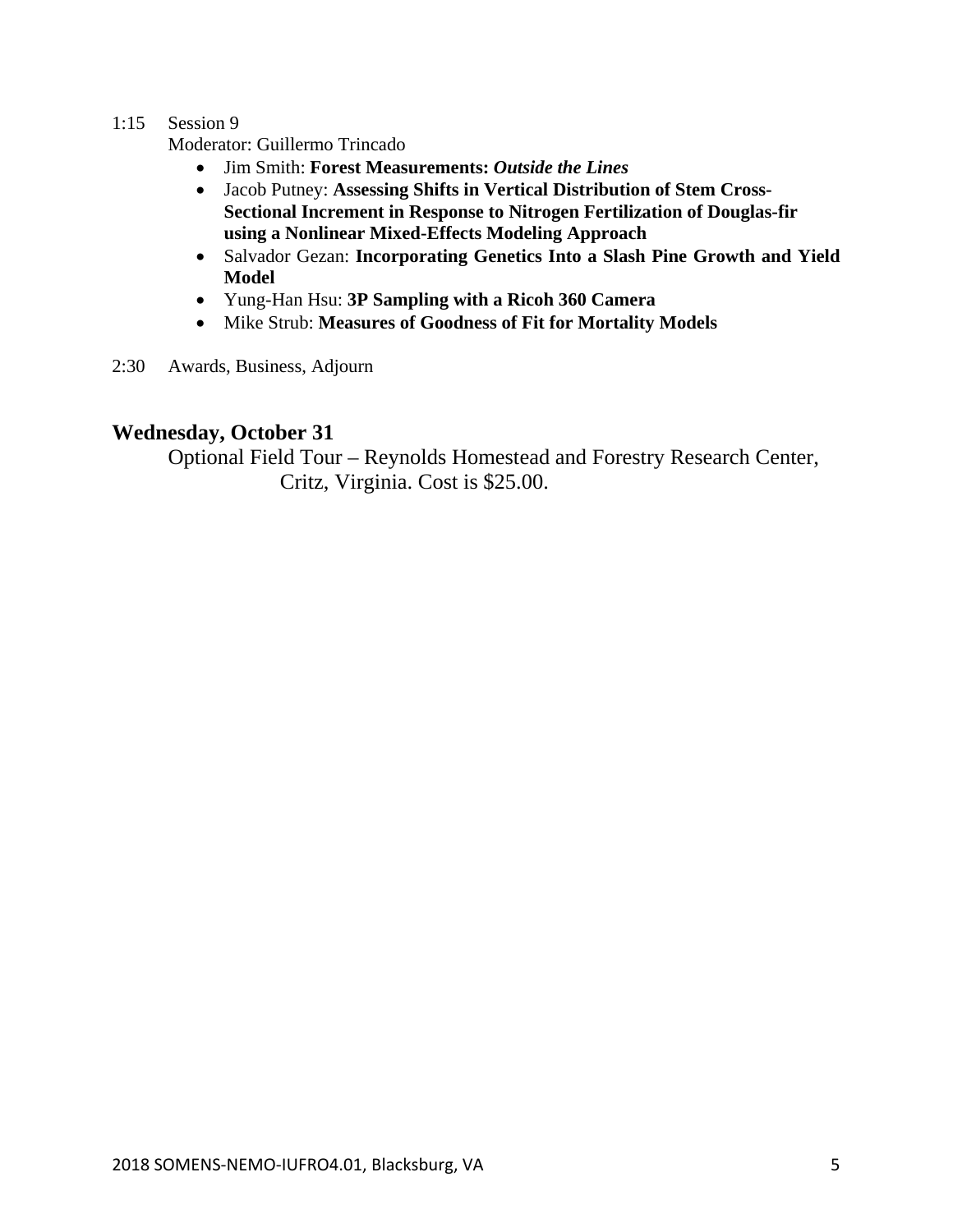## **2018 Joint Southern and Northeastern Mensurationists and IUFRO4.01 Conference**

*Inn at Virginia Tech, Blacksburg, Virginia October 28 - 31, 2018* 

## **COMPILED LIST OF ORAL ABSTRACTS**

**(Alphabetical order by last name of first author)**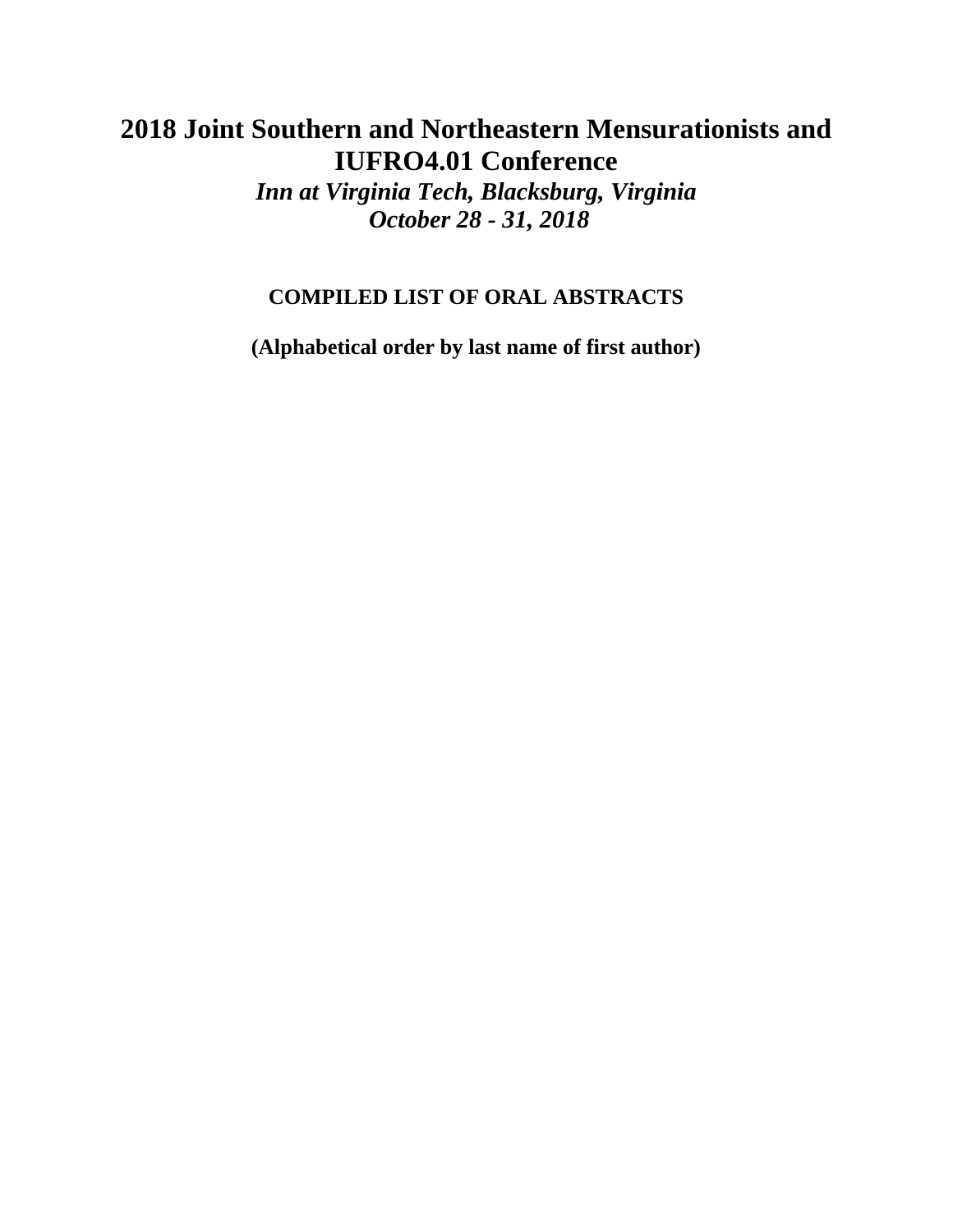## **EFFICIENT TREE SELECTION DESIGNS FOR BIOMASS EQUATION DEVELOPMENT AND ESTIMATION**

David Affleck, Department of Forest Management, University of Montana david.affleck@umontana.edu

Collection of tree biomass and carbon data is labor intensive and expensive, but necessary for the development and calibration of individual-tree biomass and carbon equations. Given the cost, the selection of trees for destructive sampling should be guided by efficient designs, yet this topic has received little attention. Instead, sample trees (or stands) are commonly selected opportunistically where destructive sampling is permitted, and then efforts are undertaken to distribute selected trees across size classes. In this research, we develop and apply techniques from optimal design to i) identify efficient sample distributions of tree sizes for aboveground biomass equation calibration and estimation, and ii) compare the efficiencies of these distributions to size-balanced and frequency-weighted designs. In doing so, we consider parameter uncertainty in the underlying nonlinear allometric relationships and intrinsic variance heterogeneity. We also incorporate population tree size distributions into the optimization criteria, and use the current size distribution of Douglas-fir (*Pseudotsuga menziesii*) across the interior northwest (as estimated from Forest Inventory & Analysis plots) as a case study. Results demonstrate the importance of collecting data from the largest size classes, even for size distributions skewed heavily to smaller trees and under models where error variance increases with size. Related to this, we also show that the footprint of the optimal design for a given allometric model is sparse, but that size-balanced designs are superior to frequency-weighted designs. Practical applications and limitations of these results are discussed, as well as avenues for future research.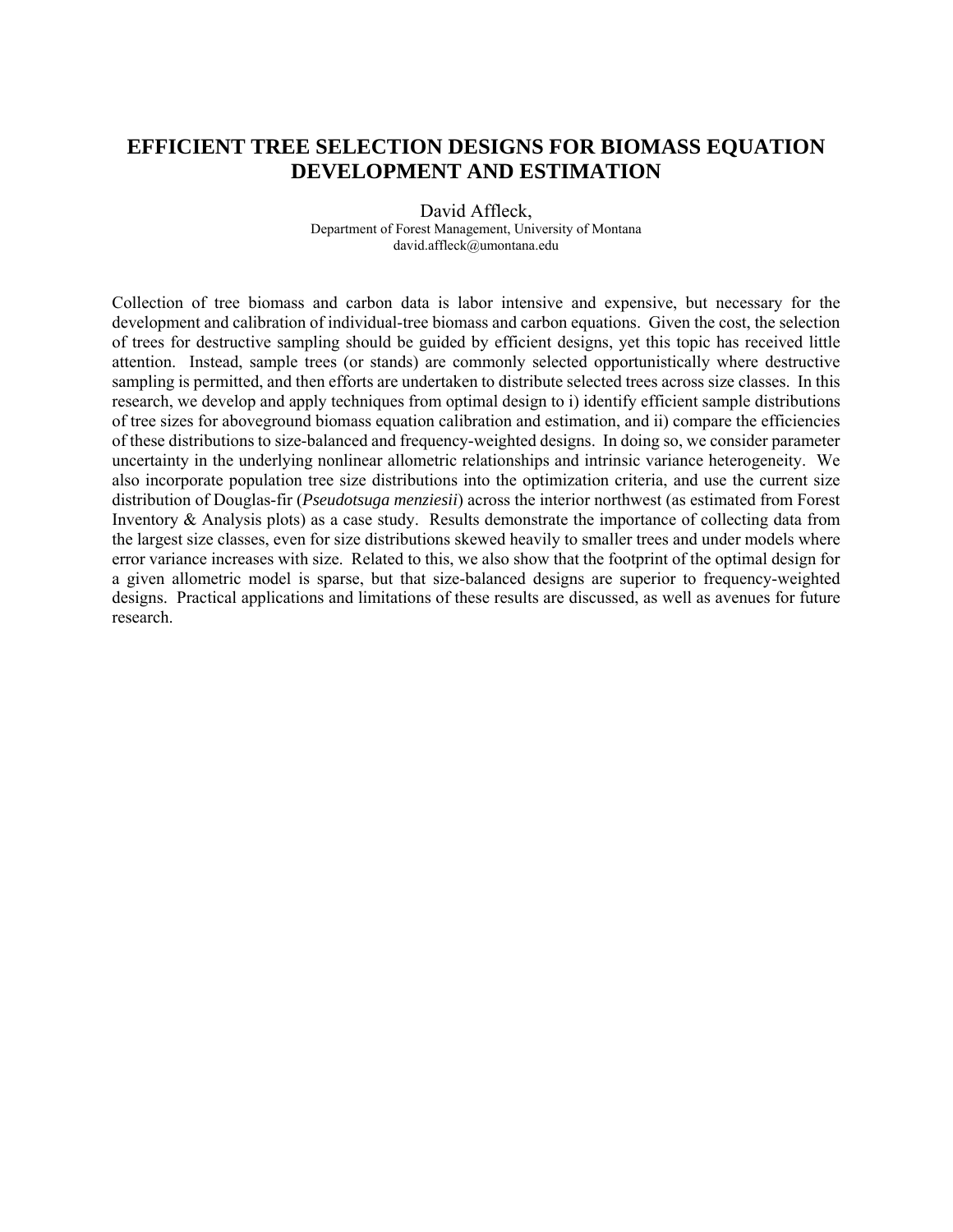## **RELATIONSHIPS BETWEEN VOLUME GROWTH AND STAND DENSITY - AN EXAMINATION OF PAST HYPOTHESES IN TWO CONIFER SPECIES**

Micky G. Allen II, Harold E. Burkhart, Andreas Brunner, and Clara Antón-Fernández

Hypothesized growth-density relationships of the past century suggest that volume growth follows either an optimal or constant pattern with stand density. Under these hypotheses, volume growth is maximized at a specific density or over a range of densities, respectively, somewhat less than the maximum density. These hypotheses differed from earlier beliefs that volume growth increased with increasing density up to the maximum levels sustainable on a given site. The alternative hypotheses (optimal, constant, and increasing) were tested using data from thinning studies in loblolly pine plantations in the southeastern US and in Norway spruce plantations in Norway. Relationships between gross volume growth and four measures of stand density including basal area, standing volume, stand density index, and relative spacing were examined. Analyses indicated that when accounting for stand age, site quality, and average tree size, volume growth increases with increasing stand density, for both species and for all four density measures.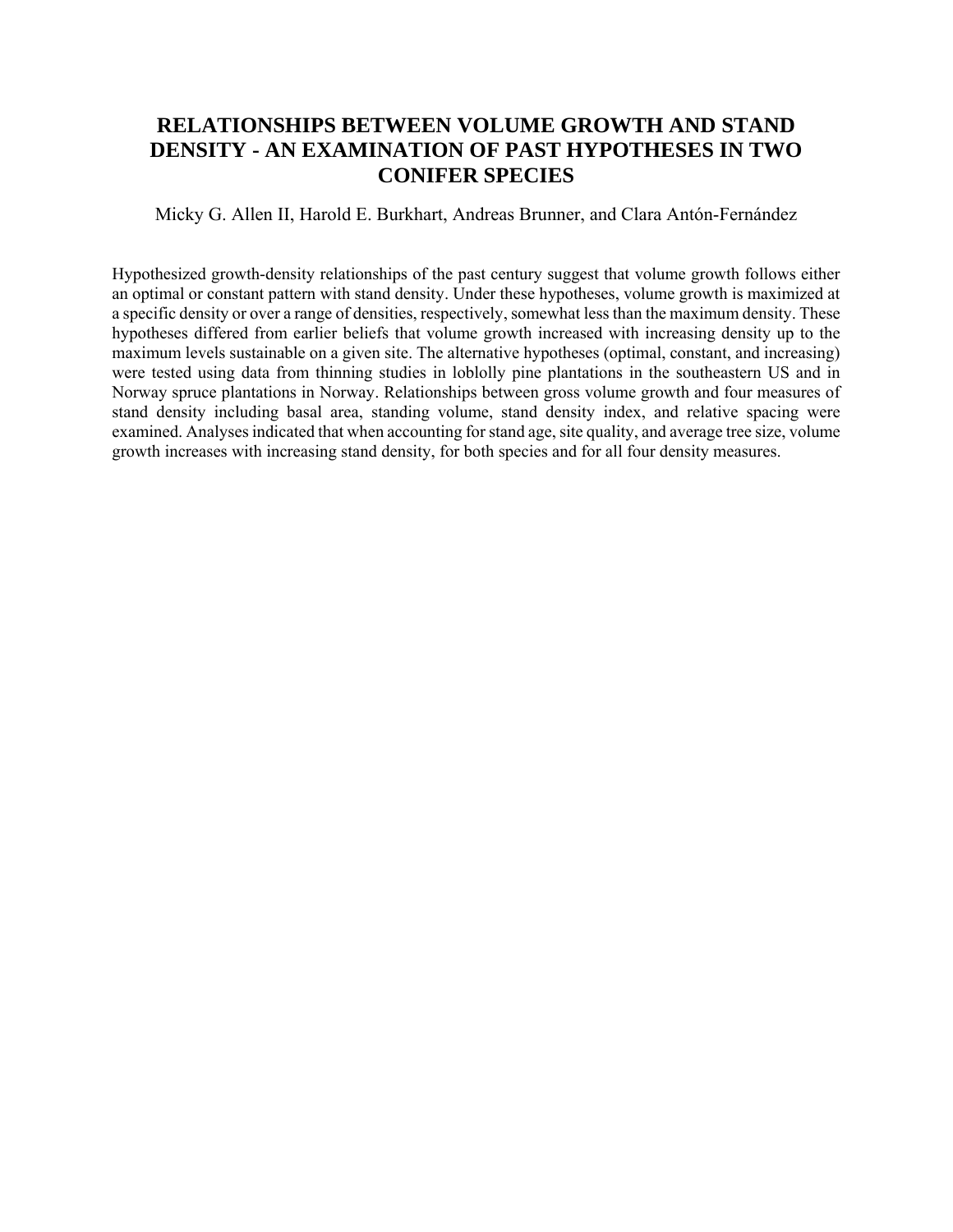#### **AN R PACKAGE FOR FLEXIBLE CROSS-PLATFORM INDIVIDUAL TREE SIMULATIONS: SITREE**

Clara Antón-Fernández, and Rasmus Astrup

Sitree is a flexible, open-source individual tree simulator that facilitates flexible analyses of forest growth and yield simulations. We provide the broad forestry community of R-users with an easily adaptable individual-tree simulator. sitree provides the fundamental simulation framework while the users either select existing models or add new individual-tree models for describing the different processes applied in their simulation. sitree allows, for example, to "plug and play" a new mortality function without having to change other models in the simulator, and using only R. We present the package, its structure, potential applications and several examples.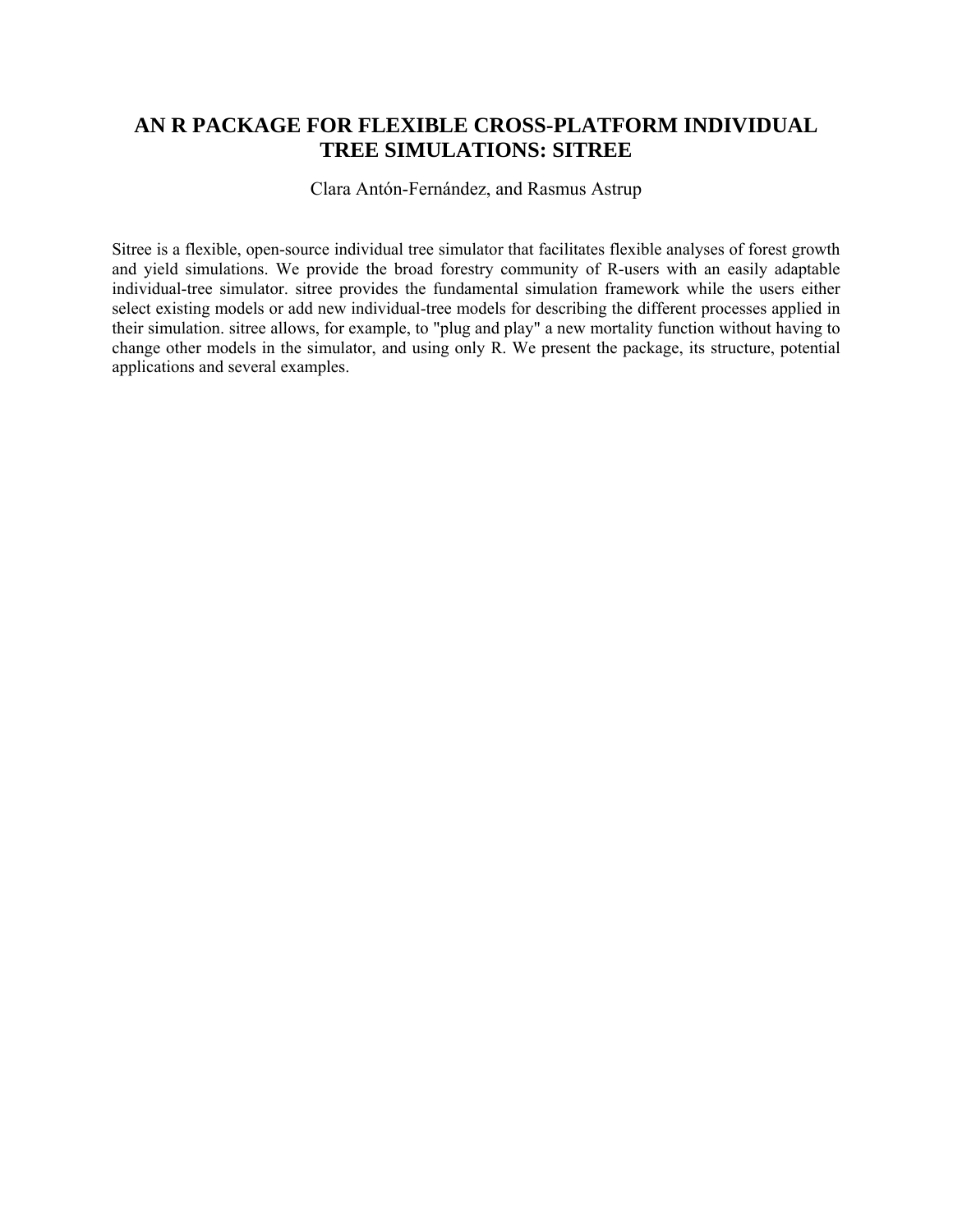#### **ON SPATIAL AUTOCORRELATION IN DESIGN-BASED AND MODEL-ASSISTED ESTIMATION USING SYSTEMATIC SAMPLES AND REMOTE SENSING IN FOREST INVENTORY**

Dr. Chad Babcock and Dr. Andrew O. Finley Michigan State University, Department of Forestry, East Lansing, MI 48824, USA

Systematic sampling is commonly employed to select plot locations for forest inventory estimation. However, it is not possible to derive an unbiased variance estimator for a systematic sample employing one random start. As a result, many forest inventory analysts resort to applying variance estimators commonly used following simple random sampling and Horwitz-Thompson estimation of the population mean, even though it is well known that this substitution typically leads to conservative estimates of error. We explore the role of spatial autocorrelation in systematic sampling variance estimation using Monte Carlo sampling from a series of synthetic populations and a tree census plot in Harvard Forest, Massachusetts. Results indicate that applying variance estimators for the mean that are design-unbiased under simple random sampling to systematic samples from populations exhibiting stronger spatial autocorrelation tend to be more conservative. We also find that incorporating ancillary wall-to-wall covariates, e.g., remote sensing data, via model-assisted estimation can reduce variance over-estimation by explaining some or all of the spatial structure in the population units. These findings illustrate tangible benefits to incorporating remote sensing data via model-assisted estimation in forest inventory. Remote sensing data can account for spatial autocorrelation leading to not only improved estimation of forest inventory parameters, but also better approximations of the variance when systematic sampling is used.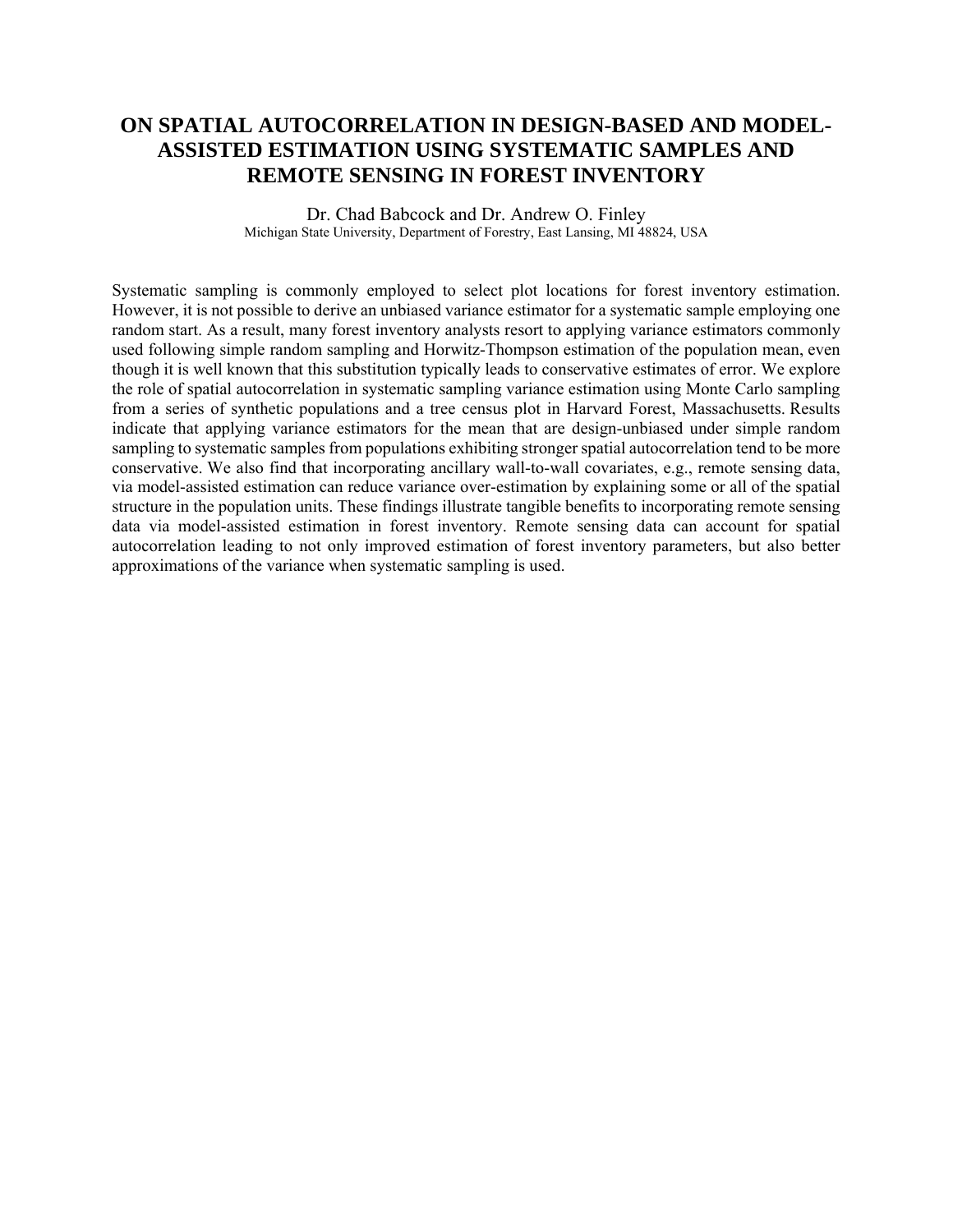#### **EFFECT OF SAMPLE-PLOT SIZE AND DIAMETER MOMENTS/PERCENTILES PREDICTION MODEL ON STAND DIAMETER DISTRIBUTION RECOVERY ACCURACY**

<sup>1</sup> Joshua B. Bankston, <sup>2</sup>Charles O. Sabatia, and <sup>3</sup>Thomas G. Matney <sup>1</sup>Graduate Student and <sup>3</sup>Professor (Retired), Mississippi State University, Department of Forestry, P.O. Box 9681 Mississippi State, MS 39762 2Forest Biometrician, The Westervelt Company, 1400 Jack Warner Pkwy, Tuscaloosa, AL 35405

Diameter distribution of a forest stand provides insights into the stand's value. In whole stand forest growth and yield prediction systems, the future diameter distribution of a stand gets predicted by use of models that predict the stand's diameter statistical moments and/or percentiles in conjunction with a mathematical system to recover the diameter distribution from the predicted moments and/or percentiles. Weibull probability distribution is widely used to model the predicted diameter distribution. Studies that have compared Weibull diameter distribution recovery systems based on moments only to those based on moment-percentile hybrid approaches arrived at varied conclusions regarding the best approach of recovering a stand's future diameter distribution from predicted stand level statistics. In the current study, quantity of data used in model development as well as the form of diameter moments/percentiles prediction models were assessed in terms of how they affect the accuracy of three Weibull distribution recovery approaches – method of moments, percentile, and moments-percentile hybrid. Data from five plot sizes were used to fit each moments/percentile prediction model used to recover Weibull diameter distributions. Prediction error was calculated by comparing each plot's predicted timber yield (green tons/acre) to its respective observed yield. Across the model forms and diameter distribution recovery approaches investigated, prediction error was smaller the larger the size of plot used to develop the diameter recovery system. There was some evidence of interaction between plot-size and the diameter distribution recovery approaches but no evidence of interaction between diameter-statistics prediction model form and the recovery approaches.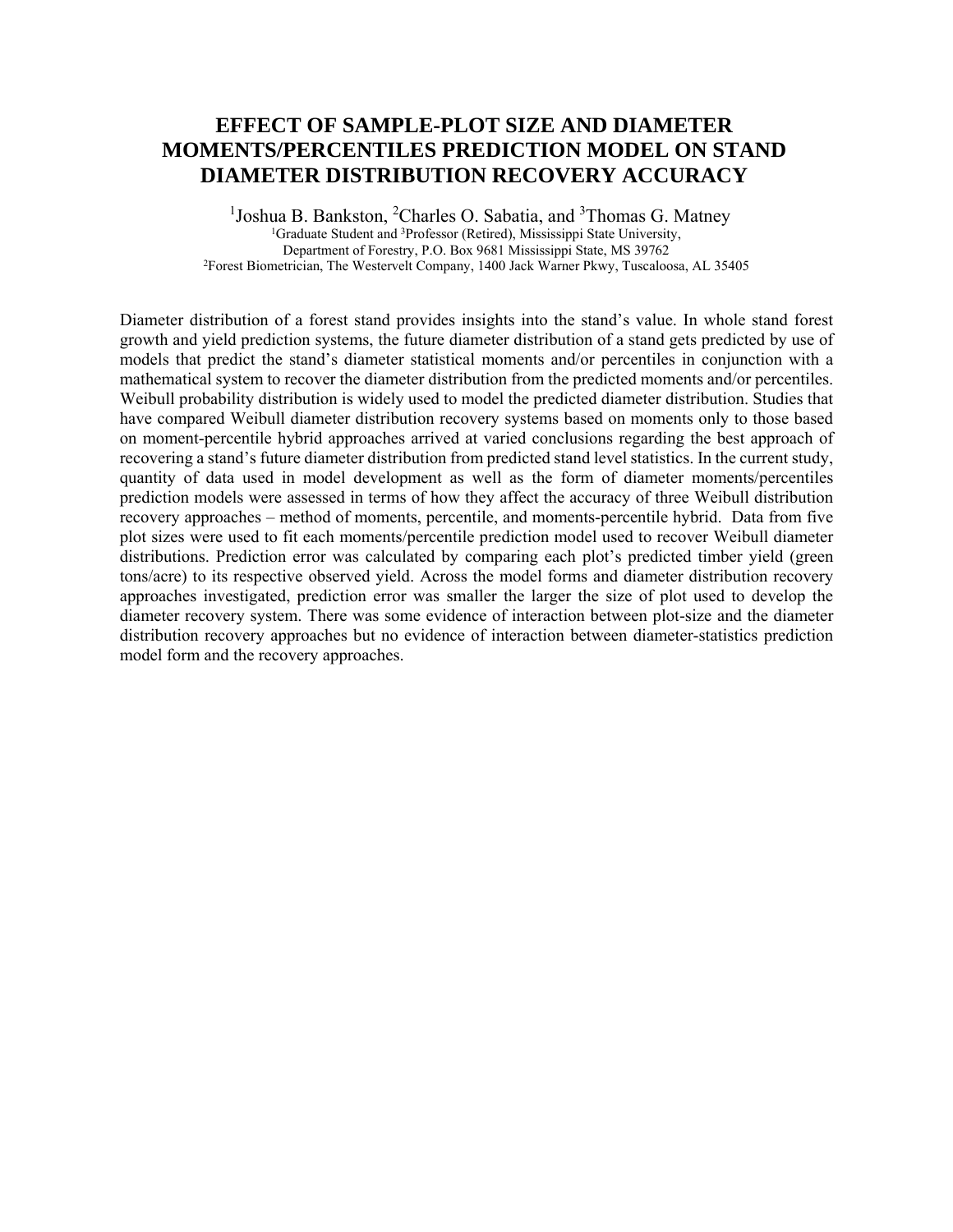### **ADDITIVE ABOVEGROUND DRY BIOMASS EQUATIONS FOR NATURALLY REGENERATED PINUS OCCIDENTALIS SW. TREES**

Eddie Bevilacqua ebevilacqua@esf.edu

Precise species-specific aboveground tree component biomass equations are needed in the Dominican Republic to quantify potential carbon storage in the context of climate change and sustainable forest management. To date, there has been a lack of available information concerning component (stem plus bark, branches, and foliage) and total aboveground biomass and/or carbon content for naturally occurring *Pinus occidentalis* trees. The objectives of the study were to develop allometric component and total aboveground biomass equations for *P. occidentalis* while ensuring the property of additivity. Predictor variables included diameter at breast height (DBH) and total tree height (H), alone and in combination. Two additivity modeling approaches using nonlinear equations were evaluated; aggregative and disaggregative. Fit statistics indicate the aggregative approach produced better predictions of each component and total biomass. Average distribution of stem plus bark, branches, and foliage represent 82%, 8% and 10% of the total biomass, respectively, with relative proportion of foliage and branch components increasing with larger DBH trees.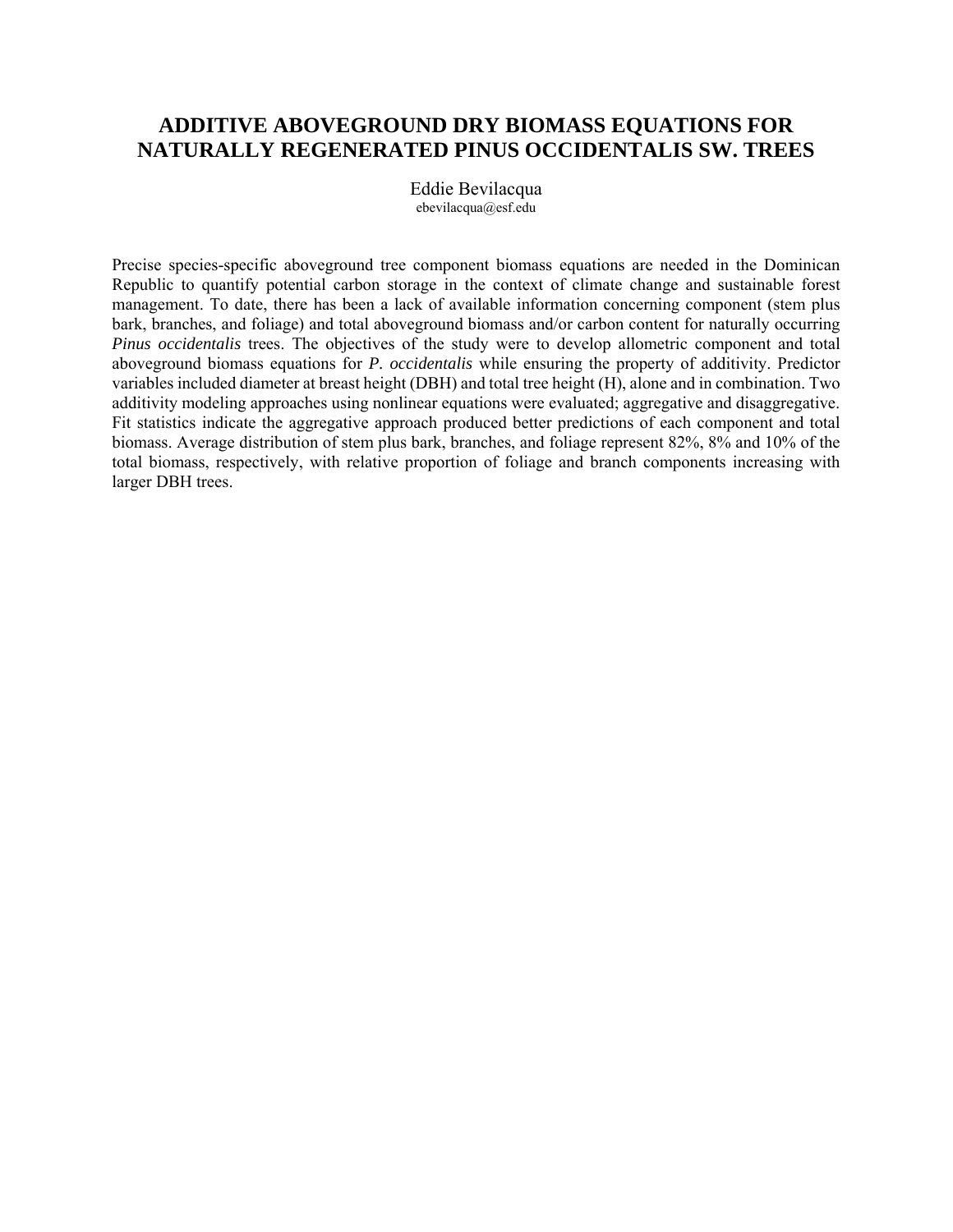## **TAPER EQUATIONS FOR SCOTS PINE BASED ON TERRESTRIAL LASER SCANNER DATA FOR POLAND**

Karol Bronisz, Michał Zasada Karol.bronisz@wl.sggw.pl

Laboratory of Dendrometry and Forest Productivity, Faculty of Forestry, Warsaw University of Life Sciences - SGGW

One of the ways to define the longitudinal shape of trees is to develop special regression models – taper functions. These models allow us to determine the diameter of the tree at any height, its volume, biomass and the share of products that can be obtained from a tree after cutting.

One of the groups of taper models are linear ones that describe the shape of a tree using a number of diameters from different relative tree heights. Notwithstanding the largest group of solutions are provided by nonlinear models, where the shape of the tree is mapped using a single mathematical function (e.g. polynomial). However, nonlinear variable-form taper models of trunk shape composed of several mathematical functions are also available.

The objectives of this study were to: 1) fit taper equations based on terrestrial laser scanner data for standing trees for Scots pine - the most important tree species in Poland; 2) examine the accuracy of these equations in prediction of inside bark tree diameter based on felled reference trees.

The empirical material consisted of more than 4000 trees from six different objects located in various parts of the country. In this study 8 different taper models, using total tree height, height of diameter measurement along trunk and diameter at breast height as predictors were taken into account. Models were fitted using non-linear least squares approach. The accuracy and precision of diameter estimates of each model as well as goodness-of-fit measures of each model were analyzed. Additionally all analyzed models were subject to validation based on sectional measurements measured directly on felled reference trees.

Obtained results indicate that standing trees data allows do define the shape of a tree based on taper functions. Moreover single and variable-form taper functions are characterized by similar accuracy.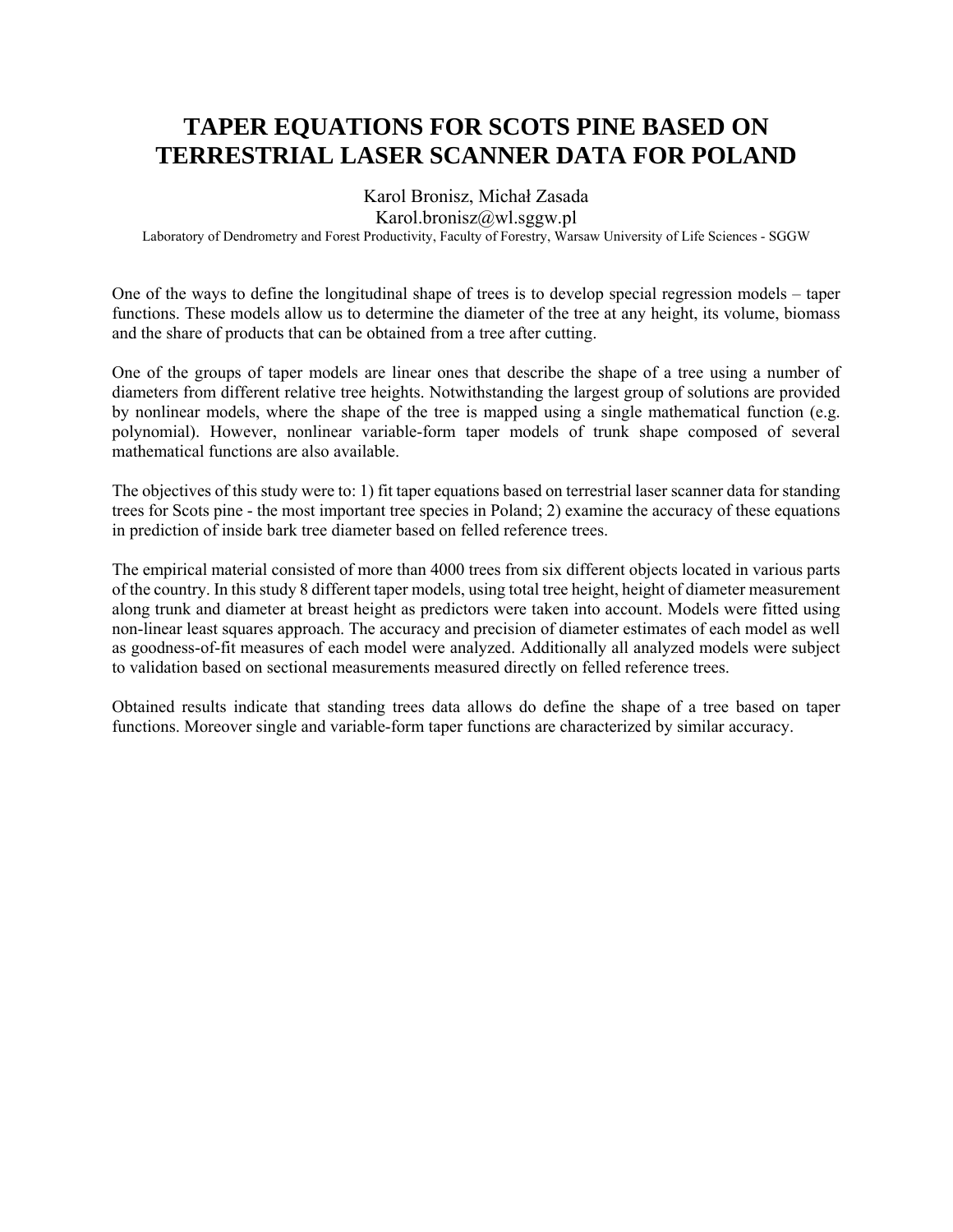#### **POWER ESTIMATION FOR BINARY RESPONSE VARIABLES IN A RANDOMIZED BLOCK SETTING**

#### John Brown

Binary response variables are frequently included as measures of interest in many forest inventories. Seedling and tree survival, disease presence, logging damage, and fire scarring are a few examples. Yet for the same binary response, researchers oftentimes utilize different statistical techniques. Seedling survival is one such response variable. Researchers often convert survival data to a proportion for analysis in a general linear model, and may or may not use an arcsine square root transformation of the proprotion to adjust for the bounds on survival [0, 1]. Binary data however can be analyzed directly with generalized linear models using a logit link. Which method is better is a matter of conjecture. A seedling survival study was simulated within the framework of a randomized complete block design. Three levels each of replications per block, total number of blocks, and treatment proportion differences were crossed, with each combination considered an experiment. Using known treatment proportions, data for each experiment was randomly generated and perturbed by random error and random block effects. The experimental data was then simulated 1000 times and statistical power was estimated for the three methods: percent survival in a general linear model, a transformation of percent survival in a general linear model, and survival as a binary variable in a generalized linear model. While the untransformed and transformed proportion data eventually achieved acceptable power levels, the generalized linear model with a logit link had consistently greater power given the same experimental conditions. Based on these results, it is recommended therefore that researchers maintain response variables as binary and not convert data to percentages for analysis.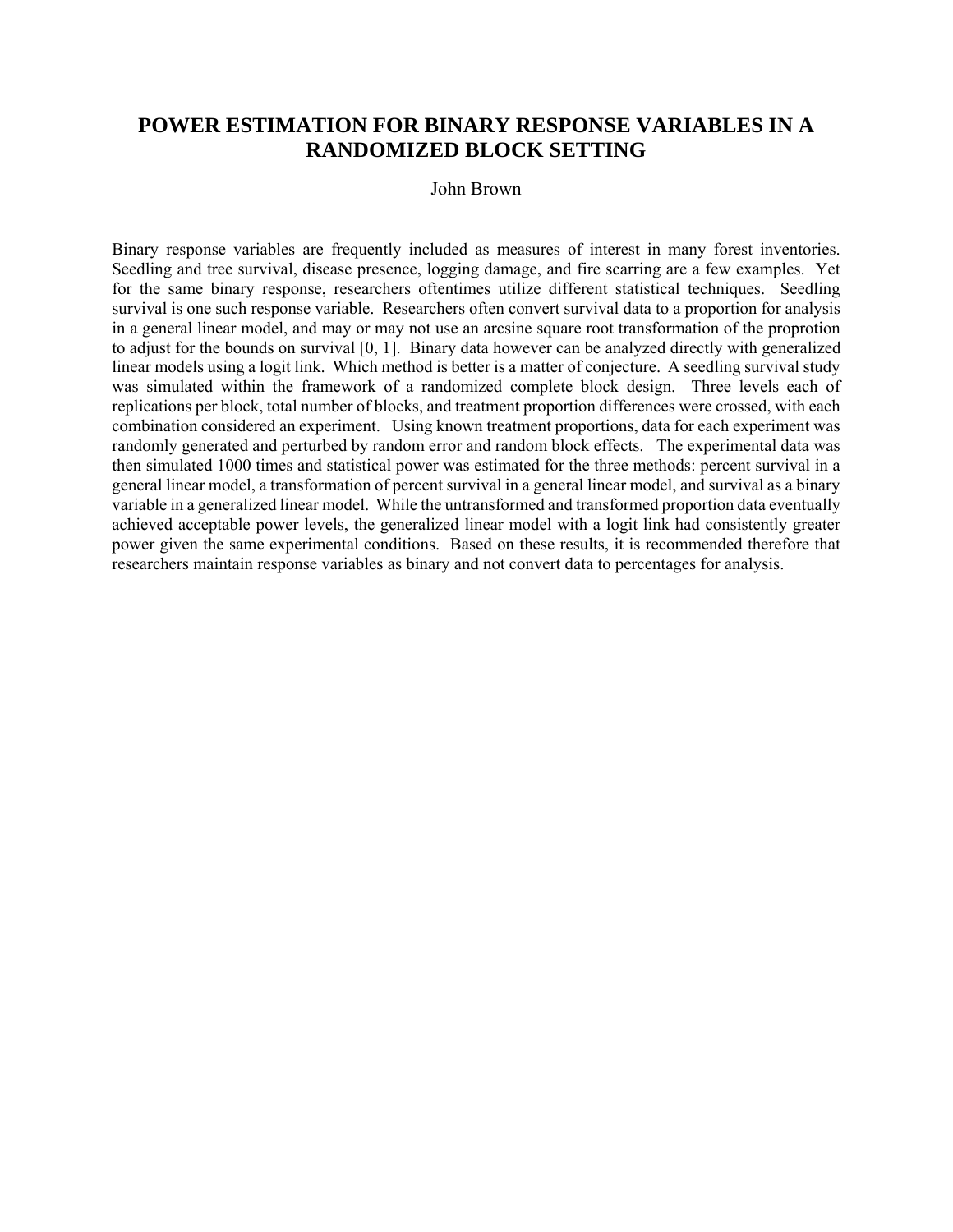## **FOREST MENSURATION AND MODELING: PAST SUCCESSES, CURRENT CHALLENGES, AND FUTURE PROSPECTS – A PERSONAL PERSPECTIVE**

#### Harold E. Burkhart

Forest mensuration and modeling has been focused on a number of common themes and important problems – such as estimating contents of standing trees, quantifying site quality and stand density, and modeling growth of individual trees and stands – but the methods used for collecting field data, managing databases, analyzing data, and delivering results have changed dramatically over recent decades. Steady progress has resulted from applying increasingly sophisticated quantitative analysis techniques and cutting-edge technologies to measure and model trees and stands. The computer revolution has made the capture, storage, management, and use of large amounts of data feasible, data- and computational-intensive analytical methods possible, and running complex models with personal computers routine. Technical challenges remain, of course, and there are concerns about maintaining adequate levels of support for advancing forest biometrics teaching and research programs to address future needs. However, given the critical role that forests have in addressing global issues of sequestering carbon while providing renewable materials and energy, future prospects augur well for forest biometricians.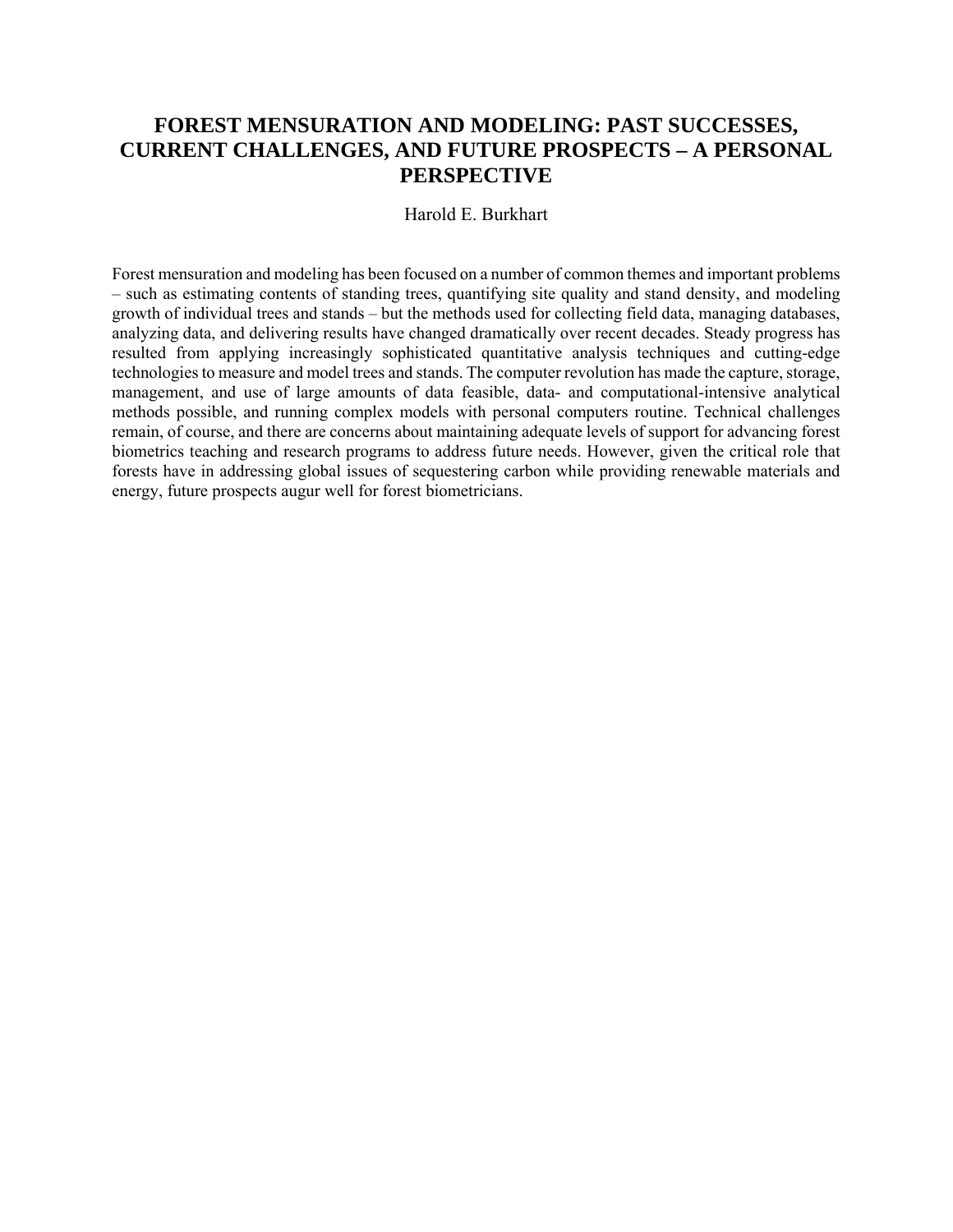## **Forest management optimization for the state of Bavaria (southern Germany) using the single tree-based growth simulator SILVA 3.0**

Astor Toraño Caicoya\*, Laura Zeller\*, Hans Pretzsch\*

\*Chair for Forest Growth and Yield Science. Faculty of Forest Science and Resource Management. Technische Universität München. Hans-Carl-von-Carlowitz-Platz 2. D-85354 Freising. Germany. astor.torano-caicoya@tum.de

The single tree-based forest growth simulator SILVA 3.0 is capable of simulating forest structures into the future in 5-year periods. This model incorporates competition effects between trees and estimates the potential height growth depending on climate and site parameters. Currently optimized for the German federate state of Bavaria, it is used by the Bavarian State Forest Company as standard tool in the forest management of the almost 800,000 ha of state-owned forests.

Within the frame of the European Project GreenFutureForest and thanks to the availability of inventory data from the Federal Forest Inventory, forest simulations can be also performed on all types of forest ownership. Moreover, nowadays the need of adapting forest management to the needs of a society that demands multifunctional forestry arises as one the current challenges of forest modelling. Thus, tests and optimization techniques for different alternatives and over the territory are particularly relevant, especially in order to support decision making in large administrative regions, under high population pressure, like Bavaria.

With this work, we will present different management scenarios, which will be simulated over 100 years using SILVA 3.0. Depending on land ownerships, different alternatives will be evaluated and the best alternative for each forest structure type and region will be optimized depending on harvesting volume targets and the maximization of biodiversity. The different volume targets will be based on predictions by the GLOBIOM model from IIASA (Nordström et al., 2016). Biodiversity will be based on the Shannon index and the species profile index (Pretzsch, 2009). Optimized results can be performed just attending to one criteria, e.g. harvesting volume, or to the combination of multiple factors.

The forest management alternatives will comprise different levels of intensity and multifunctionality. For the state-owned forest, we will use the three alternatives based on the "business as usual planning" of the Bavarian public forest enterprise, for the private forests and other types of land we will use combinations of productive (enhancement of conifers and fast growing species) and multifunctional (enhancement of broadleaves and mixtures) scenarios. Set-asides where only natural mortality is considered will also be part of the optimization set.

We will show the special resulting causality based on the diverse growing regions of Bavaria, combined with the distribution of ownership and therefore, the implications that management objectives based on ownership can have on forest productivity and ecosystem services.

- Nordström, E.-M., Forsell, N., Lundström, A., Korosuo, A., Bergh, J., Havlík, P., Kraxner, F., Frank, S., Fricko, O., Lundmark, T., Nordin, A., 2016. Impacts of global climate change mitigation scenarios on forests and harvesting in Sweden. Can. J. For. Res. 46, pp 1427–1438. https://doi.org/10.1139/cjfr-2016-0122
- Pretzsch, H., 2009. Chapter 7: Species Richness, Species Diversity, and Structural Diversity in: Forest Dynamics, Growth and Yield. Springer Berlin Heidelberg, pp 223 - 289.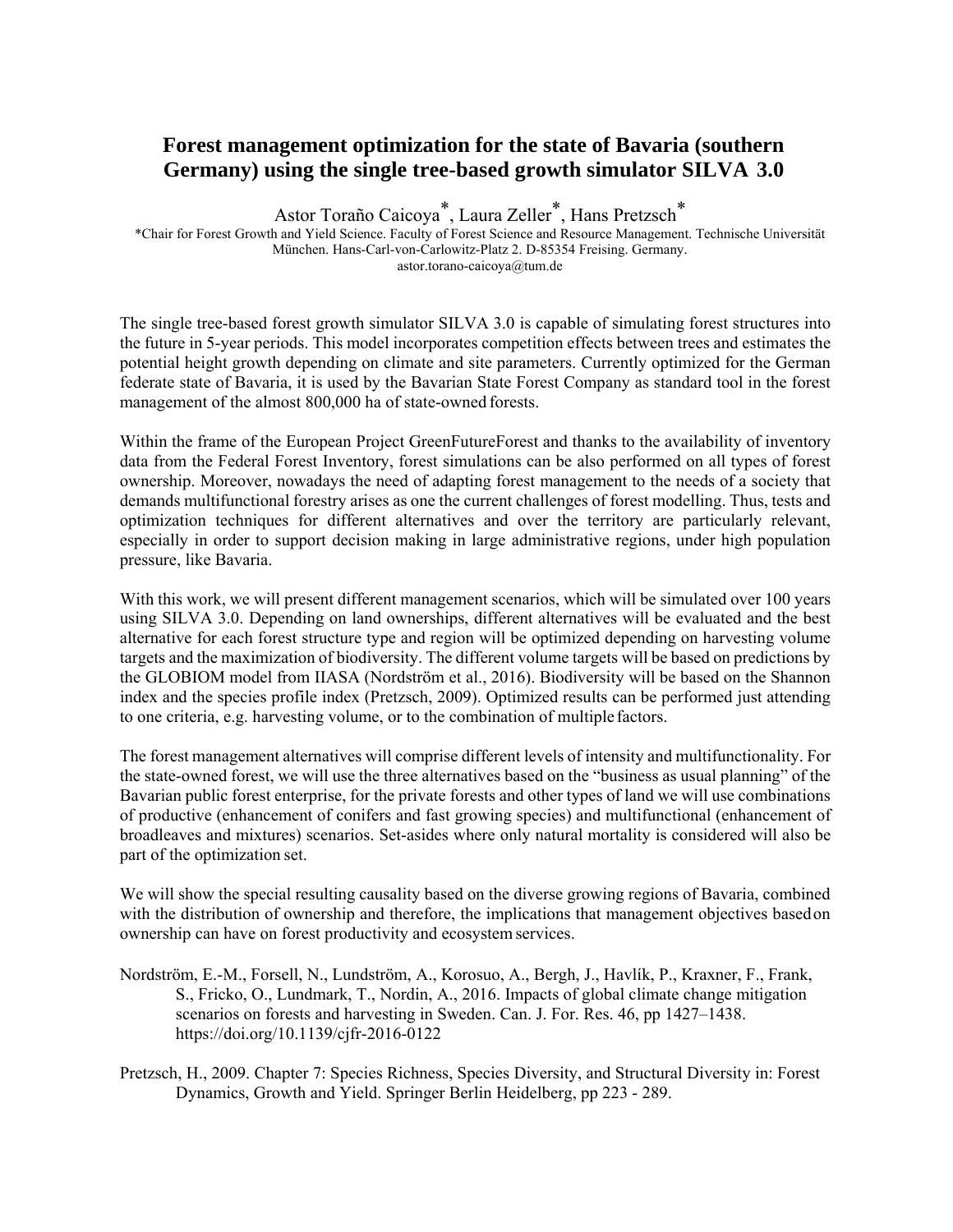#### **UPDATE ON InFORM AND OTHER DEVELOPMENTS IN THE FIBER SUPPLY ASSESSMENT PROGRAM**

Chris Cieszewski University of Georgia, Athens, GA

The Interactive Fast Online Reports & Maps (InFORM) development has been dormant for some time, and it is currently under reconstruction in preparation for further development. Following a fatal server crash, we have managed with the help of the USDA Forest Service to revive the software; although, changing environments are continuously creating new challenges. The InFORM installation has proven to be exceptionally resilient to the volatile and rapidly changing software development world; many other developments are getting rapidly outdated. I discuss this and other associated developments in the Fiber Supply Assessment program in the context of changing technology and new software challenges and opportunities.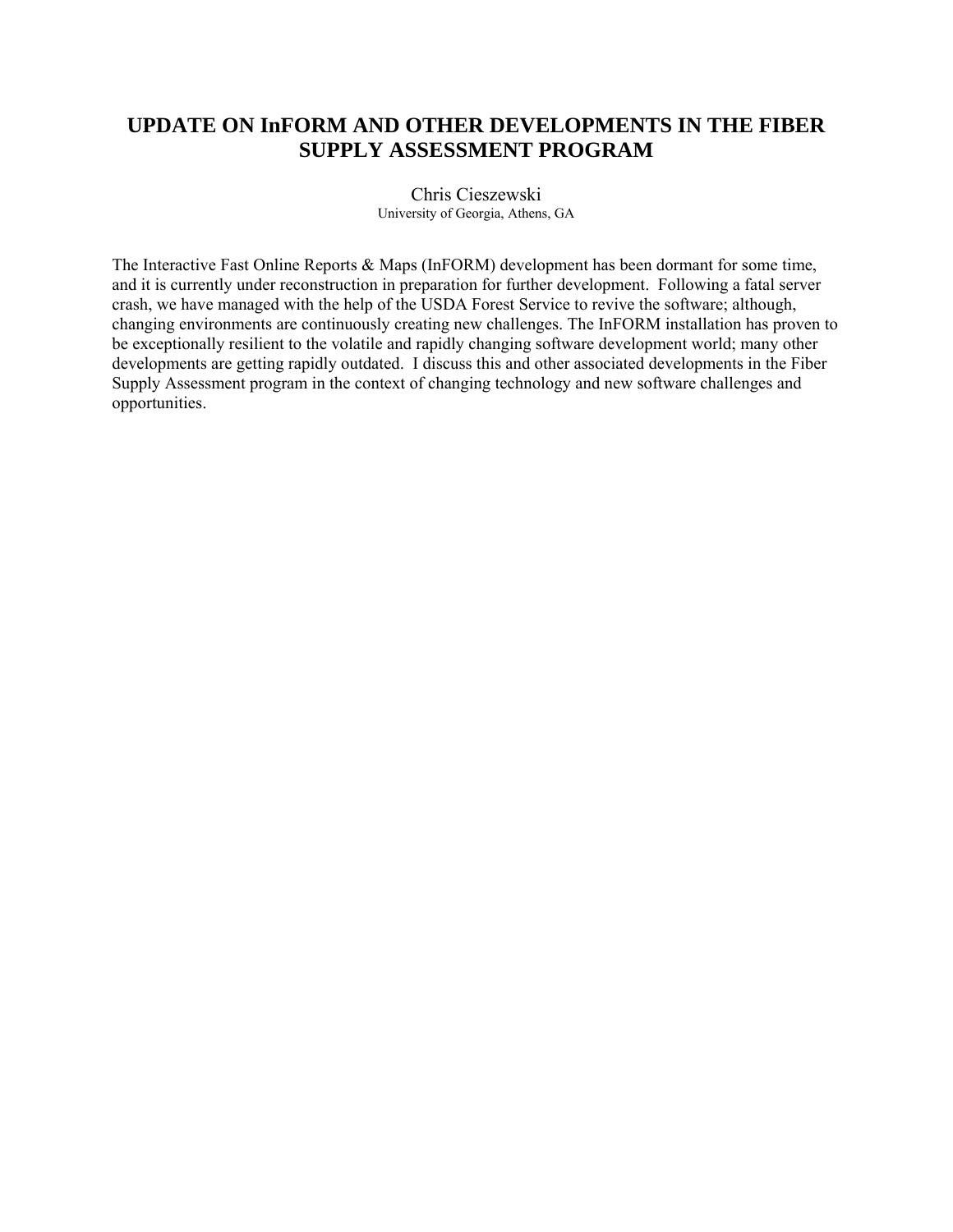## **DERIVING A TREE SURVIVAL MODEL FROM AN EXISTING STAND SURVIVAL MODEL**

Quang V. Cao

Louisiana State University, qcao@lsu.edu, (225) 229-3853

Daniels and Burkhart (1988) introduced the concept of an integrated system in which models of different levels of resolutions have the same mathematical structure. In this talk, different methods will be presented to derive a tree survival model from each of three existing stand survival models. A set of stand survival model and related tree survival model should form an integrated system. Statistics computed at both stand and tree levels will be used to evaluate the methods.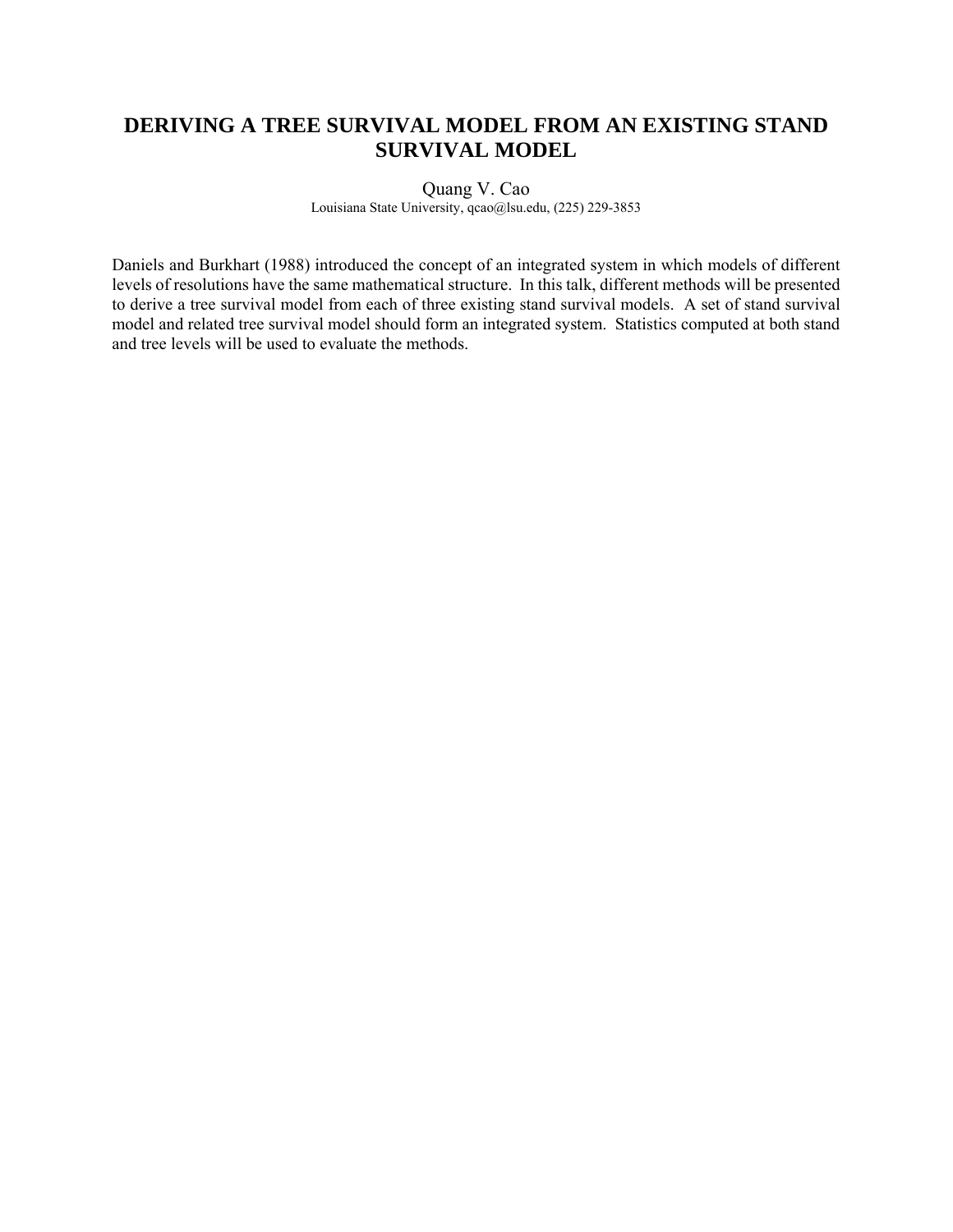#### **ESTIMATING PRECISION OF UNCRUISED STANDS: APPLICATIONS FOR MODEL-BASED FOREST INVENTORY**

Brian Clough, Nan Pond, Henry Rodman, & Zack Parisa; SilviaTerra

Model-based inventory provides substantial opportunity for estimating forest attributes in inaccessible areas, reducing cost within two-stage sampling frameworks, and for developing small area estimates from national forest inventory data. However, standard methods for developing model-based precision estimates and incorporating them into operational forest inventory have not been established.

In this talk, we outline an approach for developing and reporting model-based precision estimates of forest attributes that utilizes two components: (1) Bayesian simulation techniques that naturally integrate multiple sources of error (i.e., data, measurement, and model error) into pixel posterior predictive distributions; and (2) algorithms for aggregating these pixel distributions into stand-level precision estimates. We demonstrate this method for estimating precision of total basal area, predicted using remote sensing covariates, in two contexts: (1) for uncruised stands within a two-stage sample; and (2) for small area estimates based on the Forest Inventory and Analysis (FIA) data.

Results show this approach may inform multiple operations including acquisition and divestiture, setting management priorities, and planning future inventory efforts. However, the depth of the information that arises from model-based inference presents challenges for integration into forest operations, where summary statistics and single target thresholds are often used to support decision making. We will conclude by highlighting some lessons learned through the process of developing these methods for applied inventory projects.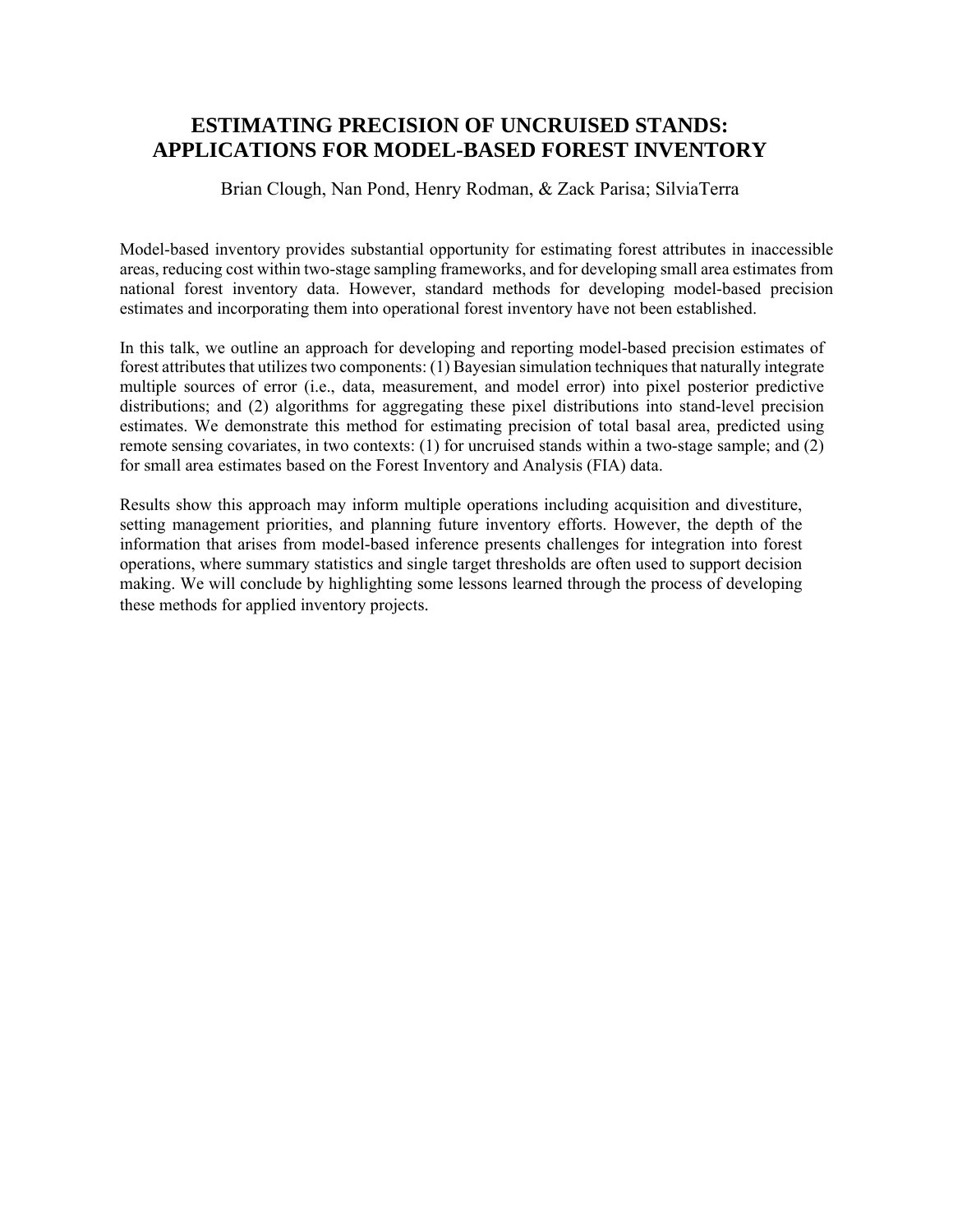## **A NEW TAPER EQUATION FOR LOBLOLLY PINE USING PENALIZED SPLINE REGRESSION**

Mauricio Zapata Cuartas<sup>1</sup> and Bronson P. Bullock<sup>2</sup> 1 Ph.D. Student, Warnell School of Forestry and Natural Resources, University of Georgia 2 Professor of Forest Biometrics and Co-Director, Plantation Management Research Cooperative (PMRC) Warnell School of Forestry and Natural Resources University of Georgia

Loblolly pine (*Pinus taeda* L.) plantations are extensive in the southeastern United States and represent a major component of the forest products market in this region. For this reason, taper modelling for loblolly pine has been extensively studied. Taper equations have been obtaining using different functional forms ranging from simple linear models to highly non-linear systems of equations. The published taper functions can be classified into the following groups: single equations, segmented taper models, and variable-form taper models. Although a wide range of taper model forms exist, most of the empirical taper equations assume the relationship between the diameter at a given height and the independent variables to be parametric. This implies an *a priori* fixed functional form and a finite set of parameters can fully describe the taper form. However, such parametric representation could be restrictive and rarely is a unique functional form useful, instead it can lead to seriously biased estimates and misleading inferences. Our presumptions are that the stem shape varies continuously along the length of a tree and across the size class.

Contrary to parametric approaches, in non-parametric estimation, there aren't statements about the functional form and a very flexible relationship is allowed, imposing only data-driven smoothness criteria. Thereby semiparametric methods, like penalized regression spline estimation, extend the classic parametric estimation with the flexible incorporation of non-linear relationships into the taper regression analysis.

We hypothesize that the relative taper form in loblolly pine changes with the position along the DBH class distribution. If this is true, then no unique fixed functional form produces accurate estimations of volume or upper stem diameters for all trees size. A flexible and nonlinear relationship is required to explain the changing taper across diameter classes sizes. We used a semi-parametric approach called penalized spline regression to prove our hypothesis and propose a new taper equation for loblolly pine.

Taper data from 120 loblolly pine trees were obtained from unthinned stands located in Whitehall Forest at the University of Georgia during the fall season of 2014-17. Trees without severe anomalies in their profile were subjectively chosen in the stands to ensure coverage over the entire DBH range. The sample trees were felled and bucked.

To evaluate the performance of our semiparametric approach we performed a leave-one-out crossvalidation methodology to compare our approach against other taper equations from the published literature. Two representative equations of each group: single equations, segmented equations and variable exponent equations were selected. Totally we evaluate six models and fitted them with our available data. Measurements of bias and precision showed that our semiparametric model was consistently the best out of the six competitors tested for estimating diameter outside bark. Then, we presented a procedure to obtain simultaneous confidence intervals for the mean response, and then confidence intervals for total and merchantable volume.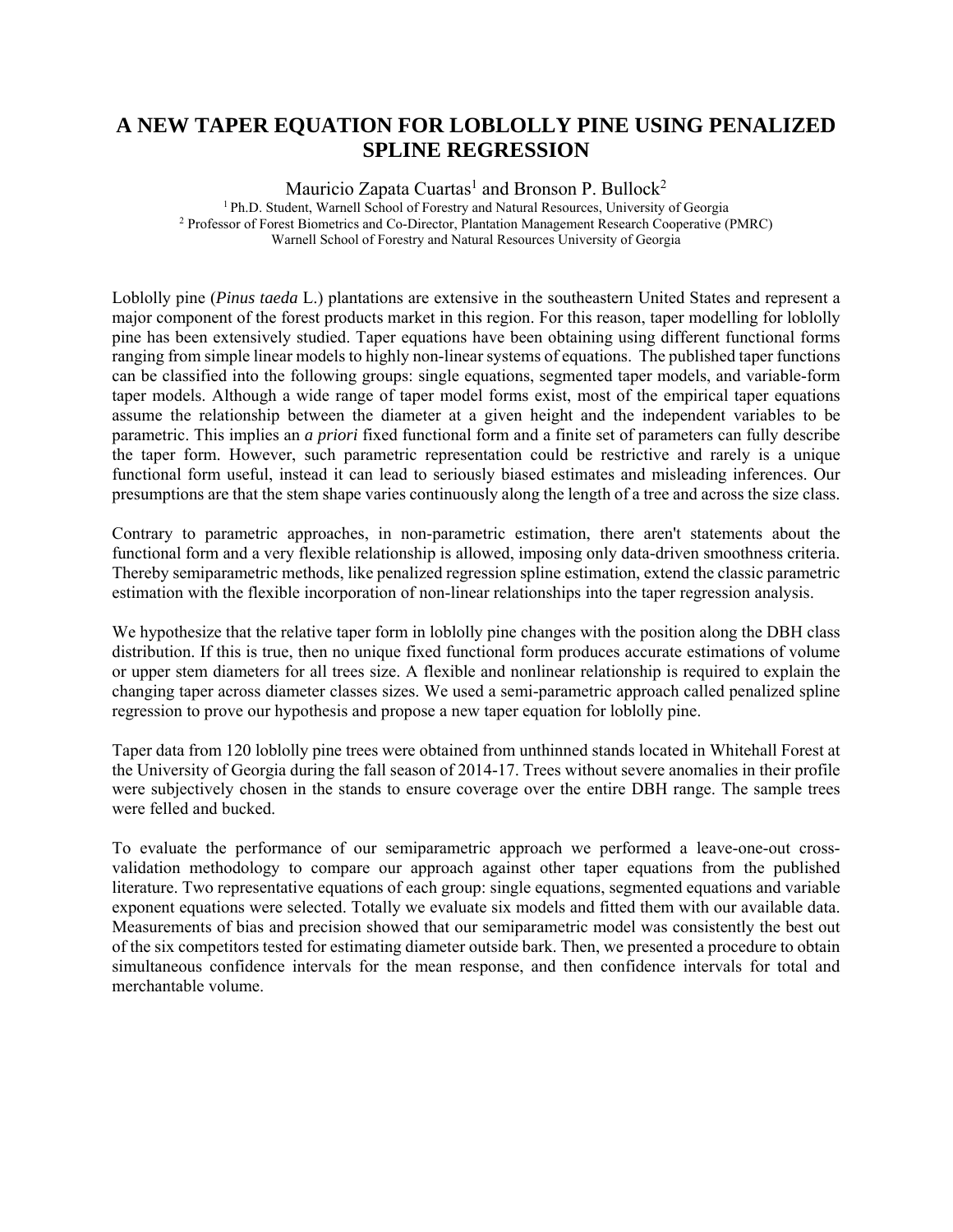#### **GENERALIZED PREDICTORS OF FOLIAGE BIOMASS FOR TREE SPECIES OF THE UNITED STATES**

Garret T. Dettmann<sup>1\*</sup>, David W. MacFarlane<sup>1</sup>, Phillip J. Radtke<sup>2</sup>, Aaron R. Weiskittel<sup>3</sup>, David Affleck<sup>4</sup>, Krishna Poudel<sup>5</sup>, James Westfall<sup>6</sup>

\*Corresponding and presenting author<br><sup>1</sup>Michigan State University, Department of Forestry, 480 Wilson Rd, East Lansing, MI 48824, USA<br><sup>2</sup>Virginia Tech, Forest Resources and Environmental Conservation, 319 Cheatham Hall, Bl

Maine, School of Forest Resources, 5755 Nutting Hall, Orono, ME 04469-5755<br>
<sup>4</sup>College of Forestry and Conservation, The University of Montana, 32 Campus Drive, Missoula, MT 59812<br>
<sup>5</sup>Department of Forest Engineering, Reso

Tree foliage biomass is an important, but highly variable component of forest ecosystems. Estimating the foliage mass of standing trees is challenging, because it varies with species, age, disturbance, climate, geography, and stand dynamics. A common method is to predict leaf mass from stem diameter at breast height (DBH) using species-specific models. Such models generally assume a low degree of intra-specific variation and ignore the many other factors (beyond DBH) that cause foliage biomass to vary; they also provide no way to predict foliage mass for species with little or no data. The latter is a very large problem for national scale forest inventories that cover a diverse array of tree species, such the Forest Inventory and Analysis (FIA) program of the United States (US). To address this issue, Dettman and MacFarlane (in review) developed a single 'trans-species' model for foliage biomass estimation that could be applied to a wide range of species in Michigan, USA. They identified key variables relating to tree size, life-history traits, and competitive environment that accurately predicted foliage mass for the diverse tree population sampled, which could possibly be applied to species for which no leaf mass data exists. Leveraging this latter modeling approach, we explored the potential for a generalized 'trans-species' tree foliage mass model that could be applied by FIA at the US national scale, employing additional datasets from a nationwide destructive sampling effort by FIA to cover major tree species in the US.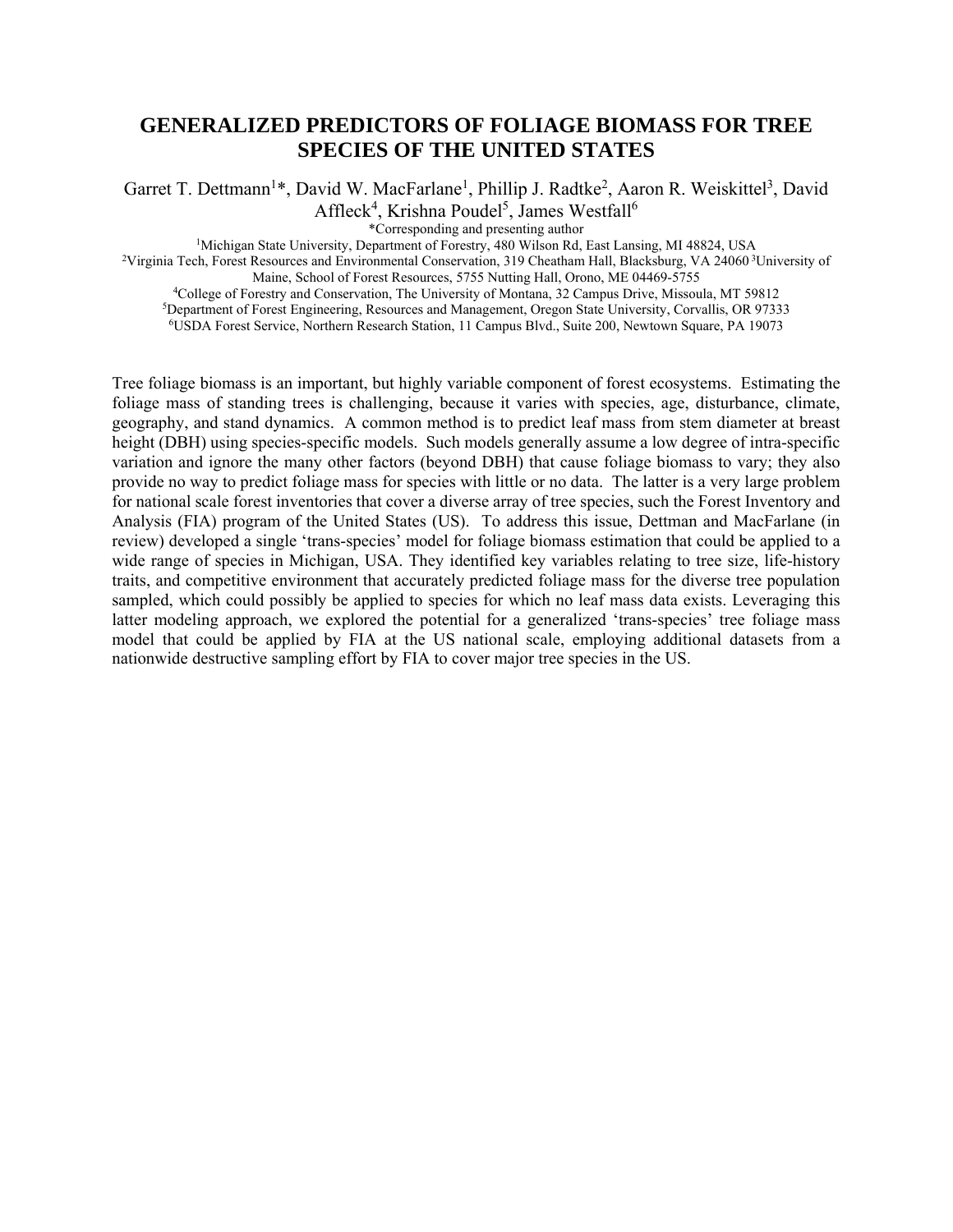#### **INCORPORATING GENETICS INTO A SLASH PINE GROWTH AND YIELD MODEL**

Priscila Aiko Someda Dias<sup>1</sup>; Salvador A. Gezan<sup>1</sup>

1 University of Florida, School of Forest Resource and Conservation, College of Agricultural and Life Science. Gaineville, FL, USA. priscilasomeda@ufl.edu, sgezan@ufl.edu

Slash pine (*Pinus elliottii* Engelm.) has an important economical, social and ecological role in the southeast United States. Its increased use of genetic improved material, together with more intensive silvicultural practices in slash pine stands, expands the demand for suitable growth and yield (G&Y) models to help predict conditions about forests and to plan future silvicultural managements. With the aim of bridging the gap between slash pine growth and yield model, and their need to consider silviculture and genetic specific modules, this study tests and recalibrates an existing slash pine model that considers silviculture information and updates the G&Y model to incorporate genetic specific modules of mortality and site index. The recalibrated model was modified to consider as input the genetic entry, by developing flexible genetic specific modules, such as dominant-height or mortality. The different genetic entries and correlate these simulations against breeding values, generating a system including silvicultural and genetics. This system of equations is converted into an application to predict and project G&Y of stands, with or without silviculture information, accepting tree measurements or stand-level data input. Our tool also includes an option to perform simulations by projections starting at the desired age from known initial stand conditions. The open source code is based on R programming with a flexible modular structure and an interactive web application build using shiny, which appeals to many potential users. This tool constitutes a framework that can be extensively modified to easily construct G&Y models for other tree species with an array of dynamic web interfaces.

Keywords: R library, shiny, system of equations, simulation.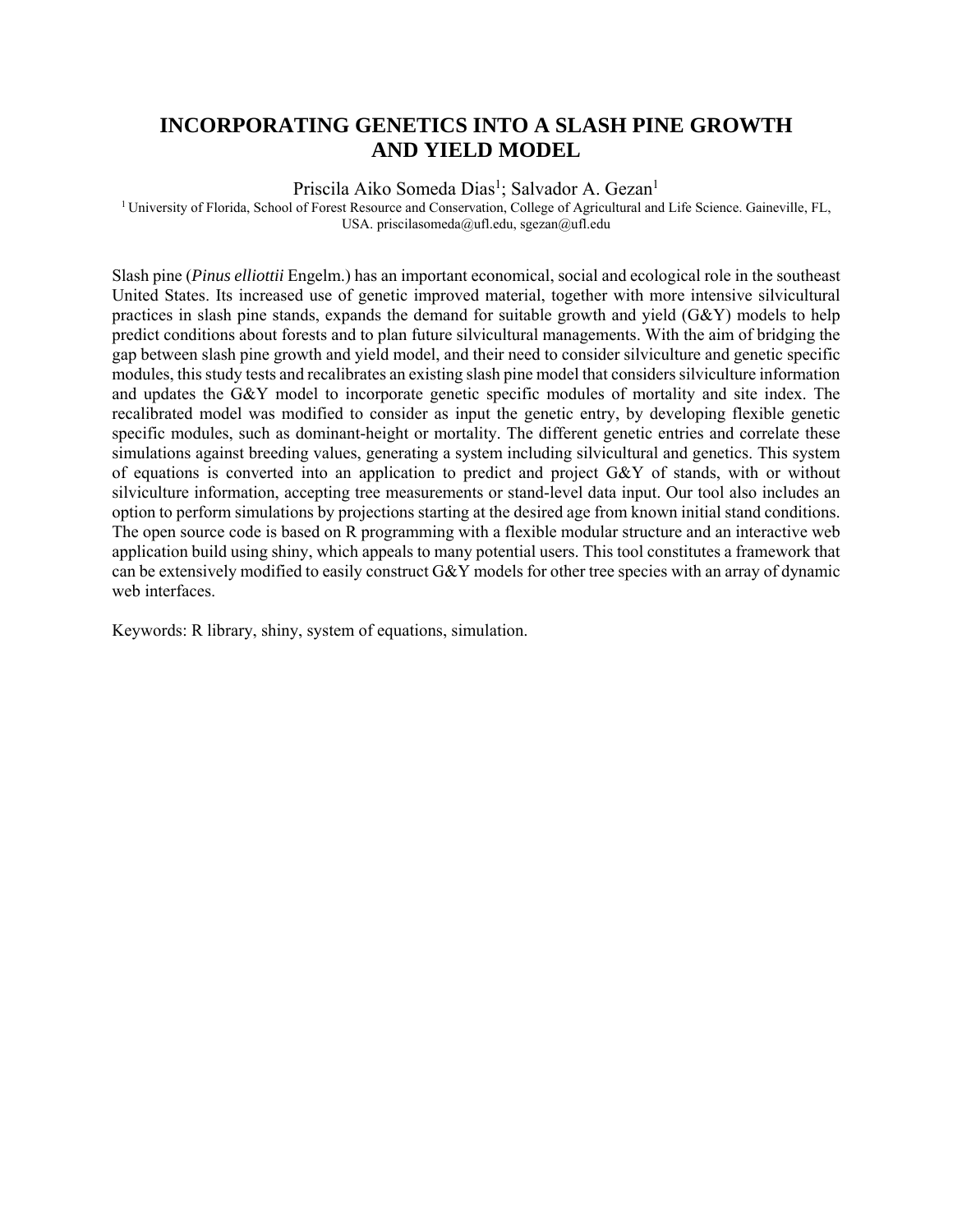## **BRANCH SAMPLING OF TREE STRUCTURAL MODELS FITTED FROM LIDAR POINT CLOUDS, A CASE STUDY OF AN EXPERIMENTAL DOUGLAS-FIR FOREST**

Rong Fang and Bogdan Strimbu Department of Forest Engineering, Resources & Management Oregon State University, Corvallis, Oregon, 97330, USA

Unbiased branch sampling is required for developing comprehensive tree allometric models. Field branch sampling is cumbersome as it is limit for the branches located at the middle to upper sections of the stem. Since branch system is massive even for an individual tree, the census of branches is almost impossible. Few studies harvested trees to test the sampling efficiency of estimating branch parameters. However, tree harvesting is limited to small to medium sized trees located at easily accessible areas. Lidar point clouds enable the measurements of canopy metrics without harvesting trees. Furthermore, most lidarbased canopy applications describe the canopy profiles. In the last decade, the focus has been shifted from aggregated metrics to individual tree. However, few studies have been carried out aiming at modeling individual tree branching system of natural forests. Randomized branch sampling (RBS) is an unbiased way of sampling path systems. When it is used for tree branch sampling, branch enumeration is not required for calculating sampling probability. Previous studies have adapted several RBS strategies of excurrent crown forms. However, its efficiency has not been tested on conifer trees with large dbh. Therefore, the objective of this study is to measure Douglas fir branch attributes with lidar point clouds in a computer-aid system and compare the efficiency of different RBS strategies in big Douglas firs in natural stands. We measured the attributes describing the branches of 10 Douglas firs by using branch skeletons and pipe models fitted with lidar point clouds. For the best accuracy, only the woody parts of the stems and first- order branches are identified and modeled with pipe forms. The dbh of the sample trees is averaged on 63 cm, ranging from 51 to 120 cm. Tree height of the sample trees is averaged on 42.5 m, ranging from 38 to 45 m. We used a randomized imputation to fill the missing branch variables, due to the insufficient terrestrial lidar point clouds at the upper section of the trees. We used five branch aggregation methods proposed by a previous study to group the branches as the selection nodes of RBS. We generated 1000 realizations of branch samples for each branch aggregation strategy. Our results indicate that lidar point cloud is applicable in developing branching models and the efficiency of RBS strategies applied to Douglas firs are related to the branch aggregations.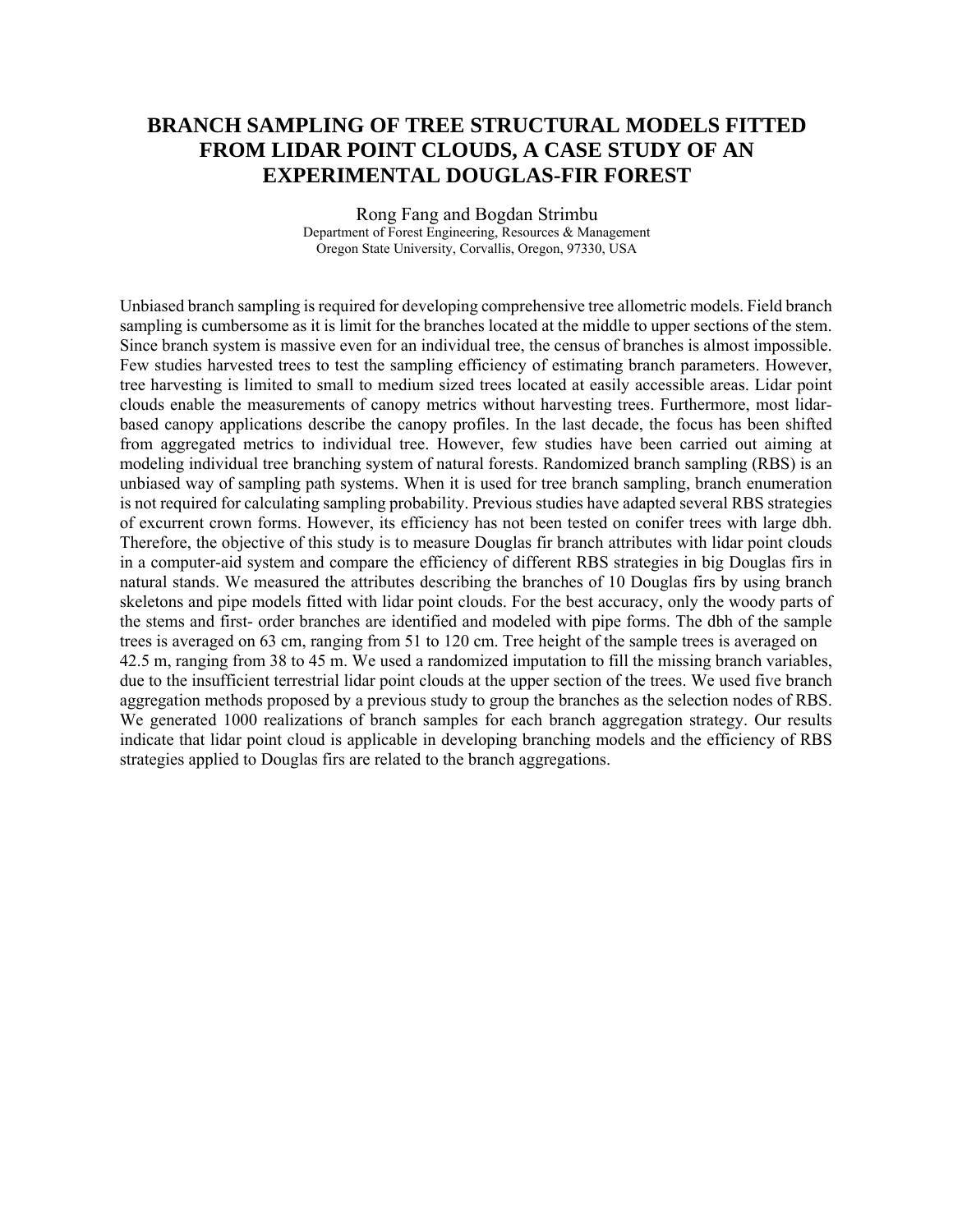#### **MODEL CHOICE AND POSTERIOR PREDICTIVE DISTRIBUTIONS**

Edwin J. Green<sup>1</sup> and Chad Babcock<sup>2</sup> <sup>1</sup> Rutgers University, New Brunswick, NJ<br><sup>2</sup> Michigan State University, East Lansing, MI

We explore various Bayesian methods for model selection, especially the use of posterior predictive distributions. The latter are under-utilized but are easily obtained and provide a convenient frame of reference for observed data. If the observed data distribution does not look like a sample from a model's posterior predictive distribution, then the model is inadequate. Furthermore, posterior predictive distributions provide a quick means of checking modeling assumptions, such as: should the dependent variable be logY or Y? Is conditional normality a reasonable assumption? Is homogeneous variance a reasonable assumption? As far as possible we use the **R** data set trees in our example, since anyone with **R** has access to it.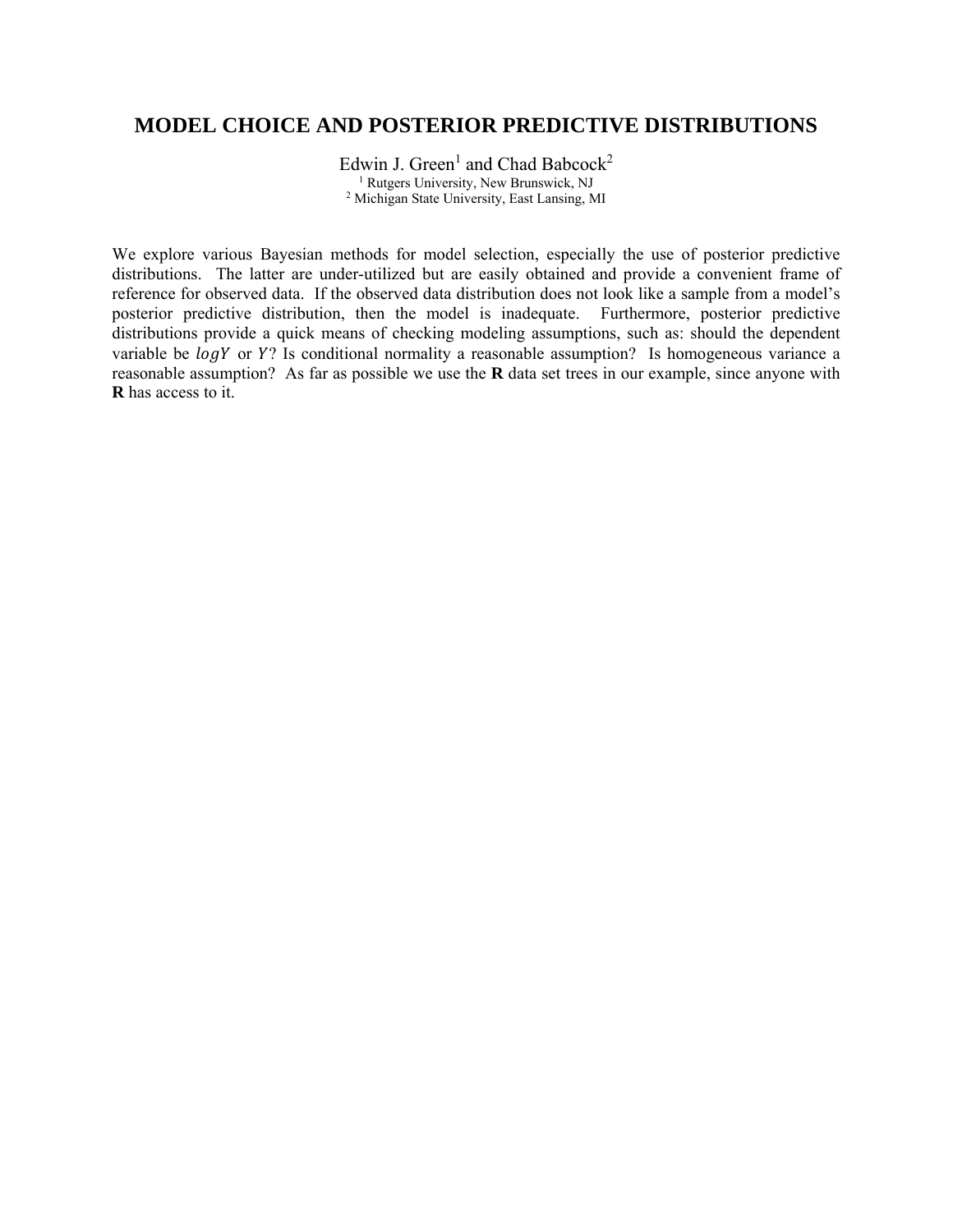## **COMPARISON OF TWO PROJECTION STRATEGIES IN SIMULATED LOBLOLLY PINE STANDS UNDER VARIOUS LEVELS OF SPATIAL HETEROGENEITY**

#### P. Corey Green

The estimation of current stand conditions and monetary value is often required for making informed management decisions; however, costs and logistical constraints often make annual inventory impractical. Projection of plots aggregated within stands, denoted as stand-level projection, and aggregation of individual projected plots within stands, denoted as plot-level projection, are two strategies to predict future stand parameters. Using simulated mapped stands and samples, along with three common whole stand growth models, this study investigated the differences in two inventory projection strategies under various levels of spatial heterogeneity and points in stand development.

The results indicated that, apart from total volume, the two projection methods produced similar results for dominant height, stand basal area, and number of trees per hectare under low to moderate levels of spatial heterogeneity. At higher levels of spatial heterogeneity, the differences of predicted total volume in the two projection methods increased regardless of the sample unit size. The growth and yield model used made a significant impact on the differences, while simulated thinning did not alter the patterns of observed differences compared with unthinned stands. When implementing projections at the whole-stand level, a careful evaluation of spatial heterogeneity and the choice of growth and yield model is recommended.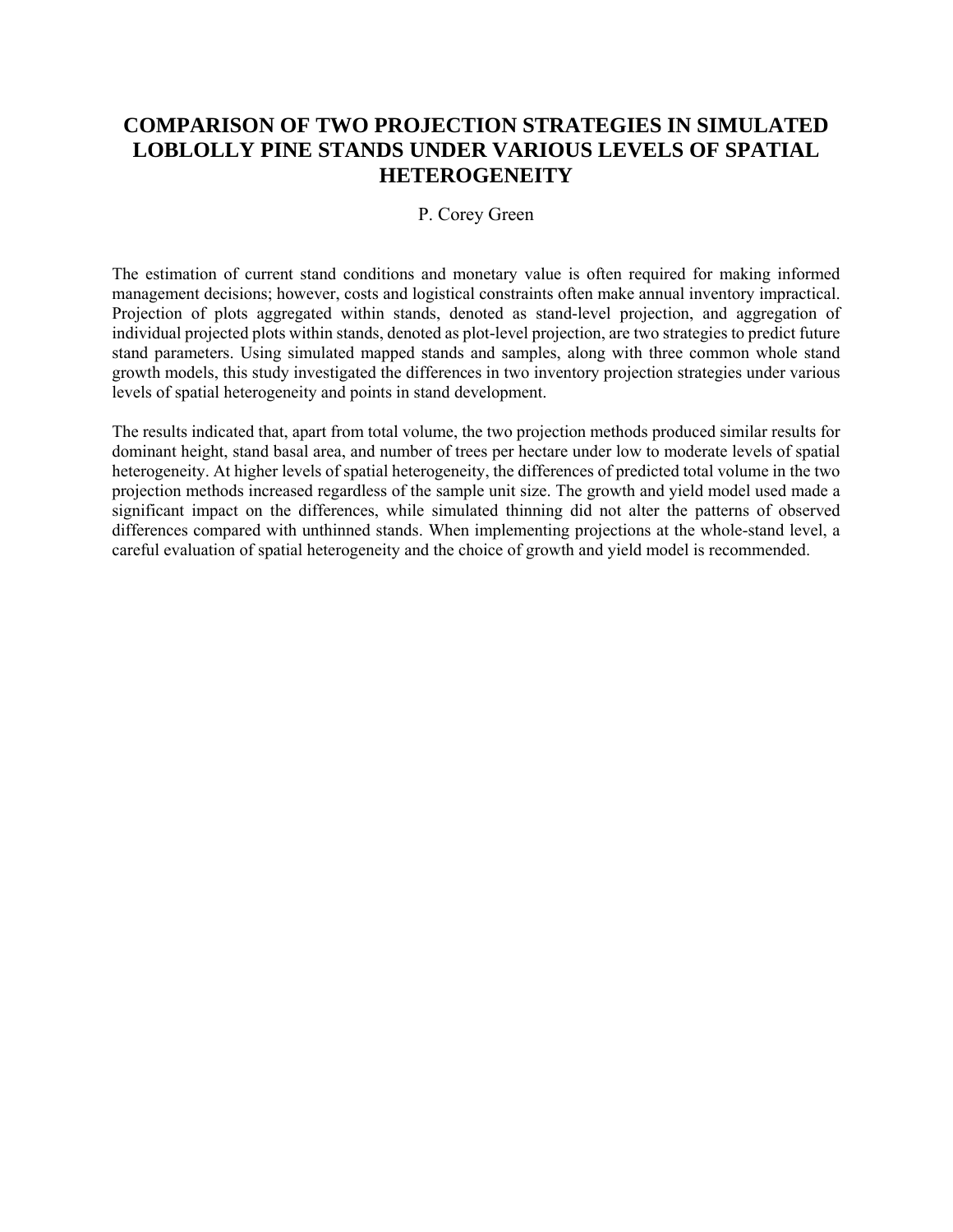## **METHODS FOR DEVELOPING NEW LONGLEAF PINE INDIVIDUAL TREE TAPER, GREEN WEIGHT, AND VOLUME EQUATIONS**

Thomas B. Harris<sup>1</sup>, Bronson P. Bullock<sup>1</sup>, Cristian R. Montes<sup>1</sup> <sup>1</sup>Warnell School of Forestry and Natural Resources, Univ. of GA, Athens, GA

Longleaf pine is an alternative where low site productivity precludes the establishment of loblolly or slash pine or when the landowner objectives favor wildlife habitat on forestland in the SE US. However, it is hypothesized that existing models for longleaf pine do not adequately differentiate between the different stand characteristics where longleaf pine is currently planted in Georgia and elsewhere. Models are needed for longleaf pine plantations that have been established on old-field and cut-over sites. The objective of this research is to estimate new equations to predict individual tree taper, green weight, and volume for longleaf pine in Georgia and the SE US.

This research will emphasize individual tree data collected using destructive sampling. Selection of sample sites will be restricted to areas of longleaf pine planted on old-field and cut-over land that have not been thinned. Individual tree data will be collected from felled longleaf pine trees; destructive sampling will provide measurements of inside and outside bark diameter and weight along the length of each stem. The data compiled from all the felled stems will be used to generate individual tree models specific to these sites. The new models will be tested against other available models. These new equations will be useful for many recently established longleaf pine stands in GA and the SE US.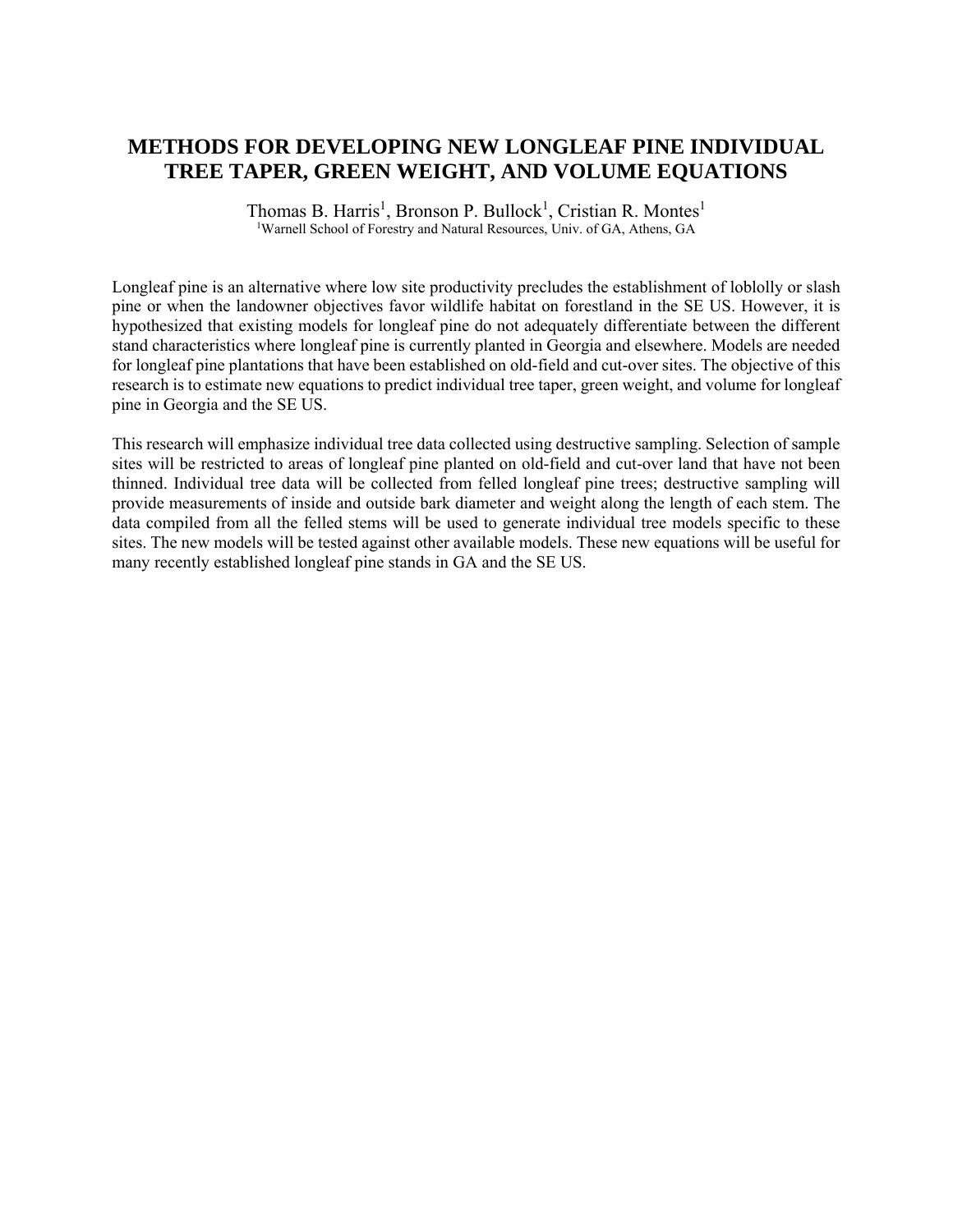## **APPLICATION OF MIXTURE DISTRIBUTIONS TO DESCRIBING BIOMASS DISTRIBUTION USING TLS DATA**

John Kershaw and Ting-Ru Yang Faculty of Forestry and Environmental Management

Terrestrial LiDAR scanning provides a rich point cloud of data. Various approaches have been utilized to estimate and/or extract area-based and individual tree attributes. The potential for using TLS data to describe components of stand structure that have been difficult or impossible to describe from field data is largely unexplored. In this study, we use Weibull mixture distributions to estimate vertical biomass distributions and compare the total estimates to estimates obtained from allometric equations.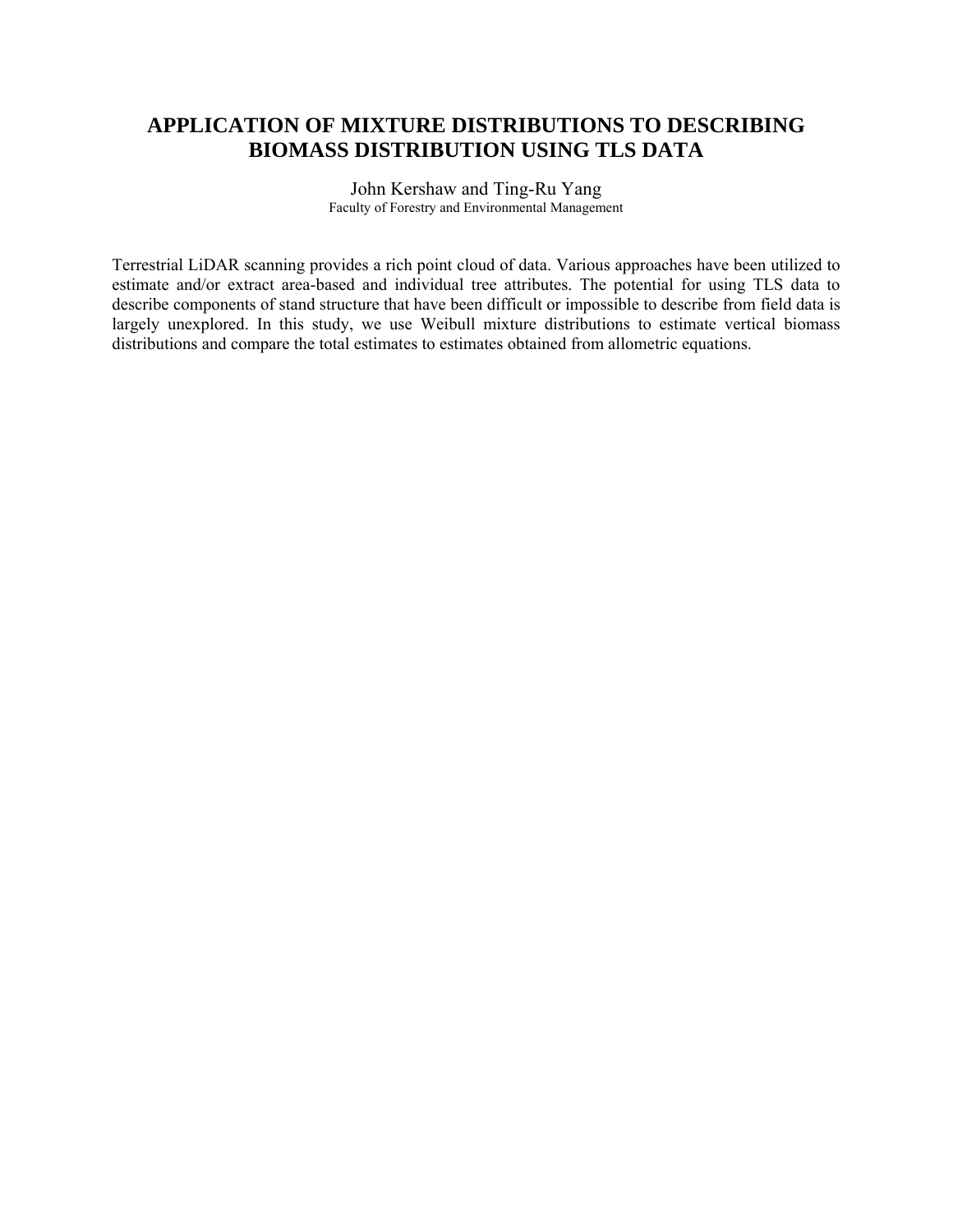## **A MODEL TO ESTIMATE LEAF AREA INDEX IN LOBLOLLY PINE PLANTATIONS**

Stephen M. Kinane<sup>1</sup> and Cristian R. Montes<sup>2,3</sup> <sup>1</sup>Ph.D. student, Warnell School of Forestry and Natural Resources, University of Georgia<br><sup>2</sup>Warnell School of Forestry and Natural Resources, University of Georgia<br><sup>3</sup>Co-Director, Plantation Management Research Cooperativ

Modern forest biometrics applications rely on information derived from remote sensing to costeffectively measure forest and stand features. Peak leaf area index (LAI) is an important indicator of a stand's productivity as it measures the stand's ability to exchange material and energy with its environment and has been shown to maintain a positive correlation with biomass production. When looking at managed loblolly pine stands, LAI is commonly estimated from passive satellite sensors using a simple ratio between the red and far red bands or a more sophisticated normalized difference vegetation index. The common problem associated with using these indices results from issues in saturation, which lead to an underestimation of the peak LAI at higher values.

To overcome these limitations, additional vegetation indices were evaluated with atmospherically corrected satellite images to improve model behavior. The Kalman Filter, an algorithm that uses previous states of a system to predict the future state, was used to estimate the process and measurement errors associated with the satellite imagery. The objective of this study is to develop an unbiased model that estimates LAI for loblolly pine plantations in the southeastern United States from Landsat 5 and 7 derived vegetation indices coupled with below canopy Li-Cor 2000 measurements.

A new model to predict LAI was calibrated using normalized difference moisture index (NDMI) and the error in-variable method SIMEX (simulation extrapolation) to account for measurement errors. The new model was able to provide unbiased estimates of LAI using freely available Landsat 5 and 7 imagery to drive management decisions regarding loblolly pine plantations.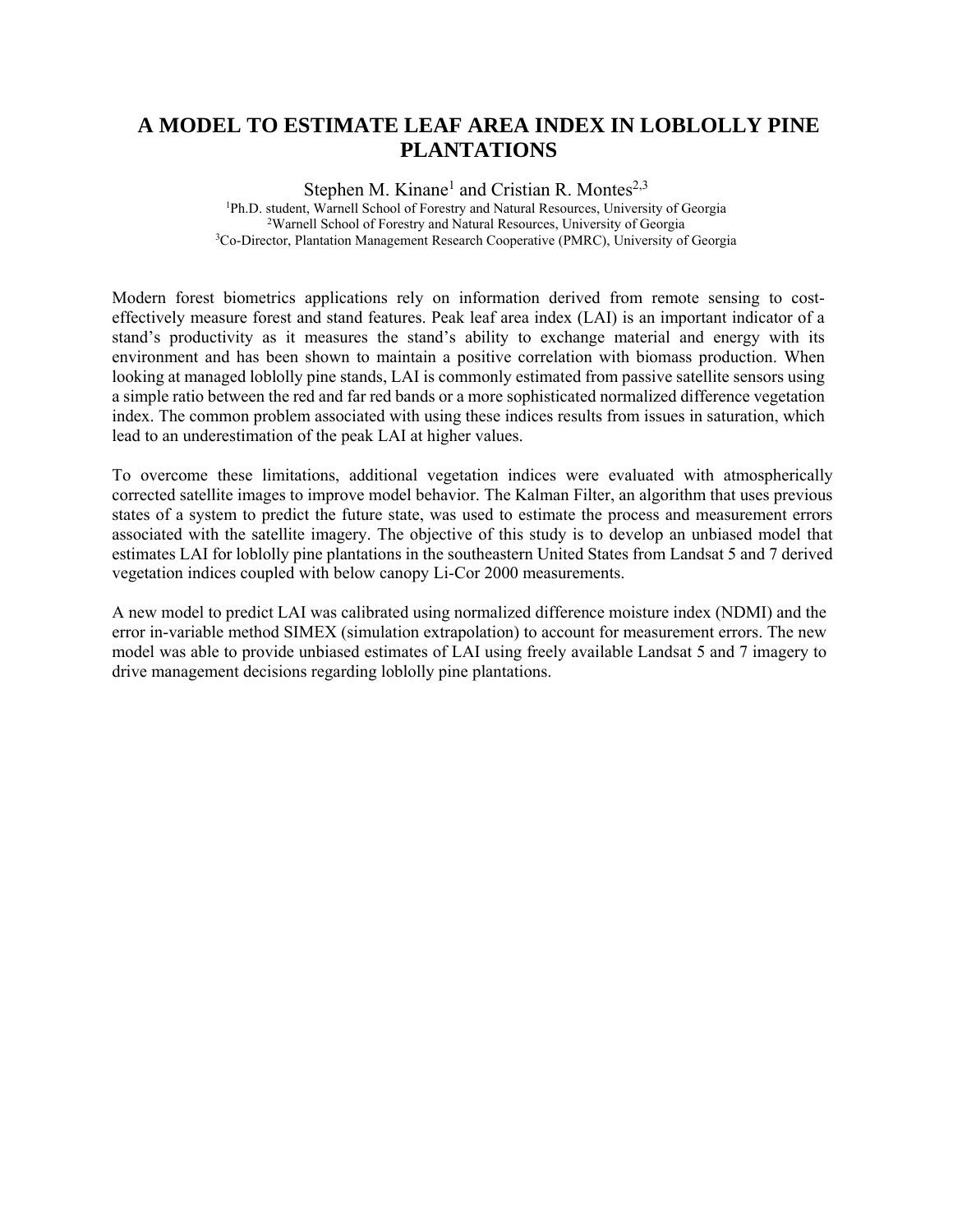#### **EXPLORING BRANCH, STEM AND TREE WOOD DENSITY RELATIONSHIPS FOR TEMPERATE TREE SPECIES IN THE EASTERN USA**

David W. MacFarlane<sup>1</sup>, Phil Radtke<sup>2</sup> and David Walker<sup>2</sup> <sup>1</sup>Michigan State University, Department of Forestry, 480 Wilson Rd, East Lansing, MI 48824, USA <sup>2</sup>Virginia Tech, Forest Resources and Environmental Conservation, 319 Cheatham Hall, Blacksburg, VA 24060, USA

Wood density is strongly related to key aspects of a trees physiological performance (e.g., hydraulic conductance) and mechanical structure (e.g., resistance to stress) and can be used as a proxy for tree form and function. Most studies focus on the density of the wood in the stem or trunk, usually measured from a single location at breast height (1.3 m above the ground). The overwhelming focus on the stem has likely arisen from the need to understand wood properties for commercial purposes, because the most valuable wood is found in the lower trunk of the tree. Much less attention has been paid to the density of branches, though they perform vital functions as part of the tree's vascular network and play a complex, but less clearly understood role in mechanical stability. Since tree density is a composite of the density of all parts of a tree, stem density may be a biased predictor of aboveground tree mass, unless branch density is proportional to it. Nonetheless, few studies of branch-stem density relationships have been conducted; mostly in tropical forests, where the prospect of estimating stem density from branch clippings, for use in general allometric equations, has been an important motivator. Here, we compiled data from thousands of trees from temperate forests in eastern North America, covering a wide range of tree sizes and species, over a large geographic area, to try to better understand covariation in branch and stem wood density and relate it back to tree form, function and phylogeny.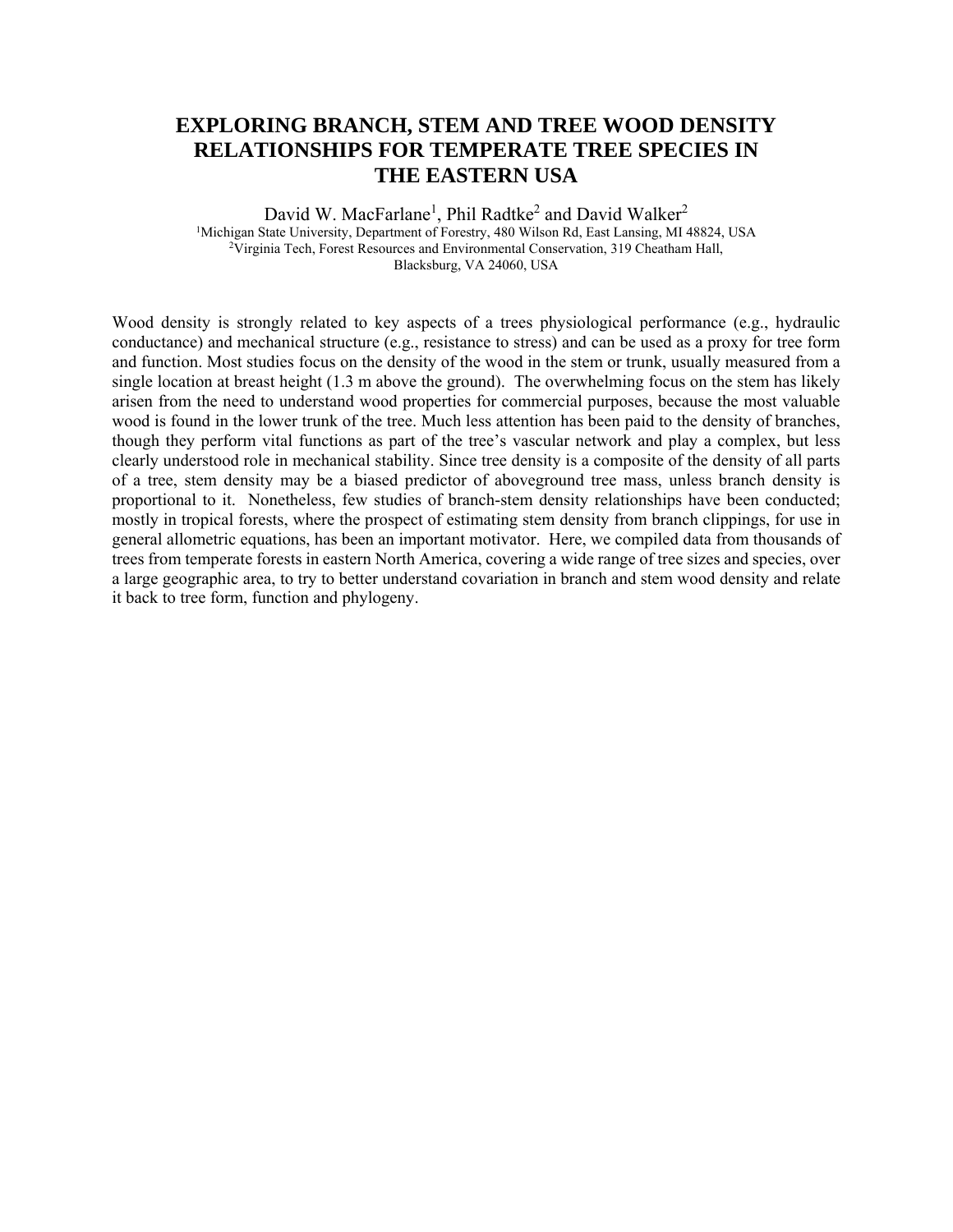## **ANNUALIZING FIA – COMBINING FIA PLOTS, SATELLITE IMAGERY, FVS TO CREATE SINGLE YEAR ESTIMATES OF FOREST INVENTORY**

#### James McCarter

This project combines satellite imagery used for disturbance and management detection to update FIA inventory plots using the Forest Vegetation Simulator (FVS). A disturbance (fire, insect, and management) map was developed using true FIA plot locations and Landfire. This disturbance map was used to preform FVS simulations for those disturbances for the plots affected. All other FIA plots a grown under a no management scenario. Each plot is grown from inventory year into the future. This allows for the individual plots measured in different years to be assembled into a single year tree list for analysis. The annualized results are compared to the weighted average method currently used by FIA.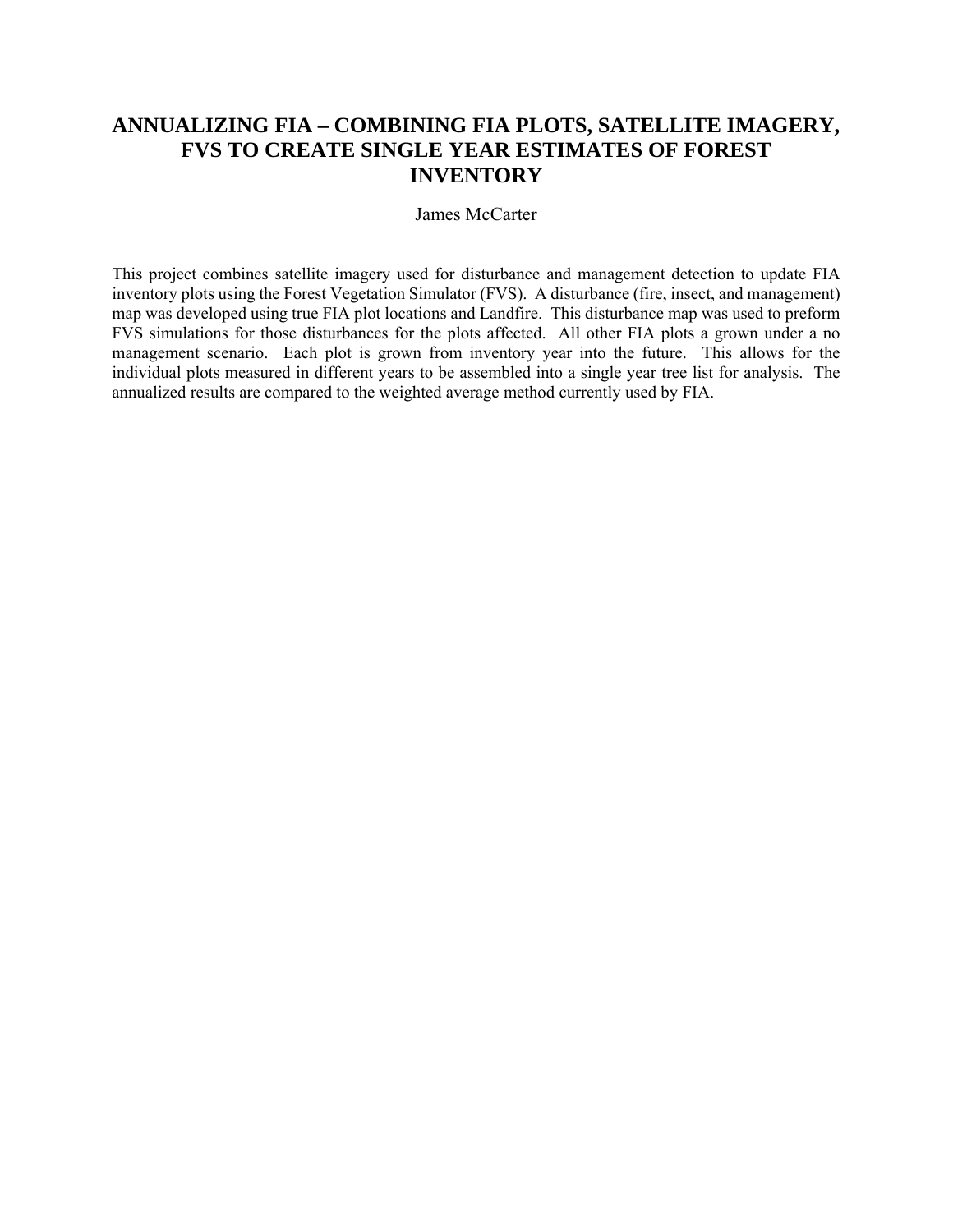#### **A DYNAMIC STATE-SPACE SPECIFIC GRAVITY MODEL FOR LOBLOLLY PINE USING DATA ASSIMILATION TO IMPROVE WOOD PROPERTY ESTIMATES WITH EXPLICIT UNCERTAINTY**

C. Montes<sup>1</sup>, J. Dahlen<sup>1</sup>, D. Auty<sup>2</sup>, and T.L. Eberhardt<sup>3</sup>

<sup>1</sup> Warnell School of Forestry and Natural Resources, University of Georgia, Athens GA 30602; crmontes@uga.edu,<br>
jdahlen@uga.edu <sup>2</sup> School of Forestry, Northern Arizona University, Flagstaff AZ 86011; David.Auty@nau. <sup>3</sup> Forest Products Laboratory, US Forest Service, Madison WI 53726; teberhardt@fs.fed.us

Intensively managed loblolly pine (*Pinus taeda*) yields merchantable volumes at younger rotation ages, which allows companies managing the species to reduce the harvesting age to increase stand profit and reduce risk. As a consequence, this reduction in rotation age results in a progressive increase in the proportion of corewood and thus a reduction in wood specific gravity (SG), mainly due to a lower proportion of latewood. To quantify this effect, we executed a study to model ring-level properties (width and SG). Ninety-three trees from 5 stands between 24 and 33 years of age were harvested and disks cut between log ends, which in turn were cut into 490 pith-to-bark radial strips. Within-tree values of SG and ring width were measured by X-ray densitometry. Overall, the measured properties were highly variable, particularly in rings close to the pith. Rather than using traditional mixed-effects models, a new modelling framework was developed to predict SG. Data assimilation using an extended Kalman filter was used to separate measurement from process noise, which allowed us to explicitly quantify the uncertainty related

The Kalman filter approach resulted in a much higher log likelihood values (-2,302) compared to a mixedeffects model (-3,124) (Dahlen et al., 2018). Additionally, the model is dynamic, which allows for silvicultural treatments effects, such as thinning and fertilization, to be easily incorporated into the model. The resulting model was used to predict within-stem variation of annual ring width and specific gravity over time and represents a step forward in integrating wood quality models into growth and yield systems for loblolly pine.

#### References

to the process.

Dahlen, J., Auty, D., Eberhardt, T., Montes, C. 2018. Models for predicting specific gravity of intensively managed loblolly pine and their implications over a rotation. Forests, In Preparation.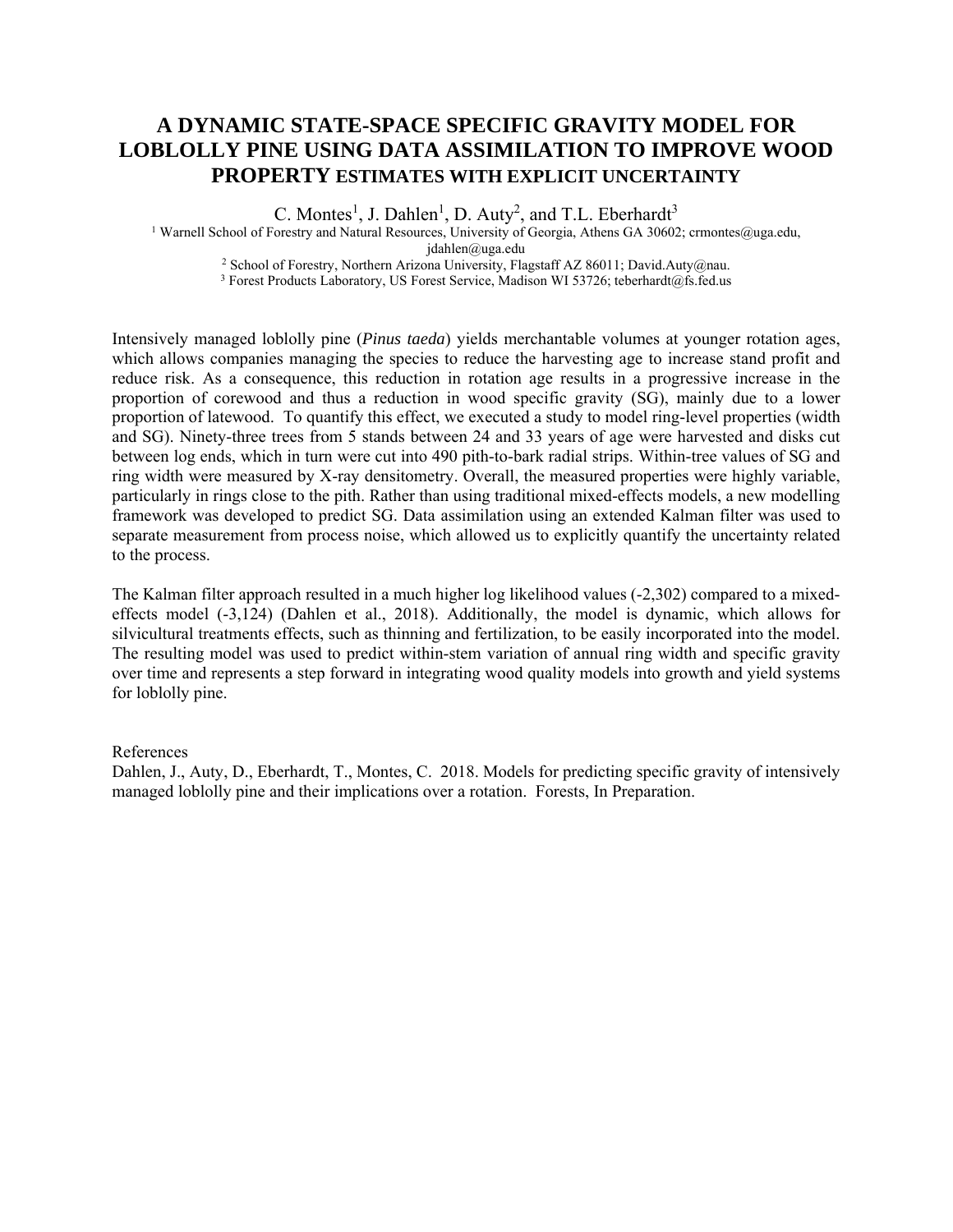#### **ASSESSING SMALL-STEM DENSITY IN NORTHERN HARDWOOD SELECTION SYSTEM STANDS**

#### Lindsay Nystrom, Ralph Nyland, Diane Kiernan, Eddie Bevilacqua

Data from three uneven-aged northern hardwood stands in New York were analyzed to assess changes of small stems within the 2.54- to 5.08-cm diameter class during the first cutting cycle under single-tree selection system. Findings show that the amount of understory American beech (*Fagus grandifolia* Ehrh.) on a regeneration plot, quantified using a Species Index Value (SIV), affects the abundance of other species. Results reveal the future stocking of these small trees for: 1. all species (including American beech) as related to time since cutting and residual basal area; or 2. only non-beech species based on a Species Importance Value (SIV), time since cutting, and residual basal area. Findings indicate that small-stem stem density will increase from post-cut levels to a peak at 8-12 yrs after selection system cutting, and then decrease. The higher the residual basal area, the sooner numbers of small trees reach a peak level, and the fewer present of that threshold size. Findings confirm that no or only minimal numbers of small non-beech trees develop on plots with high levels of understory American beech (SIV  $\geq$  0.5).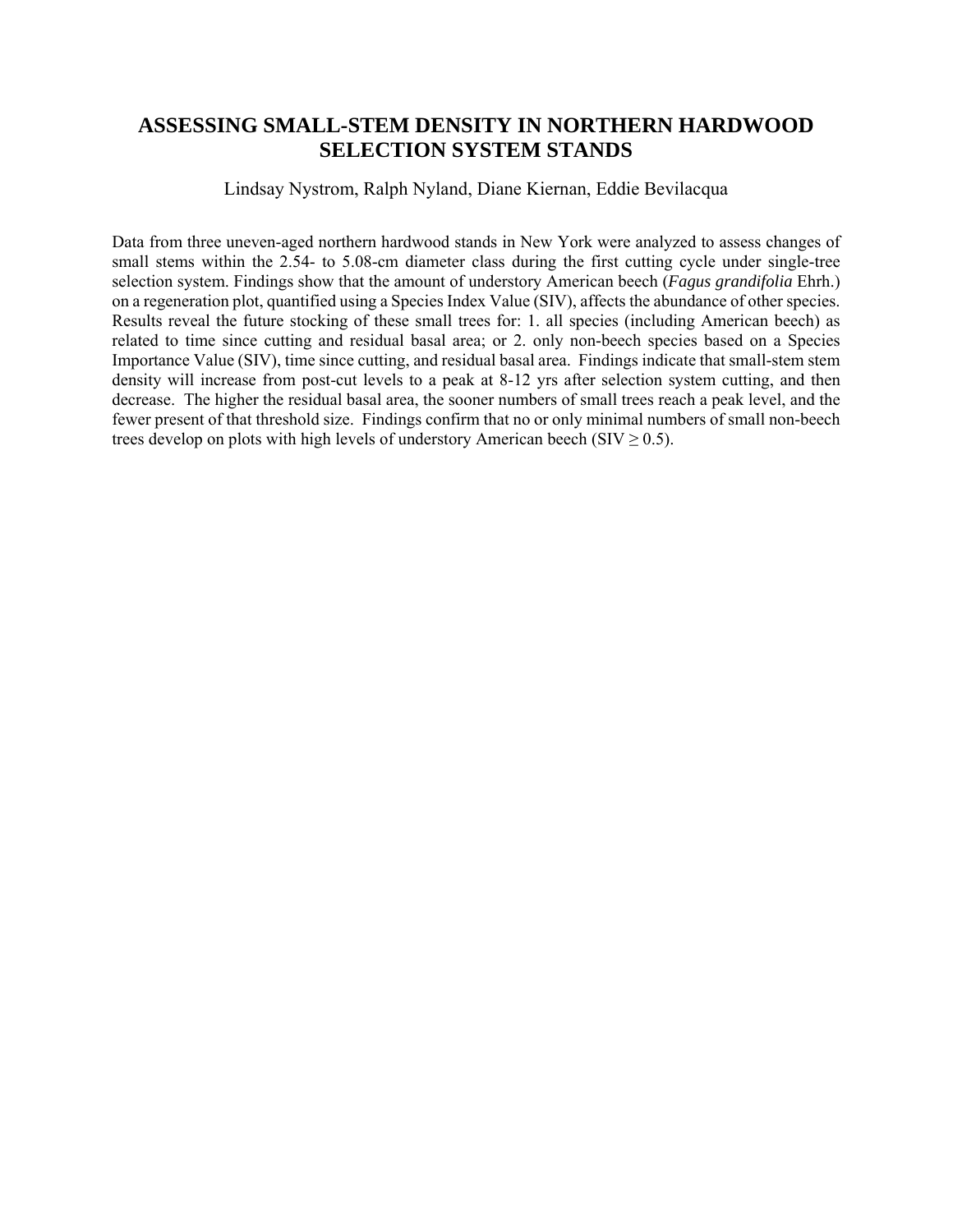#### **POSTTHINNING RESPONSE OF WHITE SPRUCE PLANTATIONS AFFECTED BY EASTERN SPRUCE BUDWORM IN MINNESOTA**

Stephanie Patton, Matthew Russell, Marcella Windmuller-Campione and Christopher Edgar University of Minnesota Department of Forest Resources

White spruce (*Picea glauca* [Moench] Voss) plantations have historically been an important source of high quality forest products in the Great Lakes Region. Thinning in spruce plantations is a common, costeffective silvicultural practice for reducing intraspecific competition and promoting resiliency to forest health threats such as eastern spruce budworm (*Choristoneura fumiferana* Clemens). Spruce budworm is a native forest pest of the eastern United States which typically targets balsam fir (*Abies balsamea*) and spruce (*Picea spp*.) trees. Larvae feed on the foliage of trees, which reduces growth and potentially leads to mortality during a budworm outbreak. This research addressed the response of white spruce 18 years after initial thinning with spruce budworm activity relatively high at the onset of the study. Stands were established between 44 and 64 years ago and thinned two decades ago. Some stands received a second thinning in recent years and spruce budworm activity fluctuated throughout the study. We used nonlinear mixed effects models to estimate annual diameter growth using common tree and stand metrics such as diameter, basal area, and uncompacted crown ratio. We also investigated growth model improvement by including multiple thinnings and spruce budworm defoliation. Results of this study highlight how thinning in combination with insect disturbance affects stand productivity and mortality in white spruce plantations of northern Minnesota.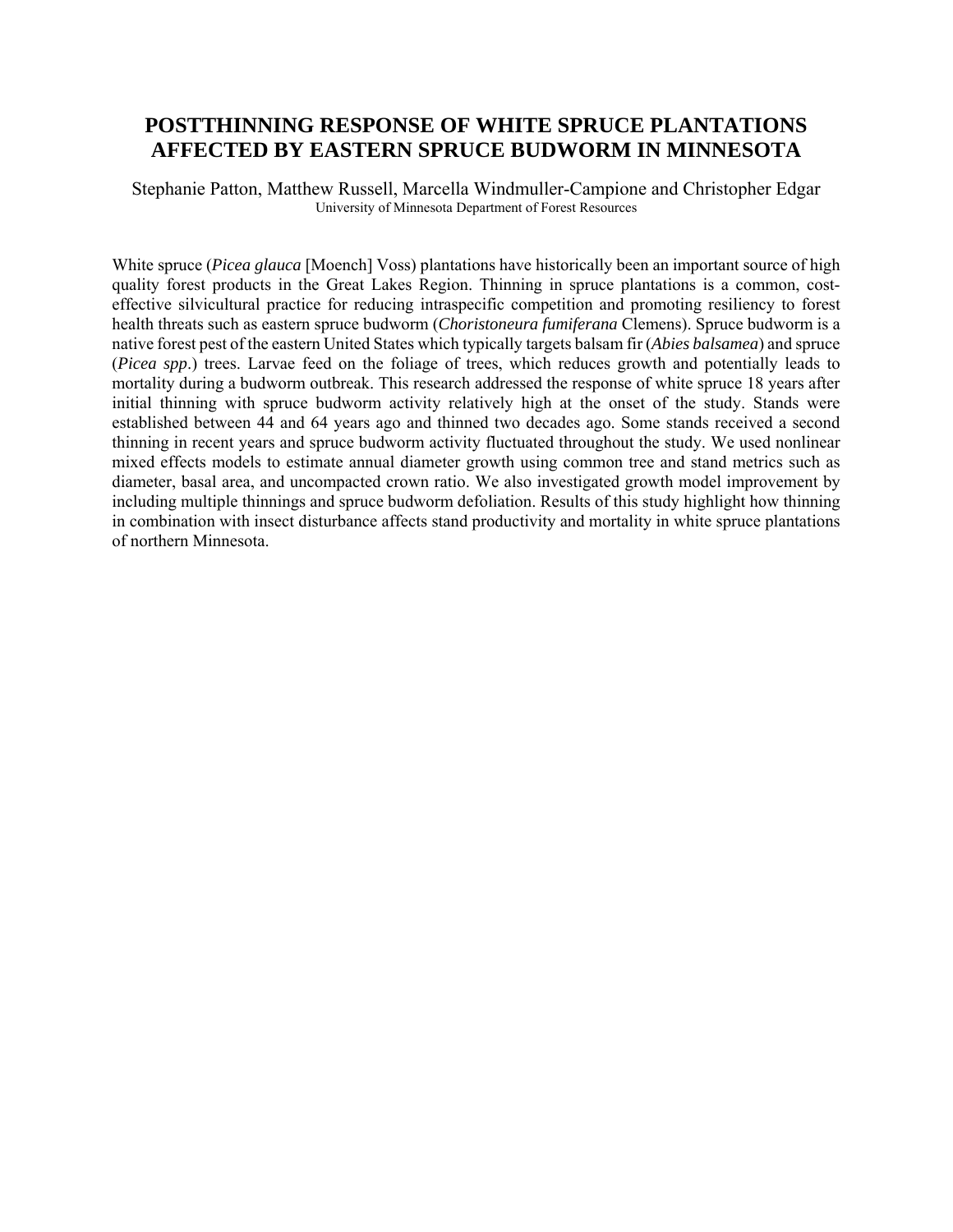#### **A MAXIMUM ENTROPY APPROACH TO DEFINING GEOGRAPHIC BOUNDS ON GROWTH AND YIELD MODEL USAGE**

W. Spencer Peay<sup>a</sup>, Bronson P. Bullock<sup>bc</sup>, Cristian R. Montes<sup>bc</sup> <sup>a</sup> M.S. Student, Warnell School of Forestry and Natural Resources, University of Georgia <sup>b</sup> Warnell School of Forestry and Natural Resources, University of Georgia Co-Director, Plantation Management Research Cooperative (PMRC), University of Georgia

Growth and yield models are immensely important in forest management today. These models allow managers to predict and project future characteristics of forest stands and subsequently make informed management decisions based on each stand's growth trajectory. Growth and yield models are typically developed for use in broad physiographic regions, however these regions may be too broad given the general locality where the data was collected to fit the model.

Maximum entropy modeling can be used to determine the geographic areas where it is appropriate to use a growth and yield model. Maximum entropy is a machine learning technique that has commonly been applied in species distribution modeling. This technique makes use of presence-only data (geographic coordinates) and the environmental envelope (including climatic variables such as average annual precipitation, temperature, etc.) at these locations to determine the probability of occurrence of a species across a user-defined landscape. This is done by comparing the environmental envelope and soil characteristics recorded at each presence location with the environmental envelope and soil characteristics across the entire user-defined landscape.

This presentation uses a maximum entropy approach in an attempt to determine suitable areas for the use of a PMRC growth and yield model across the lower coastal plain of Florida, Georgia, and South Carolina based on the geographic locations where data was collected to fit the model and the environmental envelope and soil characteristics at each of the data collection locations.

This research should allow for more targeted growth and yield model usage based on locational and environmental characteristics.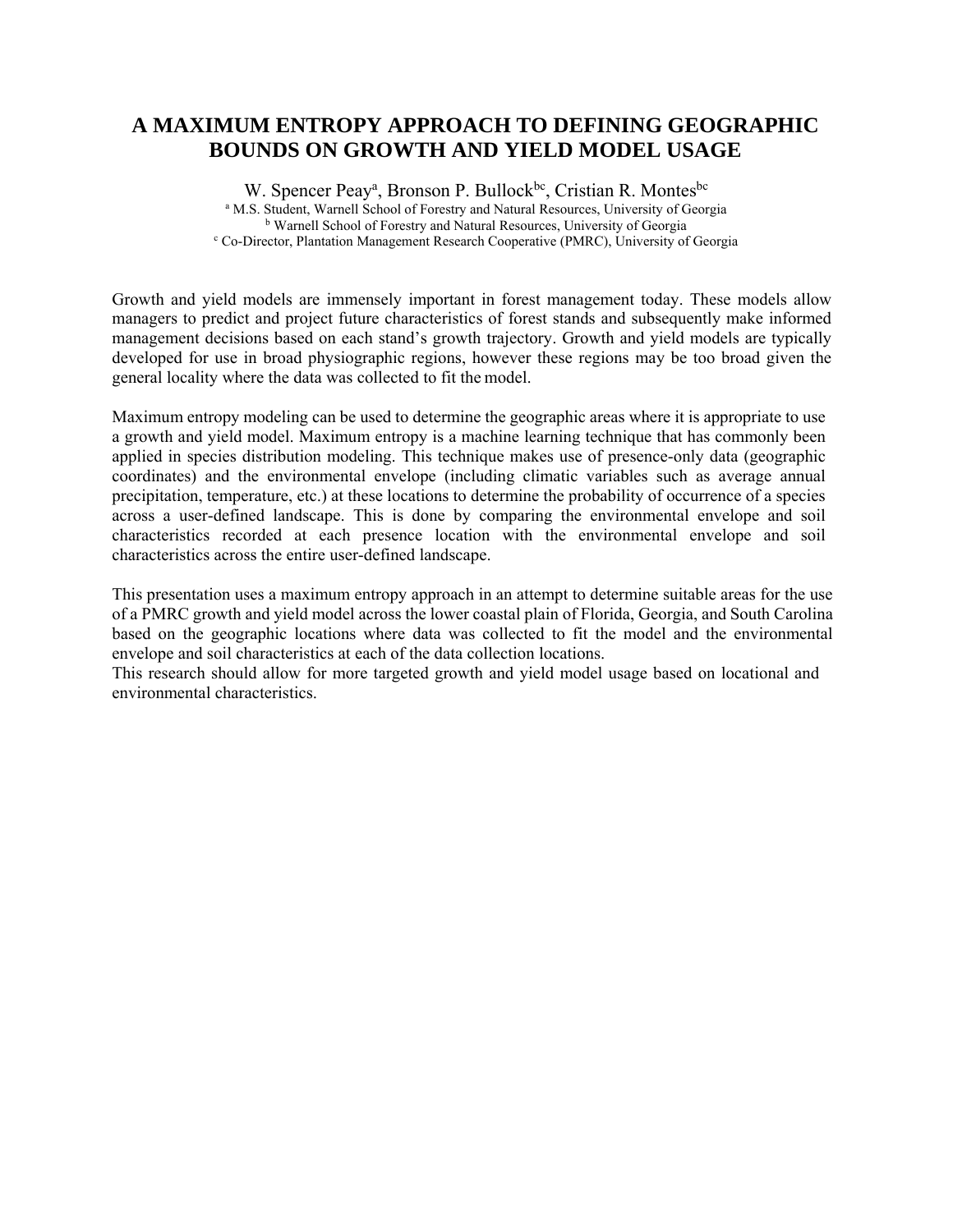#### **PREDICTIVE MAPPING OF STAND CHARACTERISTICS USING NON-PARAMETRIC APPROACH**

Bharat Pokharel<sup>1</sup>; Dennis M. Jacobs<sup>2</sup>; Man Kumari Giri<sup>1</sup>; James T. Vogt<sup>3</sup>; and Todd A. Schroeder<sup>2</sup> 1Department of Agricultural and Environmental Sciences, Tennessee State University, 3500 John A. Merritt Blvd. Nashville TN

37209<br><sup>2</sup>USDA Forest Service, Southern Research Station, Forest Inventory and Analysis, 4700 Old Kingston Pike, Knoxville TN 37919<sup>2</sup><br>3DSDA Forest Service, Southern Research Station, Insects, Diseases and Invasive Plants o Athens, GA 30602

Stand level forest attributes such as number of trees, biomass, volume and basal area per acre have become increasingly important especially for a large scale strategic forest management planning. For example, mapping spatial distribution of woody biomass from forest or extent of trees per acre loss from fire or damage from insects and diseases are important estimates that are critical for strategic forest management planning. Traditional field based timber cruising and forest inventory are costly and time consuming; therefore, we explored an opportunity to utilize remote sensing data for mapping forest attributes both temporal and spatial scales that are relevant for large scale forest management planning. We hypothesized that variables derived from remote sensing data could be important predictors while estimating stand level attributes from pixel to landscape level. Landsat 5 TM satellite imagery and their derivatives, national land cover dataset, and digital elevation model were paired with Forest Inventory and Analysis (FIA) data from 2007 to 2011. First we evaluated the use of non-parametric approach – random forests to build predictive model for aboveground total biomass and trees per acre (TPA) for five USGS zones that cover the entire state of Tennessee, USA. The models explained over 44 percent of variability with RMSE of 17.6 tons per acre for biomass and over 52 percent of variability with RMSE of less than 90 trees per acre for TPA estimates. Among many other variables canopy cover was the most important predictor variable for both aboveground biomass and TPA prediction. We further replicated this approach of map modeling in R Statistical computing environment to generate continuous gridded TPA raster map across the United States.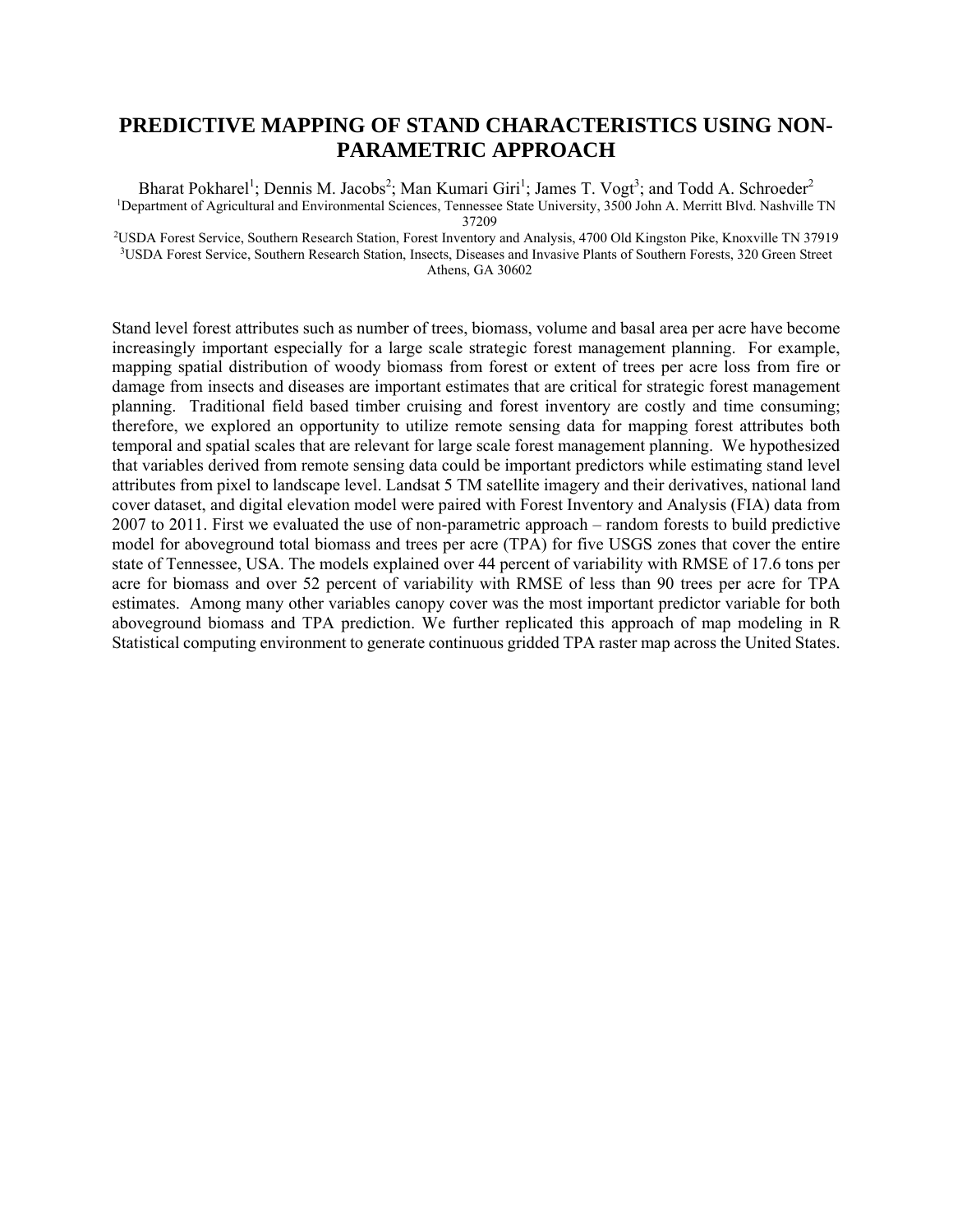## **DOES CALIBRATION USING UPPER STEM DIAMETER MEASUREMENT IMPROVE PREDICTIVE ABILITY OF A SEGMENTED POLYNOMIAL TAPER EQUATION IN PRESENCE OF MEASUREMENT ERROR?**

Krishna P. Poudel<sup>1</sup> and Temesgen Hailemariam<sup>2</sup>

<sup>1</sup>Mississippi State University, Department of Forestry, PO Box 9681, Mississippi State, MS 39762 2Oregon State University, Department of Forest Engineering, Resources, and Management, Corvallis, OR 97330

Volume and taper equations are essential to estimate total and merchantable stem volume. Taper functions are advantageous to merchantable volume equations because they provide estimates of diameter at specified heights along the stem, enabling the estimation of total and merchantable stem volume, volume of individual logs, and a height at a given diameter. With the increasing availability of laser devices, standing tree upper stem diameter measurements have been used to calibrate the taper equations. However, the error in upper stem diameter measurement and its effect on taper prediction and subsequently volume prediction is rarely tested. Using the destructively sampled dataset, we tested the statistical significance of measurement error and its effects on calibration of a segmented taper equation. Paired two one-sided test (TOST) and t-test were used to determine the equivalence of true diameter and diameter obtained using a laser device. Other objectives of this study were to test whether upper-stem diameter, when affected by measurement error, actually improve taper and taper-based volume estimates and to determine the acceptable level of measurement error without hampering the equivalence of calibrated volume estimates. Equivalence of volume estimates obtained from calibrated taper equation to the actual volume were tested. Preliminary results indicate that calibration at DBH and 16' performed poorly and calibration at breast height and rh=0.5 performed best. Hence, testing the effect of measurement error at that point is more useful.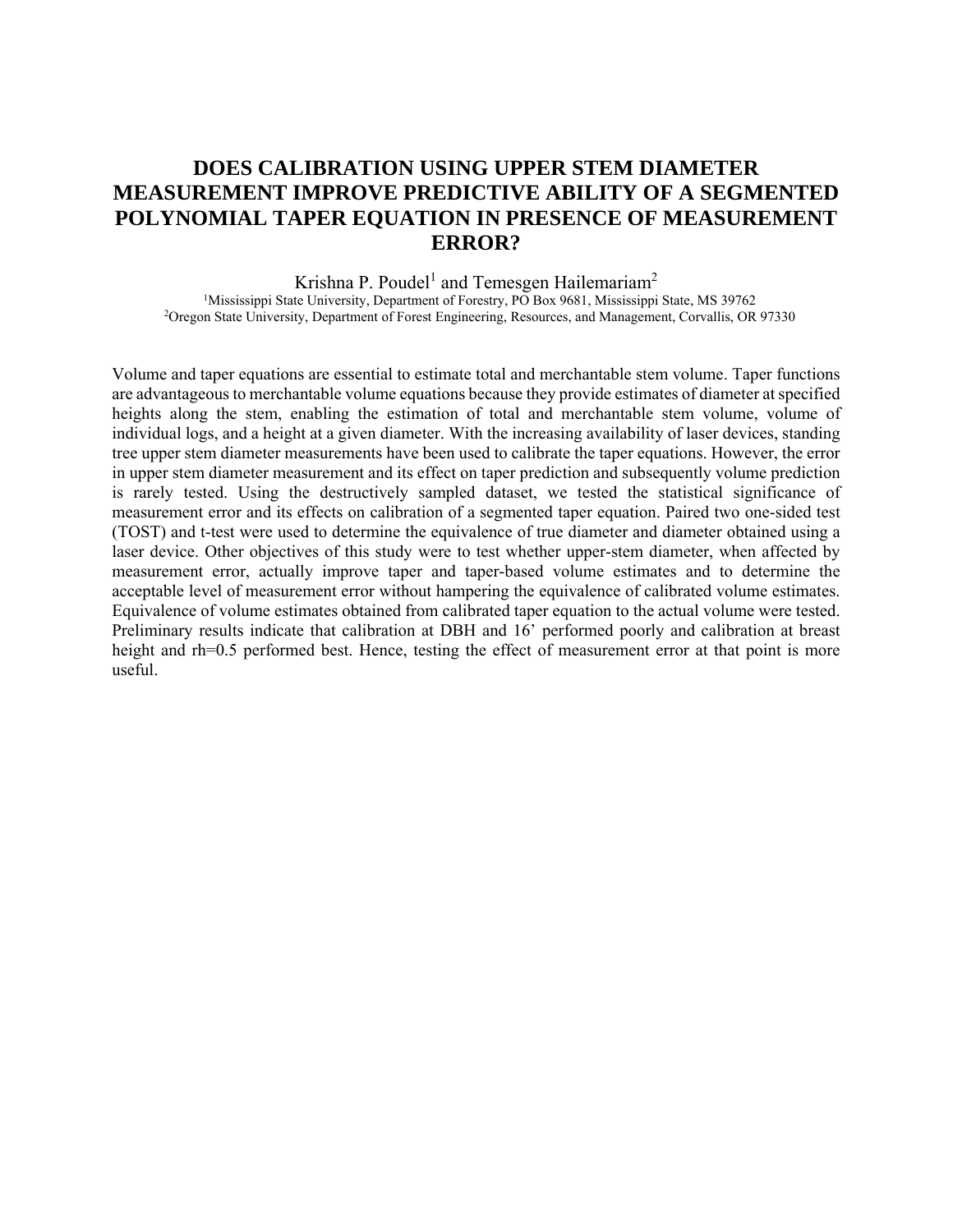## **ASSESSING SHIFTS IN VERTICAL DISTRIBUTION OF STEM CROSS-SECTIONAL INCREMENT IN RESPONSE TO NITROGEN FERTILIZATION OF DOUGLAS-FIR USING A NONLINEAR MIXED-EFFECTS MODELING APPROACH**

Jacob D. Putney<sup>1</sup> and Douglas A. Maguire<sup>1</sup> <sup>1</sup>Department of Forest Engineering, Resources and Management, College of Forestry, Oregon State University

Nitrogen fertilizer is commonly applied as a silvicultural tool in intensively managed Douglas-fir [*Pseudotsuga menziesii (*Mirb*.*) Franco] plantations. To maximize average growth response and associated return on investment, prioritization of stands for fertilization must be based on attributes indicating likely magnitude of each stand's response. Field trials were established to better understand Douglas-fir growth response to nitrogen fertilization, in part by empirically quantifying the direct and indirect effects on stem growth. Twenty-three units were established in the northern Coast Range of western Oregon in a randomized complete block design (RCBD), with units identified as blocks. Each unit was divided into two parts, with random assignment of the fertilizer treatment and the unfertilized control. Fertilizer was applied aerially at a rate of 224 kg N/ha as urea during the 2009-2010 dormant season. Seven-years following fertilization, forty trees (twenty per treatment) were destructively sampled and annual cross-sectional area increment was measured for each year following fertilization and at numerous heights on each tree. The objective was to model vertical shifts in stem cross-sectional increment induced by fertilization. A variableexponent, mixed-effects nonlinear model was fitted to the data to account for the hierarchical sampling, but the variance-covariance structure was also modeled directly to further eliminate autocorrelation, and to thereby provide minimum-variance unbiased estimators (MVUE) and accurate p-values for making statistical inferences. Results from this study will be incorporated into growth models for intensively managed Douglas-fir plantations to provide more accurate estimates of scaling diameters, board-foot growth responses, and value enhancement. Stem responses to nitrogen fertilization at an annual resolution, along with accompanying foliage analysis, will also help build the foundation of more mechanistic growth models to improve prioritization of candidate sites for fertilization.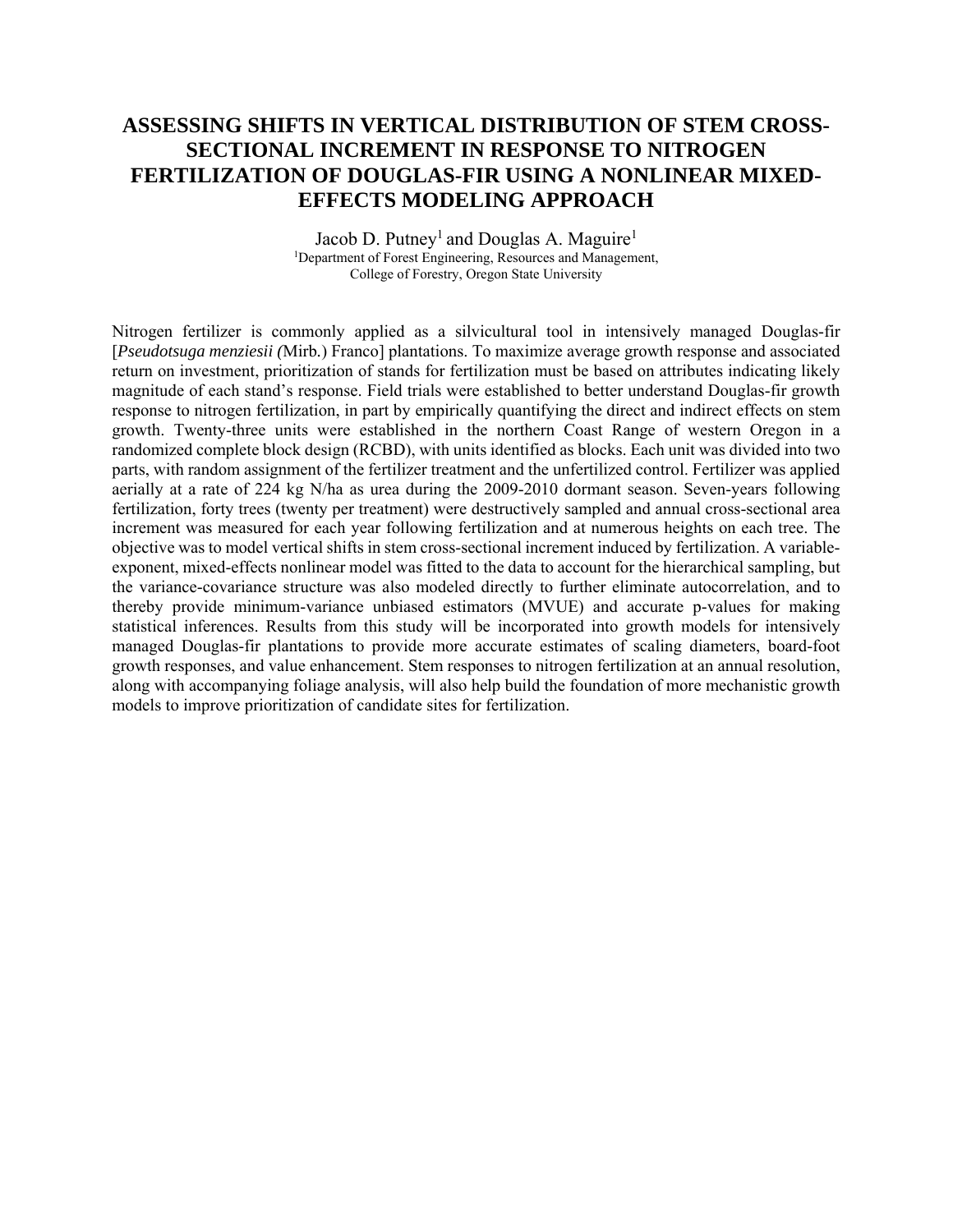#### **SPATIAL FINANCIAL ANALYSIS OF POTENTIAL FOREST PLANTATIONS IN ANTIOQUIA, COLOMBIA**

Laura I. Ramirez<sup>1</sup>; Sergio A. Orrego<sup>2</sup>; Héctor I. Restrepo<sup>3</sup>; Cristian R. Montes<sup>4</sup>; Bronson P.  $Bullock<sup>5</sup>$ <br><sup>1</sup>M.S. Student in Forest Resources, National University of Colombia, Medellín

<sup>2</sup> Associate Professor, Department of Forest Science, National University of Colombia, Medellin<br><sup>3</sup> Ph.D. candidate, Warnell School of Forestry and Natural Resources, University of Georgia, Athens, GA<br><sup>4</sup> Associate Profes

Timberland investment opportunities in Colombia are expected to increase as a result of the peace agreement recently signed between Colombian government and the Revolutionary Armed Forces of Colombia. Rigorous financial analyses are required to evaluate the profitability of timber production and timberland investment in Colombia.The bare land value (BLV) of potential forest plantations was calculated for areas previously identified as having high suitability for the establishment of commercial forest plantations in Antioquia, Colombia. The study focused on *Pinus patula* which is the most planted forest species in the region. A Chapman-Richards type model that considers environmental and stand density covariates was used to estimate a forest yield map. A financial analysis was conducted by considering the estimated yield and a cash flow that includes revenues for stumpage sales, and establishment and management costs. The stumpage price was estimated, and further represented in a spatial way, using the residual price approach, which allows for calculating the stumpage price backwards from the mill by subtracting hauling and harvest costs from at-mill-gate timber prices. The results show that the areas with high potential for forest plantations are those with both yield greater than 200 m<sup>3</sup>/ha and located less than 20 km from the mills. However, meeting either one of these two criteria is not enough to guarantee profitability for the potential forest plantations. It was also found that under current stumpage prices and production costs some subsidies will be required to guarantee an investment return higher than 6%. The analysis provides valuable information for the evaluation of potential timber production and timberland investments under a scenario of post-conflict scenario, showing promising results for areas that were previously inaccessible. A similar framework can be applied to high-valued forest species to assess for the financial profitability and risk of timberland investments in Colombia and promote rural development.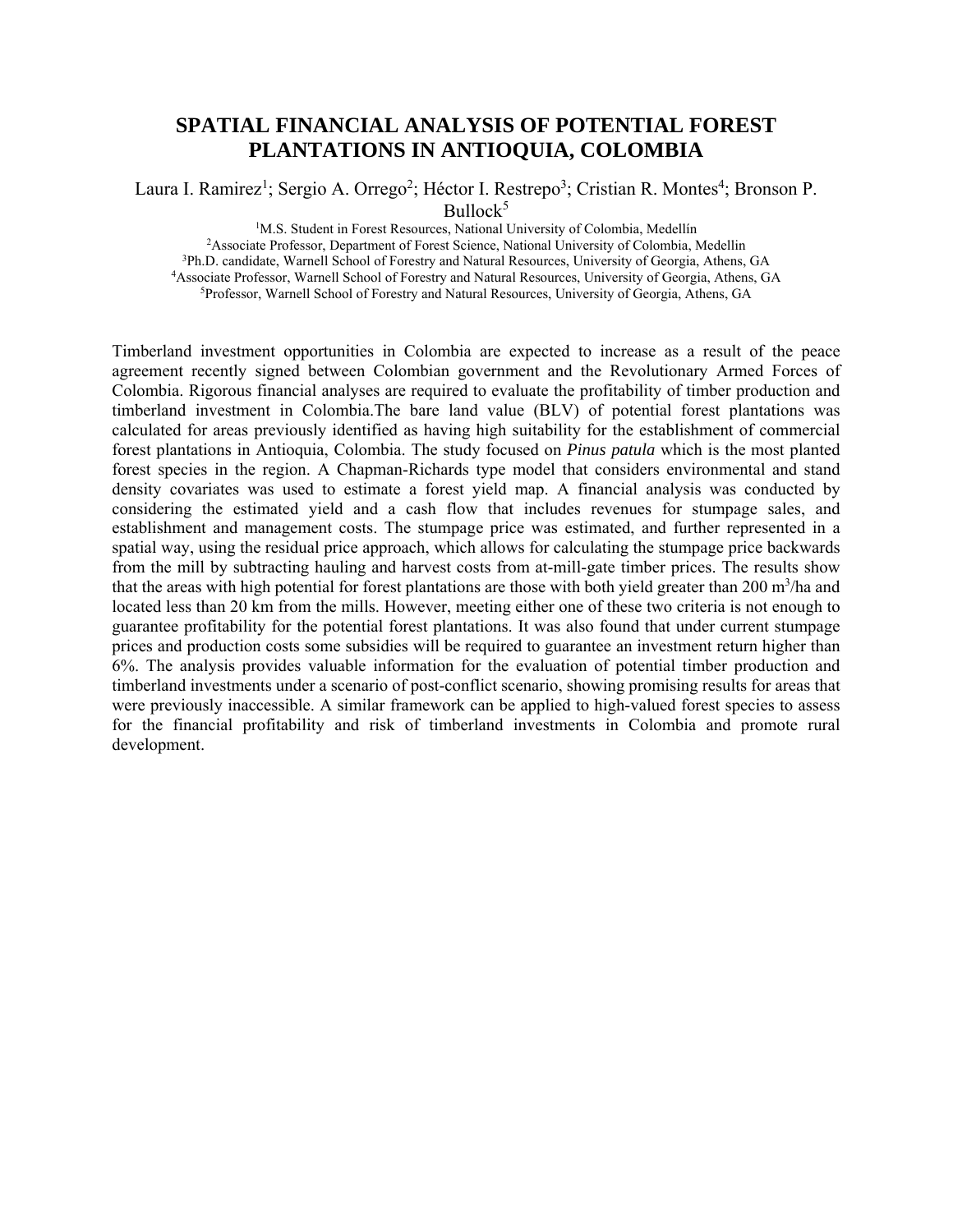#### **INTEGRATING SCIENCE AND TECHNOLOGY IN DELIVERY OF THE FOREST INVENTORY AND ANALYSIS PROGRAM**

Gregory A. Reams

USDA Forest Service, FIA National Program Leader 1400 Independence Ave., SW, Washington, DC 20250

The Forest Inventory and Analysis (FIA) program of the U.S. Forest Service has been inventorying U.S. forest lands since 1930. The first 70 years of FIA relied on periodic forest inventory methods to estimate status and trends of forest area and associated estimates of number of trees, volume and biomass. Over the past 20 years FIA has completed implementation of an annualized inventory with many enhancements to the overall delivery of science, data, and estimates. These enhancements are presented and how they have led to continuing improvement in the integration of science into delivery of the program to partners, clients and the public.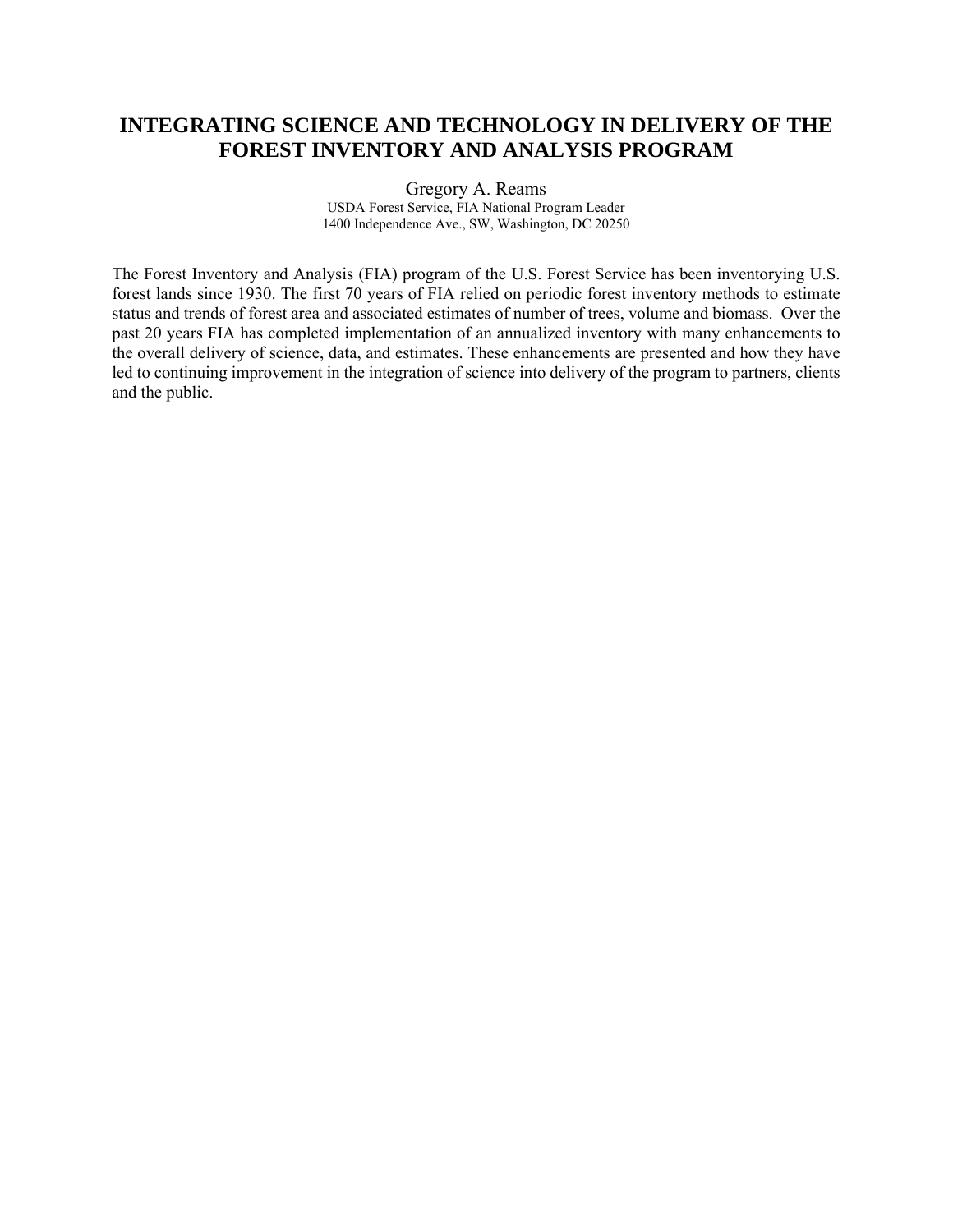#### **PREDICTION OF TIMBER PRODUCT CLASS PROPORTIONS FOR LOBLOLLY PINE IN THE SOUTHEASTERN U.S.**

Hector I. Restrepo<sup>1</sup>, Bronson P. Bullock<sup>2</sup>, Nicole Lazar<sup>3</sup>, Cristian R. Montes<sup>4</sup> <sup>1</sup>Ph.D. Student, Warnell School of Forestry and Natural Resources, University of Georgia, Athens, GA<br><sup>2</sup>Professor of Forest Biometrics, Co-Director PMRC, Warnell School of Forestry and Natural Resources, University of Geo

<sup>3</sup>Professor in the Department of Statistics, University of Georgia, Athens, GA<br><sup>4</sup>Associate Professor, Warnell School of Forestry and Natural Resources, University of Georgia, Athens, GA

The ultimate goal of forest modeling, from the timber management perspective, is to obtain an accurate estimation of the merchantable volume as an input for financial return calculations. Finding the proportions of timber in each of the commercial pine product classes (i.e. sawtimber, chip-n-saw, and pulpwood) is an important part in estimating merchantable volume. Since timber products have different market prices, merchantable volume must be adjusted based on product classes. Stem quality may differ as a function of forest growth factors, i.e. age, environmental conditions, genetics, planting density and management regimes. The objective of this research is to predict the timber product class proportions over time as a function of forest growth factors and early field measurements of stem quality at age six. Data from a designed research trial evaluating the impacts of density and management over ages 6-21 (years) will be used. Proportions of timber product classes can be used to adjust the timber prices. Those proportions can be used to obtain a blended price of timber, resulting in a simplification of the financial calculations. Furthermore, timber product class proportions can be used to optimize financial returns by performing marginal analysis of applying certain management regimes.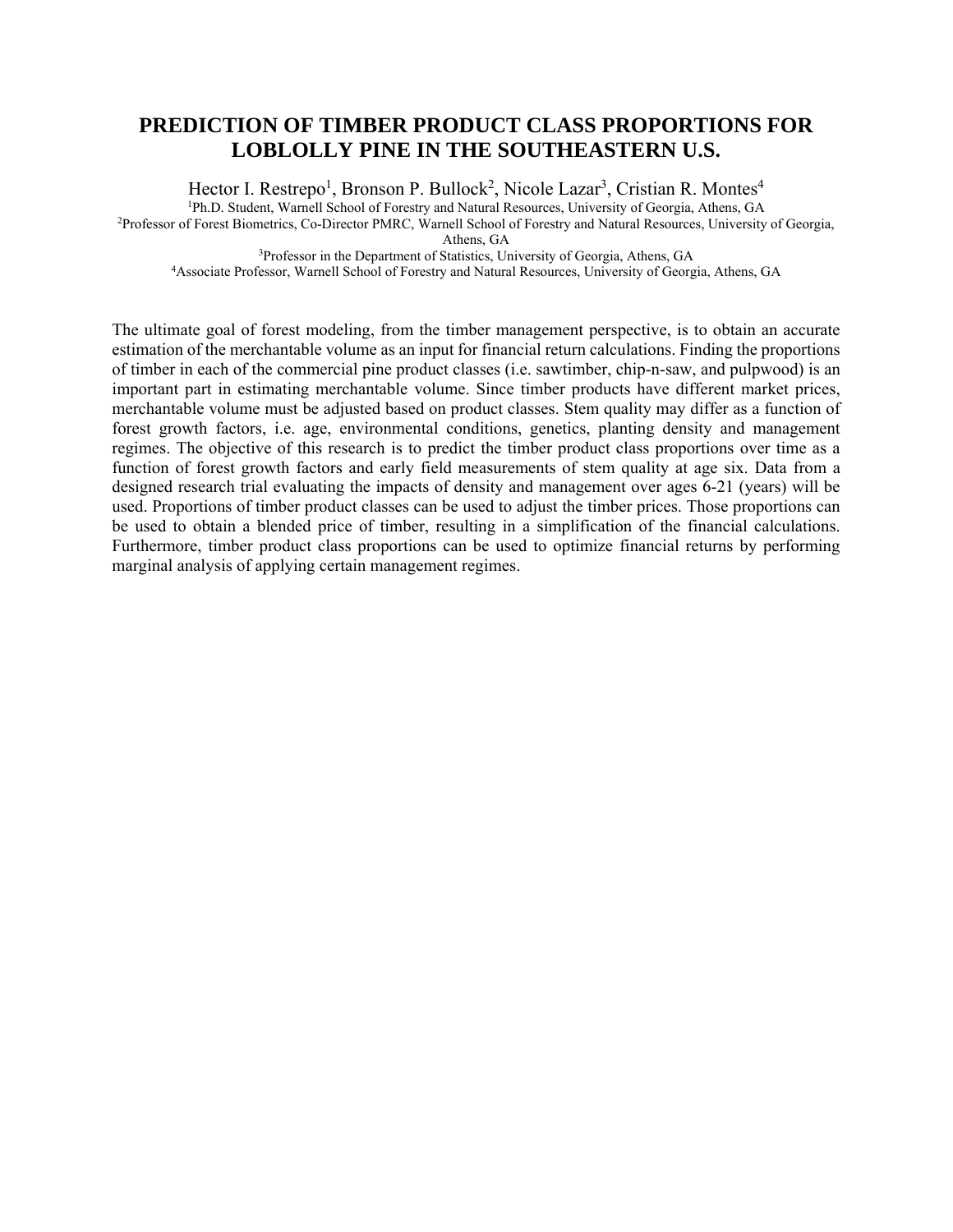#### **USING BIOPHYSICAL VARIABLES AND STAND DENSITY TO ESTIMATE GROWTH AND YIELD OF** *PINUS PATULA***: A CASE STUDY IN ANTIOQUIA, COLOMBIA**

Héctor I. Restrepo<sup>1</sup>; Sergio A. Orrego<sup>2</sup>; Juan C. Salazar<sup>3</sup>; Bronson P. Bullock<sup>4</sup>; Cristian R. Montes<sup>5</sup>

<sup>1</sup> Ph.D. candidate, Warnell School of Forestry and Natural Resources, University of Georgia, Athens, GA<br><sup>2</sup> Associate Professor, Department of Forest Science, National University of Colombia, Medellin<br><sup>3</sup> Associate Profe

Timberland investment opportunities in Colombia are expected to increase as a result of the peace agreement recently signed between Colombian government and the Revolutionary Armed Forces of Colombia. This new scenario facilitates the establishment of commercial forest plantations in rural areas, challenging existing biometric tools to include site factors to allow further extrapolation of current sample plots into these unplanted areas. To meet this goal, the yield from 1119 temporary plots of unthinned *Pinus patula* established in the Antioquia region was combined with their biophysical attributes to define a spatial model. The importance of each co-variable was tested for their statistical contribution using a likelihood ratio test. The model was validated using an independent set of 133 observations. Our results suggest soil *pH*, terrain slope, and the ratio of mean annual temperature to mean annual precipitation as the main variables determining yield at any given age and stand density. The asymptote of the estimated yield model can be expressed as a function of soil *pH*, terrain slope and stand density. On sites where *pH* was in the range 5-6, the model asymptote was reduced to a half compared to sites where *pH* was in the range 4-5. Moreover, each additional degree in terrain slope resulted in an increase of 2.2  $m<sup>3</sup>$  ha<sup>-1</sup> on the expected asympthotic value. The marginal increase of stand density resulted in an increase of  $0.18 \text{ m}^3 \text{ ha}^{-1}$  in the model's asymptote. The parameter representing the growth rate in the estimated model can be expressed as a function of an intercept, equal to -0.12, and the ratio of mean annual temperature to mean annual precipitation. The model was further presented as a map identifying suitable geographical areas to establish *Pinus patula* plantations in Antioquia, Colombia. The estimated yield model provides a reliable baseline for timber production and valuable information to evaluate timberland investments in Colombia.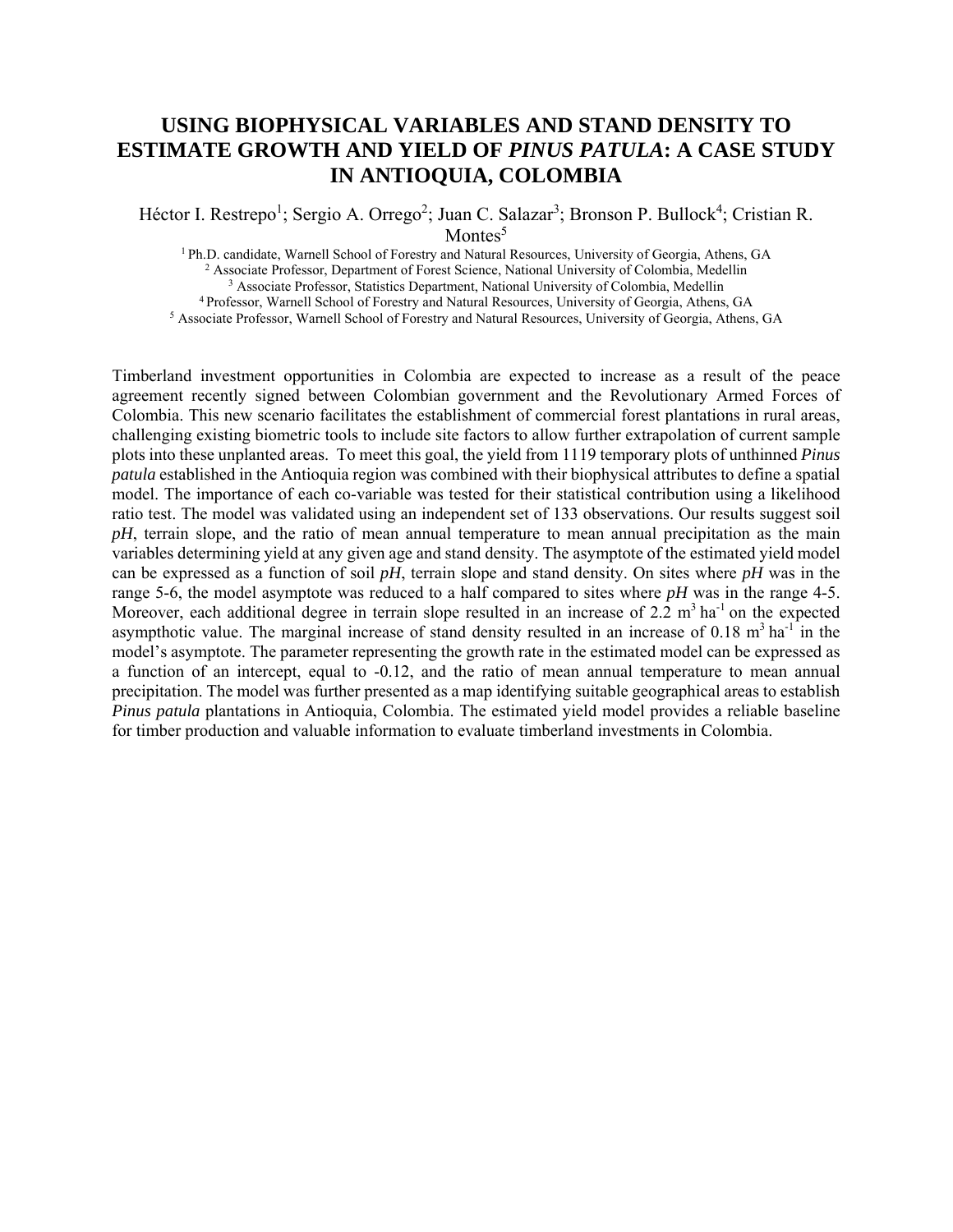#### **TRUTH OR CONSEQUENCES: EVALUATION OF THE RE-MEASUREMENT PERIOD ASSUMPTION**

Francis A. Roesch

Southern Research Station, USDA Forest Service, 200 WT Weaver Blvd., Asheville, NC 28804, USA; froesch@fs.fed.us, Tel.: +01-828-424-8169

The Re-measurement Period (or REMPER) Assumption is usually made without acknowledgement (or recognition) in continuous forest inventories. This often tacit assumption is being made whenever growth or change estimates are made from observations based on the aggregation of interval observations of multiple lengths. For instance, this is the case for most of the USDA's Forest Inventory and Analysis (FIA) Program's published growth or change estimates. In these estimates, a 1-year equivalent is calculated (say per plot), regardless of the temporal interval length actually observed, by dividing the growth or change by the interval length. Growth estimates are then calculated based on an aggregation of these 1-year equivalents. In this paper I give a brief explanation of the theoretical difficulties associated with this practice and describe an ongoing investigation into the practical implications of those difficulties with respect to a standard set of estimands. This standard set of estimands was defined in Roesch [2018] to address a varying set of potential user expectations for estimates based on "average annual growth." Various estimators are evaluated in a simulation for their effectiveness in the presence of several simple distributions of measurement intervals, such as those that might arise from a regularly re-measured plot list under various levels of control on the order of plot observations.

Keywords: NFI; simulation; average annual growth.

#### Citation:

Roesch, Francis. 2018. Composite estimators for growth derived from repeated plot measurements of positively-asymmetric interval lengths. *Forests* 2018, *9*(7), 427;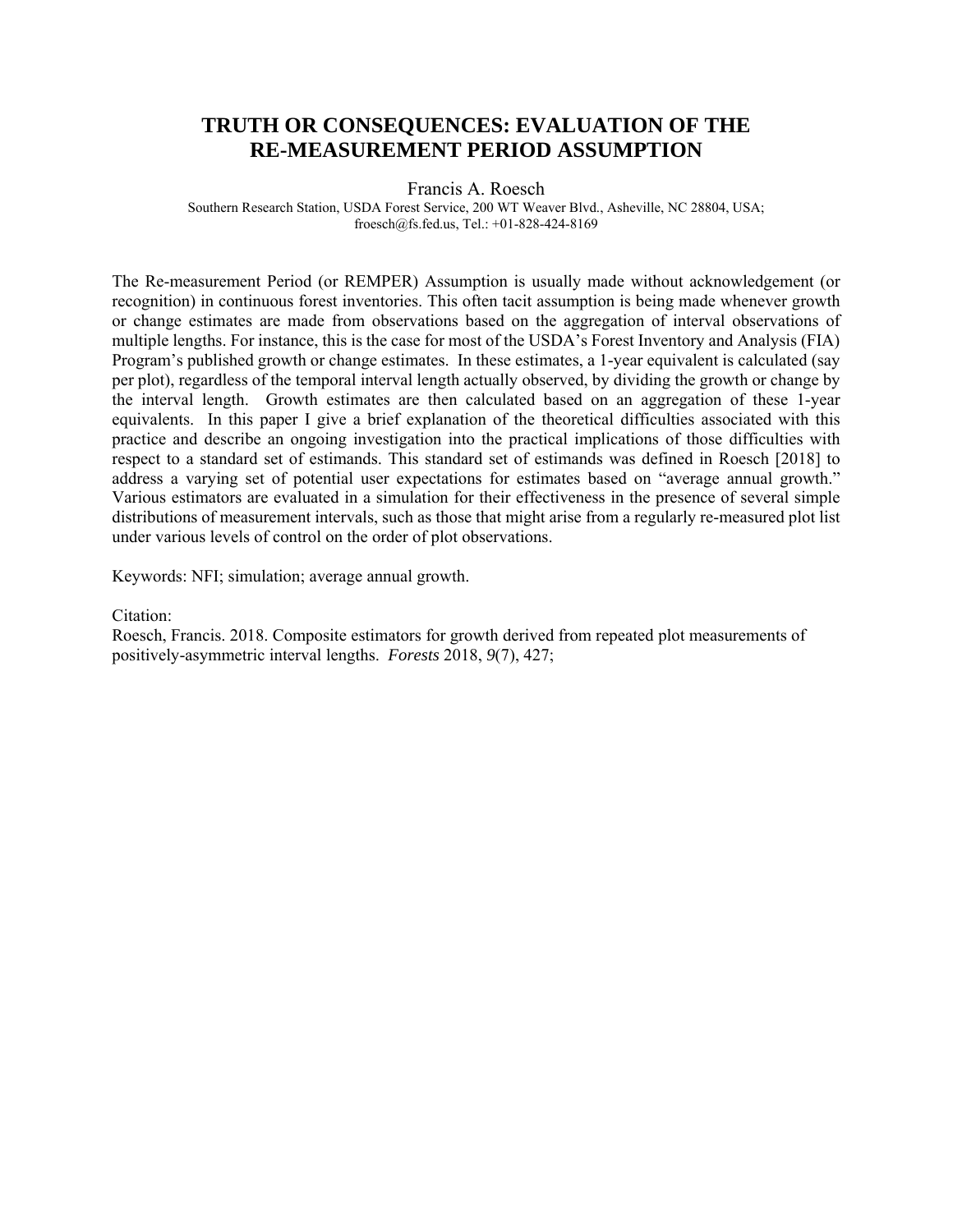### **EVALUATING PONDEROSA PINE GROWTH AND YIELD EQUATIONS FOR APPLICATION IN MINNESOTA**

Matthew B. Russell<sup>1</sup>, Brian D. Anderson<sup>1</sup>, Marcella A. Windmuller-Campione<sup>1</sup>, Andrew J. David<sup>1</sup> 1 University of Minnesota, Department of Forest Resources

As early as 1932, forest managers in Minnesota have been interested in establishing ponderosa pine (*Pinus ponderosa* var. ponderosa), a western conifer species. Although Minnesota is outside the native range of ponderosa pine and early trials of the survival and growth of the species in the state have been mixed, a renewed interest exists in the species because it is thought to do well in Minnesota's future climate. This work will highlight the challenges and opportunities in adapting growth and yield equations for a western species and applying them in Minnesota's growing conditions. Survival and growth data were examined for ponderosa pine planted at five provenance tests established across Minnesota from 1968-1970. Three of those sites were revisited in 2018 with the collection of additional height, diameter, and increment data for four provenances that showed the best performance in early trials. Results indicate that equations from the Eastern Montana and Central Rockies variants of the Forest Vegetation Simulator show overpredictions of Minnesota ponderosa pine tree height (mean bias of 9 m for trees approximately 50 years old). Preliminary analysis of increment data from tree cores also indicates challenges with applying western models to represent ponderosa pine diameter increment in Minnesota. Although limited data exists for the species in Minnesota, this work highlights the process of adapting growth and yield equations for use in novel geographic areas.cl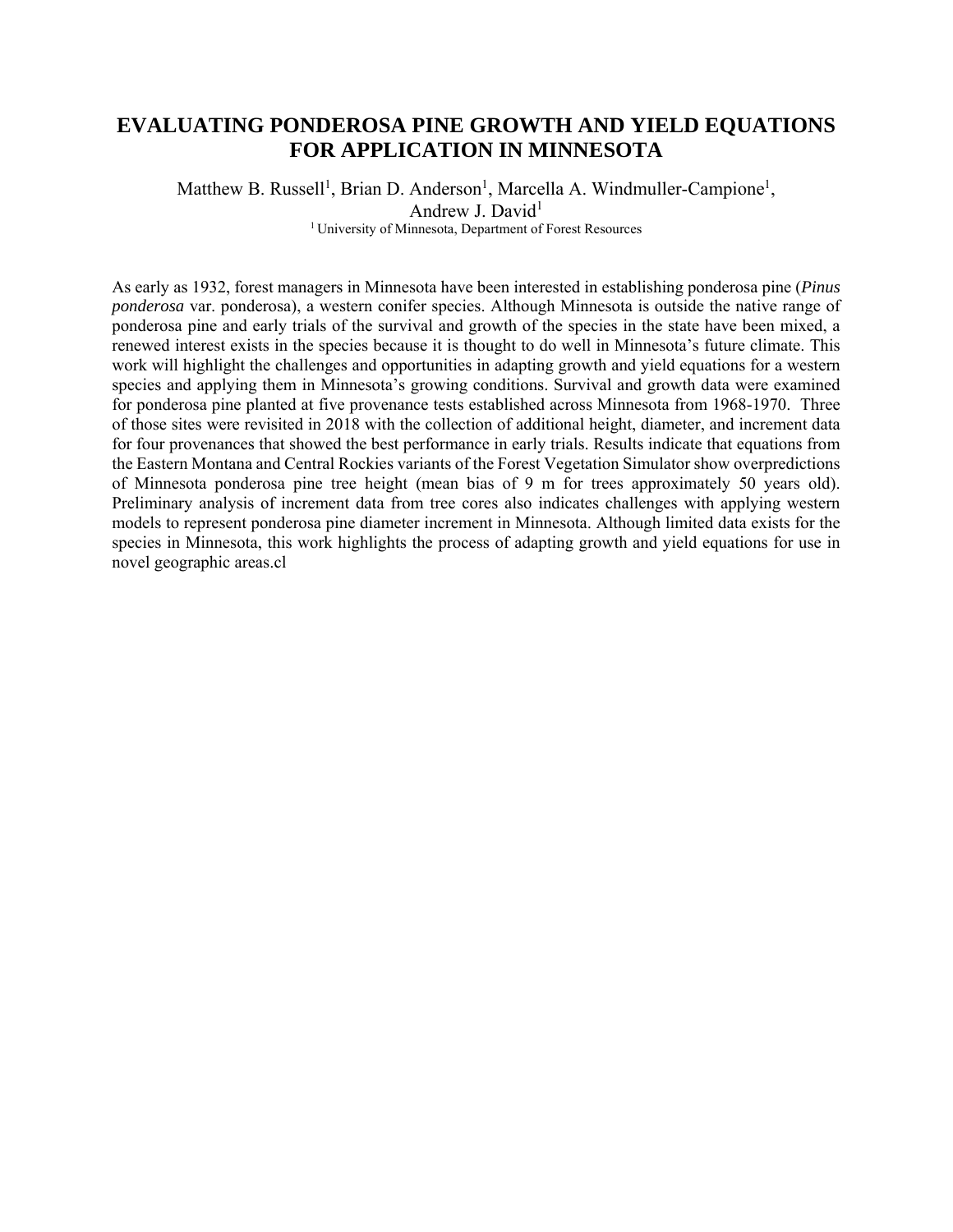#### **FOREST MEASUREMENTS:** *OUTSIDE THE LINES*

James L. Smith<sup>1</sup> and Stephen P. Prisley<sup>2</sup> <sup>1</sup>LANDFIRE Program Lead, The Nature Conservancy, 1822 Swiss Oaks Street, St. Johns, FL 32259 Jim\_smith@tnc.org<br><sup>2</sup>Principal Research Scientist, NCASI, 541 Washington Ave SW, Roanoke, VA 24016<sup>2</sup> sprisley@nscasi.org

When we think of forest measurements, the first applications that likely come to mind are forest products and forest planning. What is the maximum MAI under this management scenario? How many board-feet of sawtimber will be available in this stand at age 30? How many sample points do I need to reach my desired level of precision in this inventory? The future may be different, however, because the successes of decades of productive research in forest measurements (sampling, statistical and simulation modeling, operations research, etc.) have *bled* into other fields, such as wildland fire, climate change, threatened species/habitat analysis, mapping, ecological assessment, etc. Undoubtedly, at minimum these types of applications need a more "quantitative perspective". This presentation will briefly describe some of these key "outside the lines" applications of forest measurements and aims to encourage those not doing so to apply some of their skills, energy and experience to help those focusing on potentially new areas of application.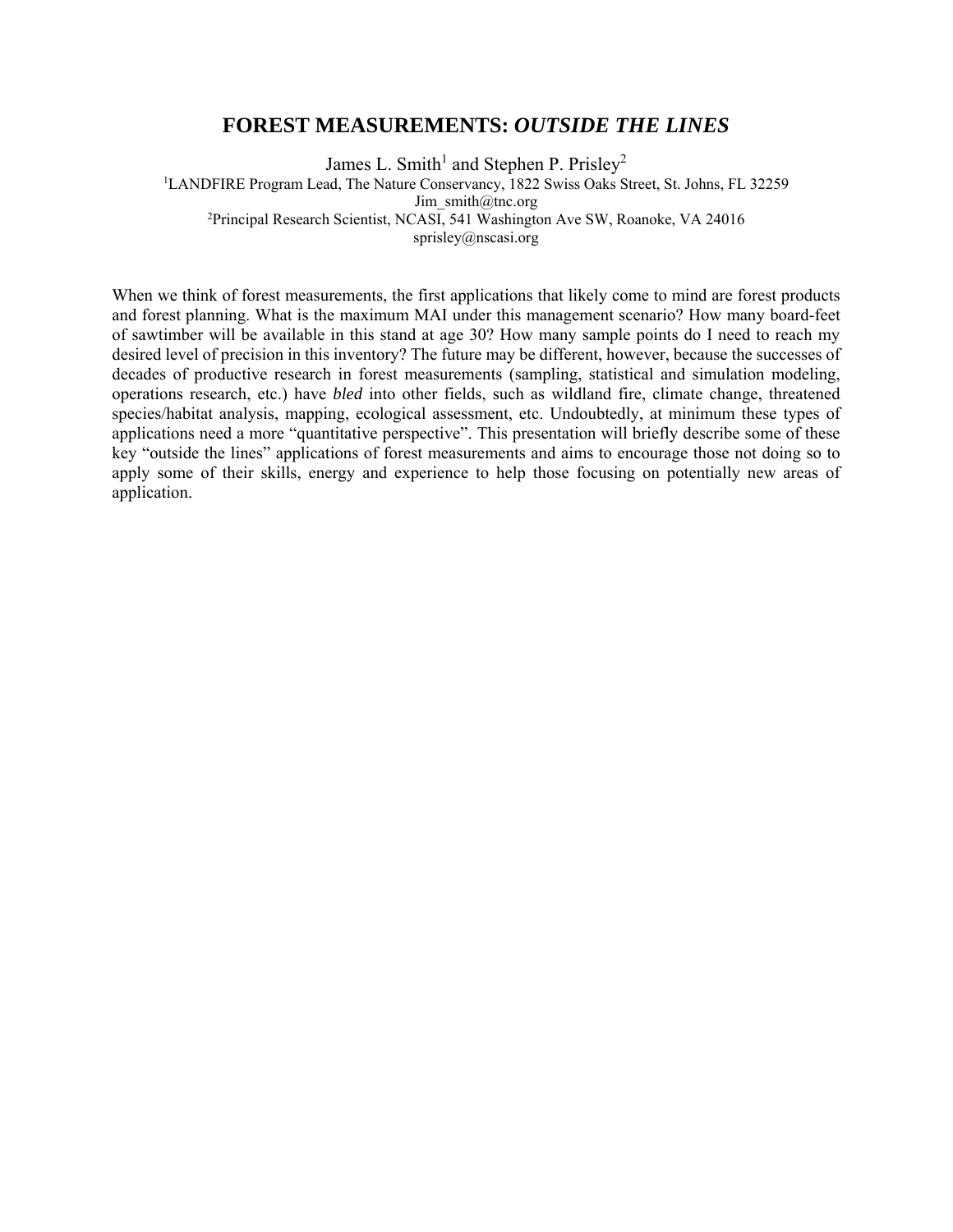#### **A SCALAR MEASURE TRACING TREE SPECIES COMPOSITION IN SPACE OR TIME**

Strimbu BM<sup>1</sup>, Paun M<sup>2</sup>, Montes C<sup>3</sup>, Popescu SC<sup>4</sup>

<sup>1</sup>College of Forestry, Oregon State University, Corvallis OR, USA<br><sup>2</sup>Faculty of Business and Administration, University of Bucharest, Bucharest, Romania<sup>3</sup>Warnell School of Forestry and Natural Resources, University of Ge

The tree species composition of a forest ecosystem is commonly represented with weights that measure the importance of one species with respect to the other species. Inclusion of weight in practical applications is difficult because of the inherent multidimensional perspective on composition. Scalar indices overcome the multidimensional challenges, and, consequently, are commonly present in complex ecosystem modeling. However, scalar indices face two major issues, namely non-uniqueness and non-measurability, which limit their ability to generalize. The objective of this study is to identify the conditions for developing a univariate true measure of composition from weights. We argue that six conditions define a scalar measure of species mixture: (1) usefulness, (2) all species have equal importance, (3) all individuals have the same importance, (4) the measurements expressing importance of an individual are consistent and appropriate, (5) the function measuring composition is invertible, and (6) the function is a true-measure. We support our argument by formally proving all the conditions. To illustrate the applicability of the scalar measure we develop a rectilinear-based measure, and apply it in yield modeling and assessment of ecosystem dynamics.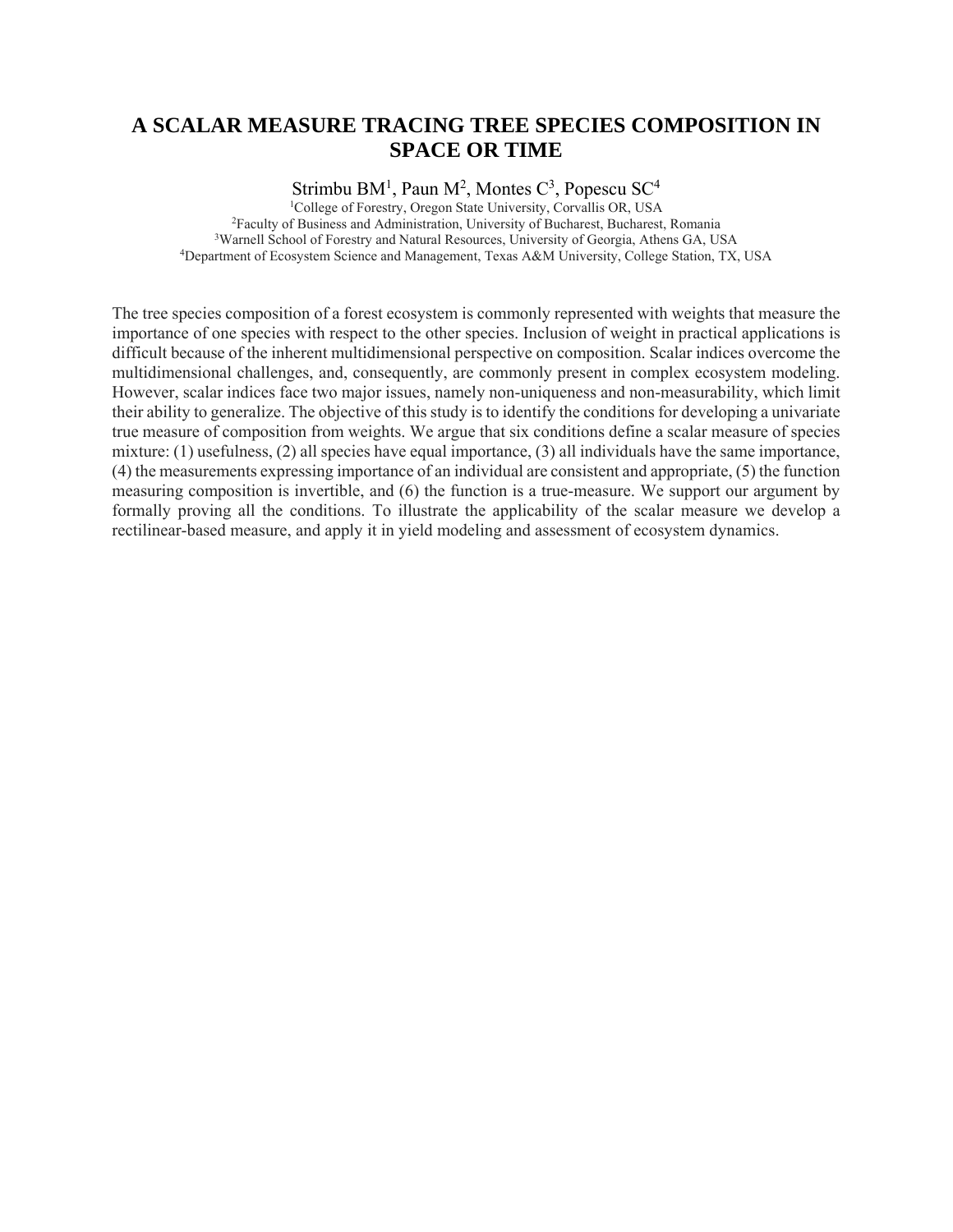## **MEASURES OF GOODNESS OF FIT FOR MORTALITY MODELS**

Mike Strub

inspiration by Quang Cao

Measures of goodness of fit for discrete data appropriate to mortality modeling are demonstrated with data and models from Cao (2017). Both likelihood based measures and the newer Coefficient of Discrimination by Tjur (2009) are examined. Tree and plot level measures are compared. Differences between discrete and continuous measures of goodness of fit are also illustrated.

References:

Quang V. Cao; Evaluation of Methods for Modeling Individual Tree Survival, Forest Science, Volume 63: 356–361.

Tjur, T. (2009) "Coefficients of determination in logistic regression models—A new proposal: The coefficient of discrimination." The American Statistician 63: 366-372.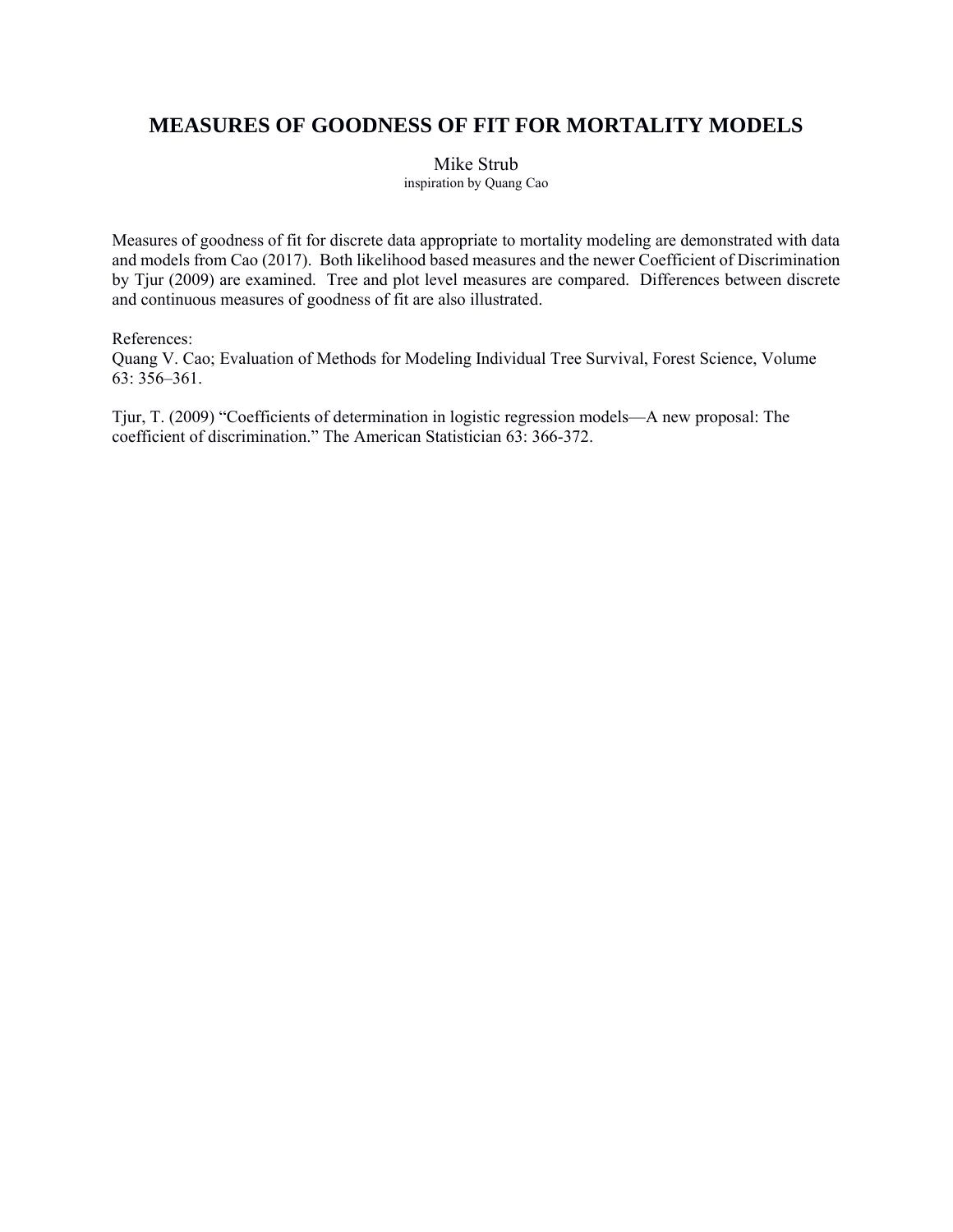### **SCIENCE SUPPORTING CORK OAK STANDS MANAGEMENT: A STAKEHOLDER'S DRIVEN DEVELOPMENT OF FOREST MANAGEMENT SUPPORT TOOLS**

Margarida Tomé<sup>1</sup>, Joana A Paulo<sup>1</sup>, João H N Palma<sup>1</sup>, Sonia P Faias<sup>1</sup> <sup>1</sup> Centro de Estudos Florestais, Universidade de Lisboa, Tapada da Ajuda 1349-017 Lisboa, Portugal

Most of cork oak stands have historically been managed as agroforestry systems, combining trees with annual cultures such as wheat, that have been gradually transformed into silvopastoral systems that combine the trees with pastures and grazing under the trees. However, several management systems can be found, from stands managed with the objective to optimize cork productions to stands for which the multifunctionality is the management objective. Landowners are quite dynamic, always trying to adapt management to new market opportunities and changing edaphoclimatic conditions. Cork oak management encompasses three main decisions: tree density (evaluated by crown cover), how often cork must be extracted (cork debarking rotation) and stand regeneration method (silvicultural system). The first decision implies the selection of the type of system, from a sparse stand compatible with agriculture, pasture or game, to a denser forest that aims at producing cork as a main product. The decisions are not straightforward, and, in a changing world, management must be adaptive, it is difficult to provide "fixed" silvicultural guidelines. Instead, adaptive management based on the monitoring and revision of the objectives, combined with the use of decision support tools to help landowners to analyse the best way to change management to face new frontiers (climate change, new markets, etc) and/or owner decision must be used. Such tools can be used for long term optimization of the system (strategic planning) to short term adaptation to optimise decisions at stand level through on-going conditions.

The objective of this presentation is to analyse the importance of short term refining of cork oak stands management versus using an a priori decision about the management approach based on long term optimisation of initial landowners' objectives. The research used several stands, representing different edaphoclimatic conditions and stand structures, as case studies. Initial landowners' objectives and present cork price structure are used to propose an optimized management approach using net present value as the main criteria but providing also information on other indicators (e.g. carbon stock). Alternative scenarios for cork price structure are used to refine management with a periodicity around 9 years (depending on the case) and the impact of this short term refining evaluated. Cork oak stand simulations are based on the SUBER model. The results show that the landowner has a clear advantage in using and adaptive management concept based on short term decision support tools. Cork oak landowners must use silvicultural guidelines selected with a long term analysis combined with the use of flexible tools that help them to adapt management to on-going conditions leading to an optimisation of benefits.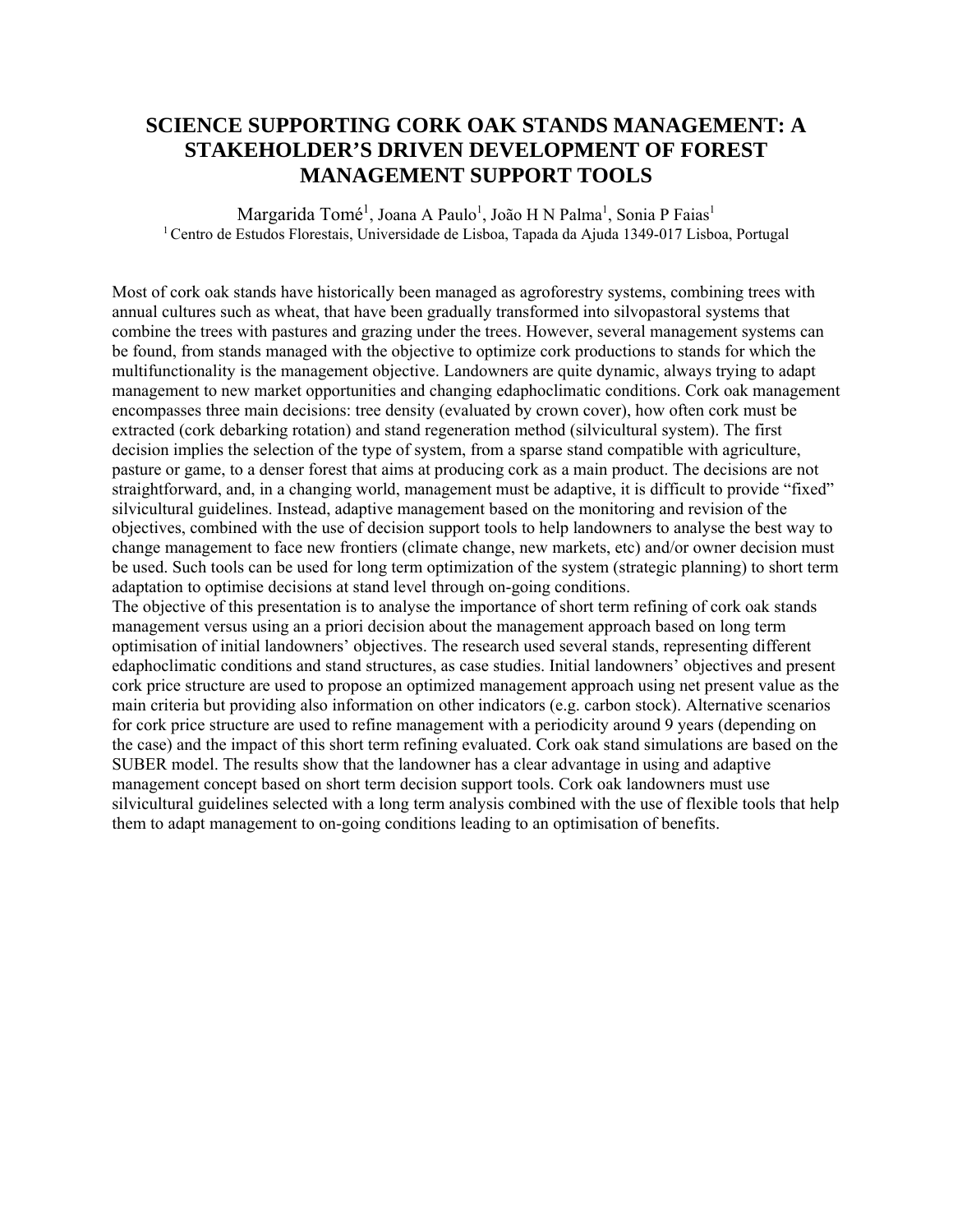## **MODELING THE INFLUENCE OF CAMBIAL AGE, RADIAL GROWTH AND CLIMATE ON WOOD DENSITY IN** *PINUS RADIATA* **D. DON GROWN IN CHILE**

Guillermo Trincado<sup>1</sup> (gtrincad@uach.cl), Alonso Barrios<sup>2</sup> (abarriost@ut.edu.co), Horacio Bown<sup>3</sup> (hbown@uchile.cl)<br><sup>1</sup>Eacultad de Ciencias Eorestales y Recursos Naturales

Facultad de Ciencias Forestales y Recursos Naturales, Universidad Austral de Chile 2 Facultad de Ingeniería Forestal, Universidad del Tolima, Colombia 3 Facultad de Ciencias Forestales y de la Conservación de la Naturaleza, Universidad de Chile.

This research focuses on identifying climate variables that explain inter-annual variability of ring wood density (RWD) in radiata pine plantations using a linear mixed-effects modeling approach. The genetic effect was accounted using the same 17 years-old half-sib family growing in six different site conditions. Firstly, we modeled the effect of cambial age (CA) trend on RWD using a restricted cubic spline function. Then, ring width (RW) and climatic variables (monthly rainfall and temperature values) were included as fixed-effects. Between-tree and inter-annual variability was also accounted for by including tree and year random-effects, respectively. Significant site differences were found for RW and RWD, where within-tree variation across sites accounted for 99% and 80.9% of total variation, respectively. On the contrary, between-site variation accounted only for 1.0% and 6.1% of total variation in RW and RWD, respectively. RW showed a significant negative effect on RWD variation across sites. The climatic variables explained significantly between 0.5 to 17% of the between-sites annual variability in RWD and their effects showed to be site specific.

**Keywords**: radial variation, wood properties, radiata pine, SilviScan.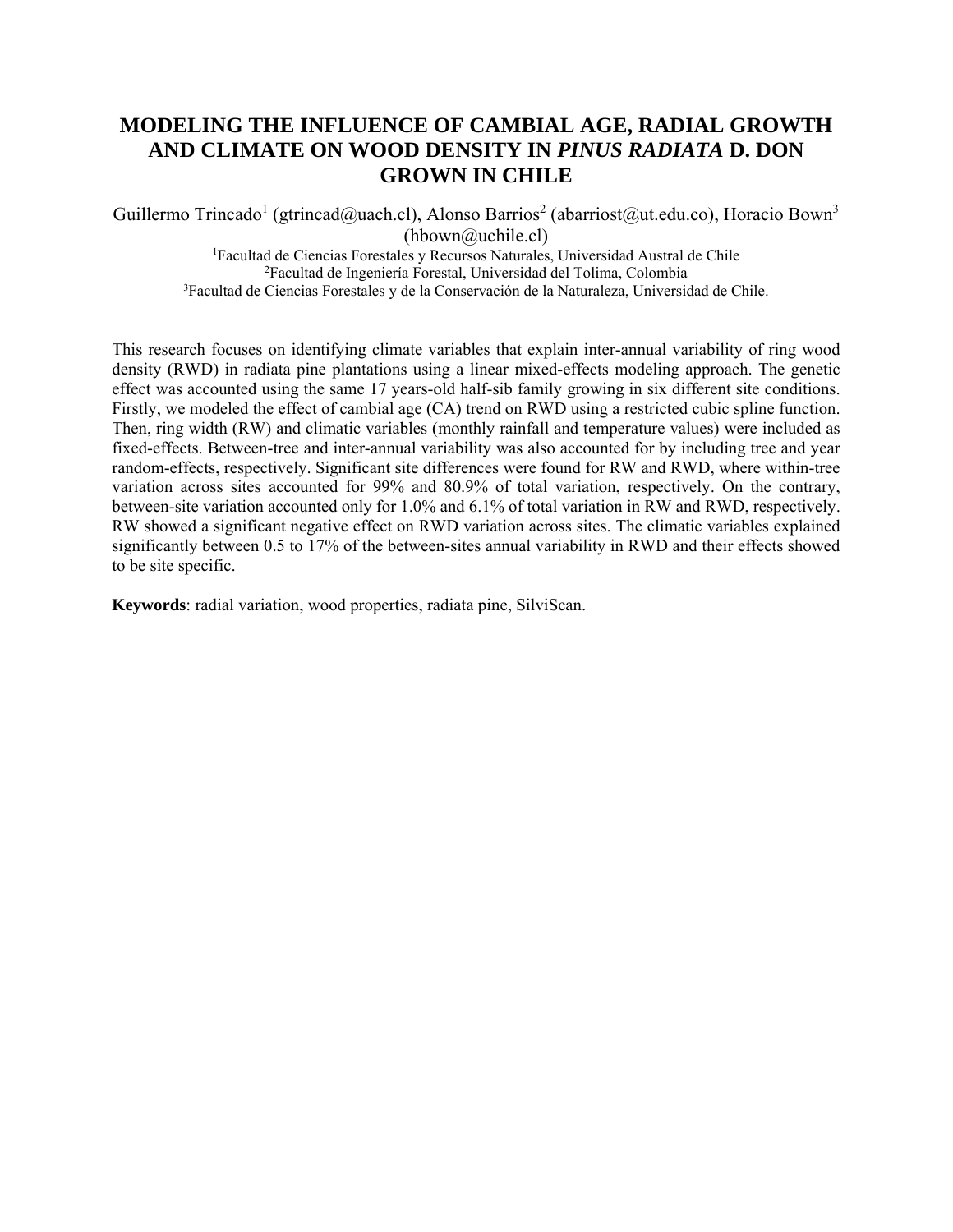#### **REGIONAL AND NATIONAL SCALE ABOVEGROUND BIOMASS ESTIMATORS FOR APPLICATIONS INVOLVING MULTIPLE TREE SPECIES**

David Walker<sup>1</sup>, Phil Radtke<sup>1</sup>, Aaron Weiskittel<sup>2</sup>, Jereme Frank<sup>2</sup>, Dave MacFarlane<sup>3</sup>, Dehai Zhao<sup>4</sup>, John Coulston<sup>5</sup>, Jim Westfall<sup>6</sup> <sup>1</sup> Virginia Tech, Blacksburg, VA<br><sup>2</sup> University of Maine, Orono, ME <sup>3</sup> Michigan State University, East Lansing, MI<br><sup>4</sup> University of Georgia, Athens, GA<br><sup>5</sup> USDA Forest Service Southern Research Station, Blacksburg, VA <sup>6</sup> USDA Forest Service Northern Research Station, Newtown Square, PA

Functional forms for allometric-type models of individual-tree aboveground biomass have been investigated for many species and applications. An emerging need involves the development of broad-scale models based on large regional data sets with wide ranges of tree sizes, many species of interest, and sample sizes that vary considerably among different species. Modified Schumacher-Hall equation forms were evaluated here for their suitability to accommodate relatively complex nonlinear biomass patterns that vary between species and for predictors spanning wide domains. A mixed-effects modeling approach was adopted as a way to borrow information from species with large numbers of observations available for model fitting to inform predictions for species with few observations. Best performing model forms included the Schumacher-Hall model segmented at one-to-three diameter thresholds to account for differing allometric relationships for trees in different size classes. Another promising formulation involved the specification of allometric coefficients in the Schumacher-Hall equation to vary continuously with tree diameter at breast height. While sample sizes as large as 50-200 trees gave best results when fitting models to single species, mixed-effects models showed promise for their ability to accommodate species having as few as 10 trees in a model fitting data set.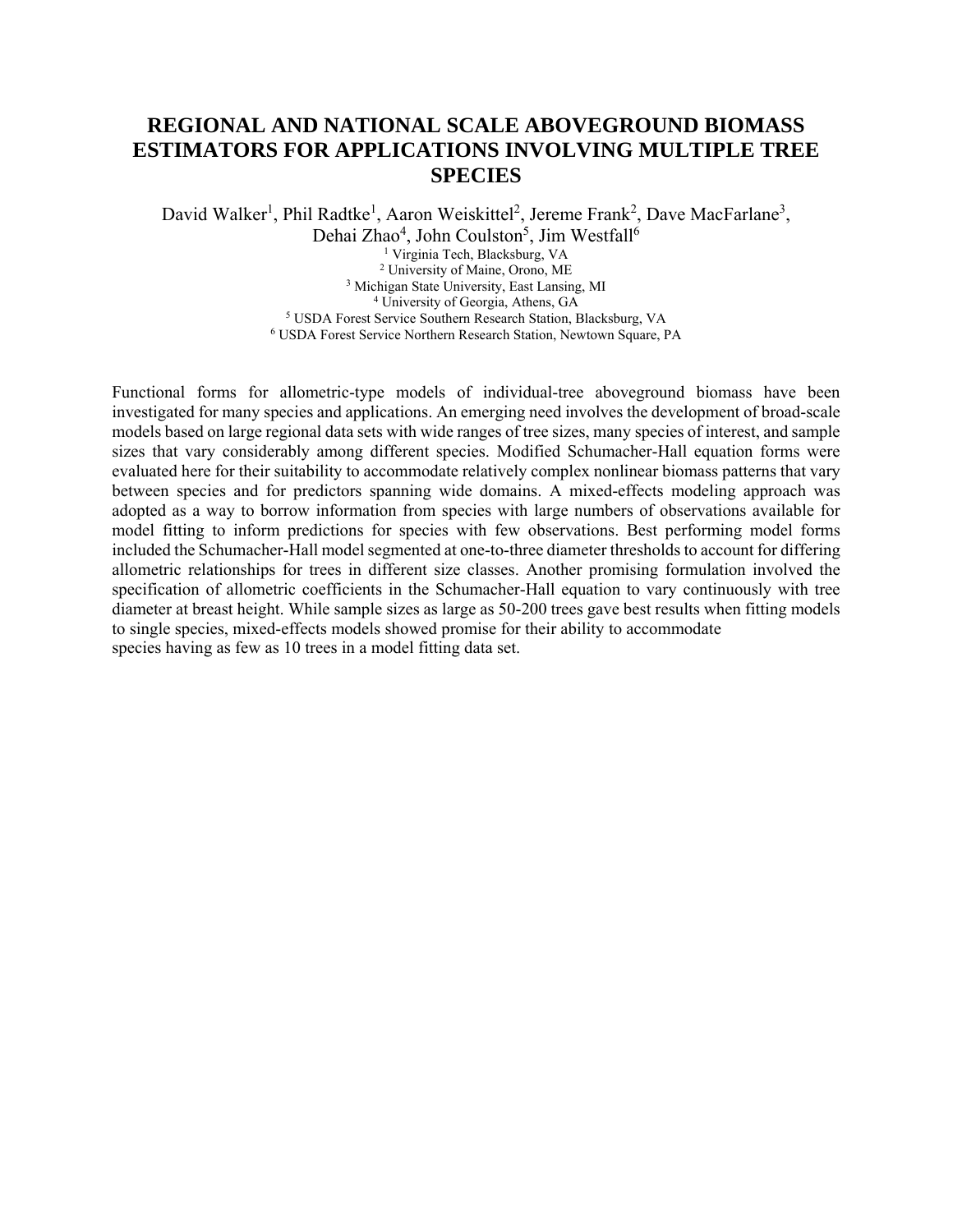#### **UNDERSTANDING DOMINANT HEIGHT PROJECTION ACCURACY OF ANAMORPHIC MODELS**

Mingliang Wang, Cristian Montes, Bronson Bullock, Dehai Zhao Warnell School of Forestry and Natural Resources, the University of Georgia, Athens, GA 30602

We used simple yet fundamental correlation-regression theory to show that anamorphic height models are a special case of linear (with respect to heights) prediction. As such, projection performances of anamorphic models are influenced by correlations between paired heights. We gave an example using repeated measurements taken on 117 plots of PMRC (Plantation Management Research Cooperative at the University of Georgia) loblolly pine site preparation study to examine dominant height projection accuracy achieved by an anamorphic model. Caution is needed with long-term projection!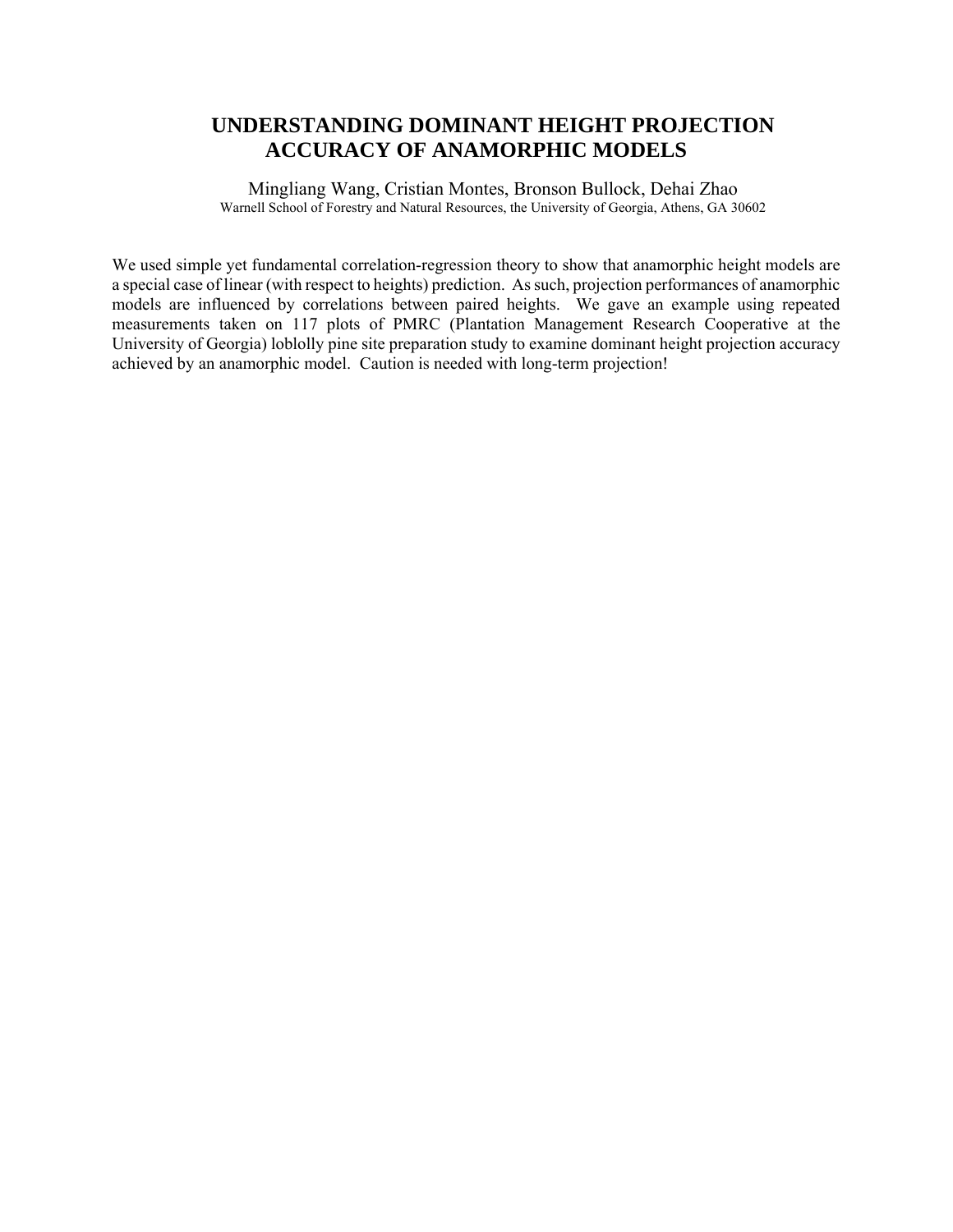#### **DOUBLE SAMPLING FOR POST-STRATIFICATION IN FOREST INVENTORY**

J.A. Westfall, A.J. Lister, C.T. Scott, T.A. Weber

Many national forest inventories (NFI) use auxiliary data to increase the precision of estimates. Typically, this is accomplished via stratified estimation techniques that rely on assignment of similar sample plot observations into each stratum. While early applications were often based on photo-interpretation of aerial photography, current technology makes using wall-to-wall digital map information more appealing due to automated processing capabilities; however, there is generally a reduction in classification accuracy in comparison to photo-interpretation and a concomitant decrease in the precision of estimates. For most established NFI, post-stratification is usually employed as the plot locations have already been established. In this study, differences in cost and precision were evaluated for post-stratification (PS) using a digital map and double sampling for post-stratification (DSPS) based on photo-interpretation of aerial imagery. It was found that DSPS consistently provided better precision than PS for estimates of total biomass and forestland area with approximately 13 PI points per sample plot; which incurred a cost increase equivalent to 0.5% per ground plot. Increasing the number of PI points per plot resulted in further gains in precision, with cost increases proportional to the PI intensity. To attain specific precision goals, DSPS was generally less costly than increasing the sample size under PS; although the PS design was more cost effective if the PI intensity was too small.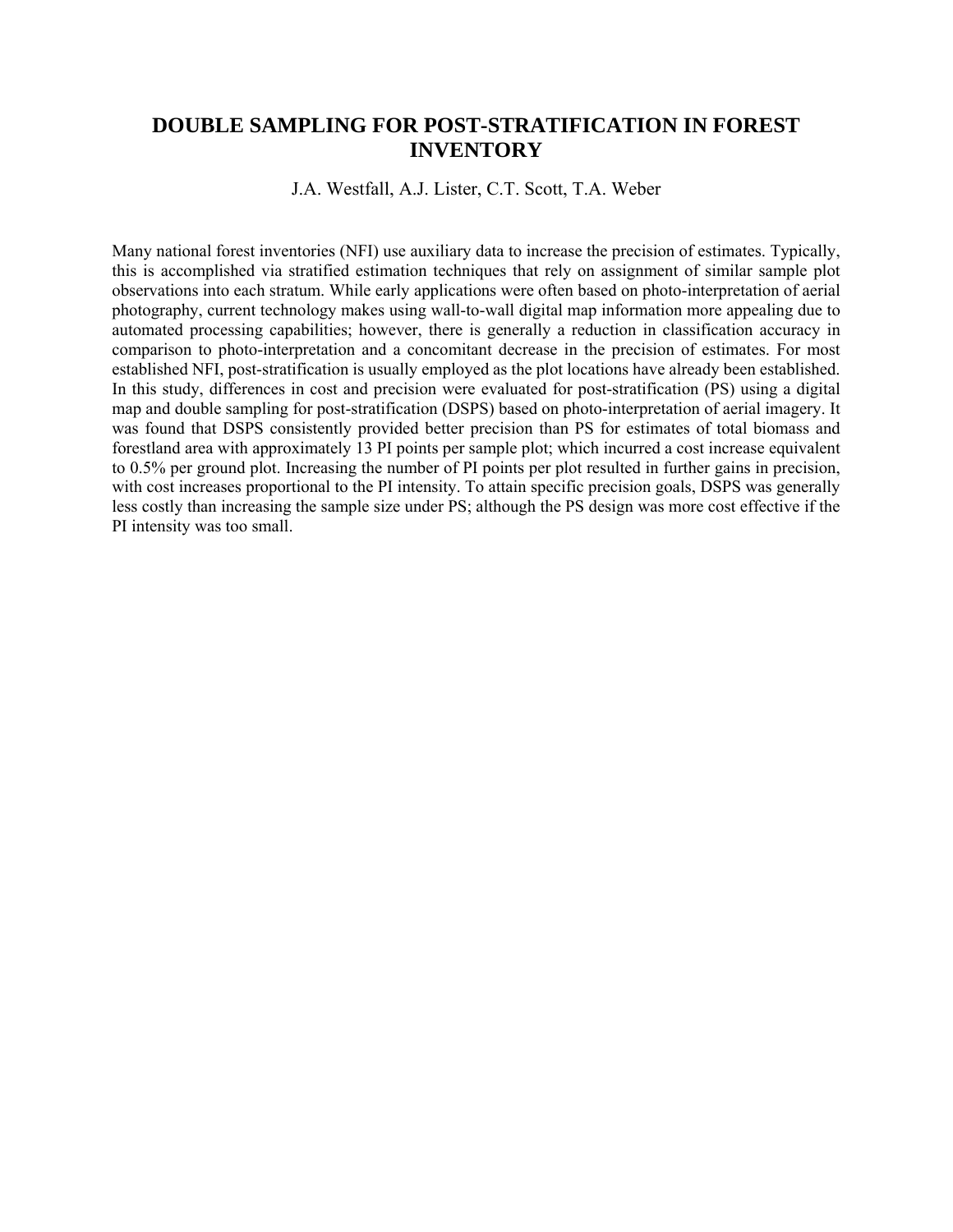#### **ESTIMATING STAND AGE FROM AIRBORNE LASER SCANNING DATA TO IMPROVE ECOSITE-BASED MODELS OF BLACK SPRUCE WOOD QUALITY IN THE BOREAL FOREST OF ONTARIO**

Rebecca Wylie, Jeff Dech, and Murray Woods Nipissing University, Ontario, Canada

Models that provide reliable estimates of wood quality could enable value chain optimization approaches that consider the market potential of trees prior to harvest. Ecological land classification units (e.g. ecosite) and forest structural metrics derived from Airborne Laser Scanning (ALS) data have been shown to be useful predictors of wood quality. However, much of the variation in wood quality among trees is driven by differences in age, and this variation has been unaccounted for in models because age is poorly represented in most inventory systems. The objectives of this study were (i) to develop a model to predict mean stem age of black spruce-dominated stands across a representative boreal forest landscape, and (ii) refine models of black spruce wood quality by including age as a predictor variable. The study was conducted in the Hearst Forest in northern Ontario, and included age data from 116, 400m<sup>2</sup> plots and wood quality data from 80, 400m2 plots representing a broad range of forest conditions. Plots were linked to a raster (20 x 20m) of ALS derived structural variables covering the entire forest. A stand age model was produced using a non-parametric approach that combined k Nearest Neighbour (k-NN) with random forests as the distance metric. This model performed well, with a root mean squared distance of 15 years and explained 62% of the variation. The wood density model used random forest to produce a model that preformed fairly well predicting 13% of the variation within the sample population and a RMSE of 59.1 kg $\rm\,m^3$ . Although the introduction of age into wood quality models did not improve performance, it did bring this type of large-scale wood quality prediction closer to becoming operational by accounting for changes across the entire stem associated with age.

#### Keywords

Black spruce, forest stand age, Airborne Laser Scanning (ALS), wood quality modelling, boreal forest, predictive modeling, k-nearest neighbor, forest resource inventory, LiDAR, remote sensing, value chain optimization, ecosite, random forests, regression tree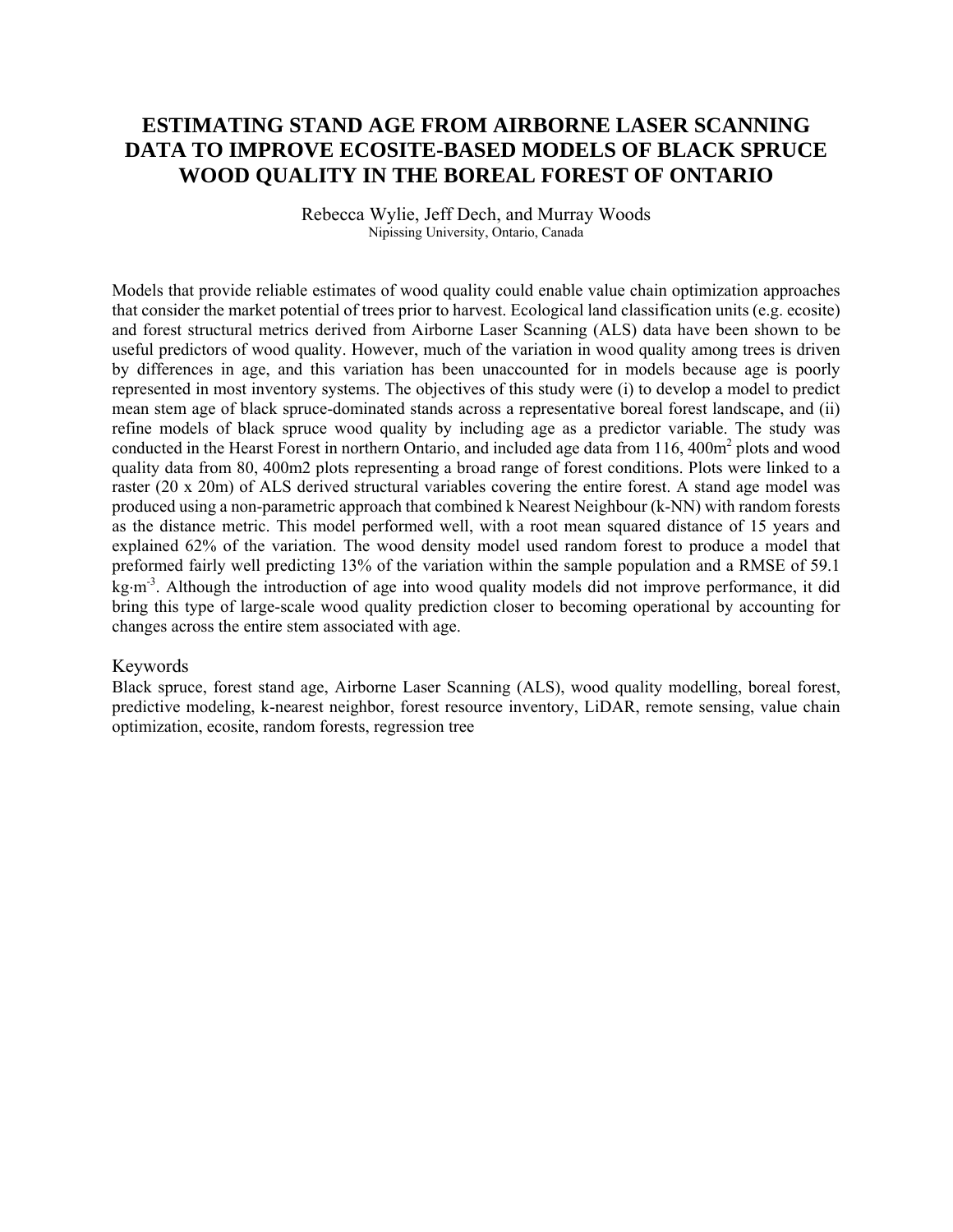## **EVALUATION OF TOTAL VOLUME AND STAND TABLES ESTIMATES WITH ALTERNATE MEASUREMENT-TREE-SELECTION METHODS IN POINT SAMPLES**

#### Sheng-I Yang, Harold E. Burkhart

Point sampling (i.e. various-radius plot sampling) has been widely applied in forest inventory. Although measuring plot area is not required in point sampling, it is necessary to take tree measurements for calculating stand variables, which is the most time-consuming and labor-intensive part of the field work. In this study, measurement trees selected by three methods: Big BAF, measuring every tree on every fourth point, and randomly selecting two trees on every point, were used to estimate total volume and stand tables. Point samples were implemented in nine 37.63-ha (93 ac) simulated loblolly pine plantations with varying levels of spatial heterogeneity, and the three measurement-tree selection methods were evaluated.

Results indicated that all three tree-selection methods evaluated in point sampling were adequate for estimating total volume. Total volume estimates were not noticeably improved by including number of trees selected at each sample point as a weight when measurement trees were randomly selected. For all three tree-selection methods, stand tables were overestimated by binned samples, especially for small diameter classes. Recording exact dbh of selected measurement trees in the field for calculation of a precise expansion factor is recommended to improve the reliability of the estimates for stand tables.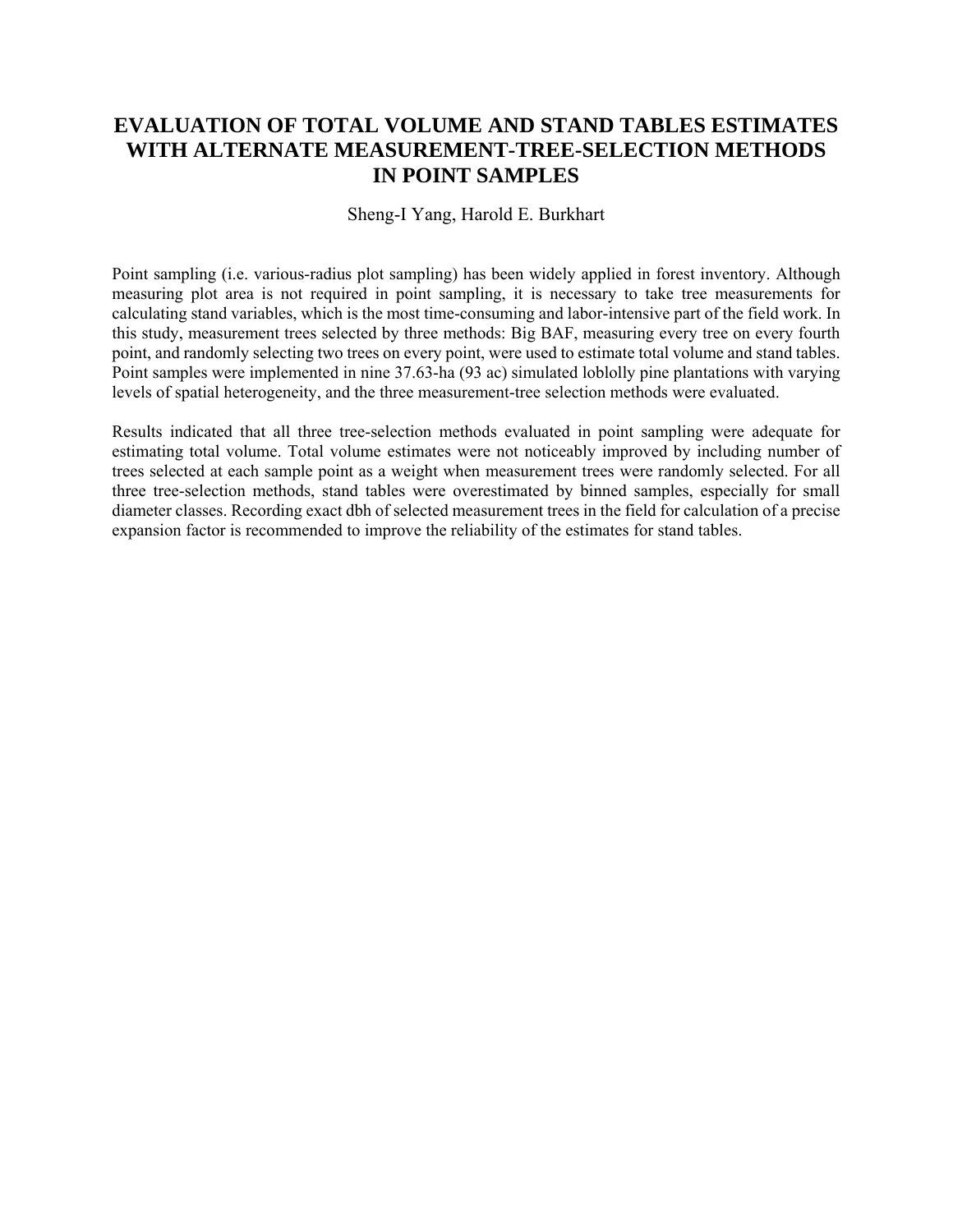#### **MORE DISCUSSION ON THE COMPATIBILITY AND ADDITIVITY OF TREE TAPER, VOLUME AND BIOMASS EQUATIONS**

Dehai Zhao<sup>1</sup>\*(zhaod@uga.edu), James Westfall<sup>2</sup>, John W. Coulston<sup>3</sup>, Thomas B. Lynch<sup>4</sup>, Bronson P. Bullock<sup>1</sup>, Cristian R. Montes<sup>1</sup>

<sup>1</sup> Warnell School of Forestry and Natural Resources, University of Georgia, Athens, GA 30602<br><sup>2</sup> U.S. Forest Service, Northern Research Station, 11 Campus Blvd., Suite 200, Newtown Square, PA 190733<br><sup>3</sup> U.S. Forest Servic

USDA-FIA is striving to develop/update estimators for compatible volume, biomass, and carbon contents of trees and tree components for top 25 tree species. It is desirable and possible to develop completely compatible taper and volume equation systems that have algebraic compatibility and numeric consistency among all the component equations. First, we will show that four conditions need to be satisfied for developing algebraically compatible of taper and volume equations, and the development methods could be mathematically unified. Three fitting methods used to obtain numerically consistent estimates of parameters were empirically evaluated, and the results suggested that optimization of parameters of the system for both taper and cumulative volume simultaneously is preferable to separate optimization for taper or volume only. Finally we will discuss aggregative and disaggregative strategies for modeling additive biomass equations. In the aggregative approach, total tree biomass equation was specified by aggregating the expectations of component biomass models, and their parameters were estimated by jointly fitting all component and total biomass equations using weighted nonlinear seemingly unrelated regression (NSUR) (SUR1) or by jointly fitting component biomass equations using weighted NSUR (SUR2). In an alternative disaggregative approach (DRM), the biomass component proportions were modeled using Dirichlet regression, and the estimated total tree biomass was disaggregated into biomass components based on their estimated proportions. We empirically demonstrated and analytically confirmed that SUR2 should be recommended.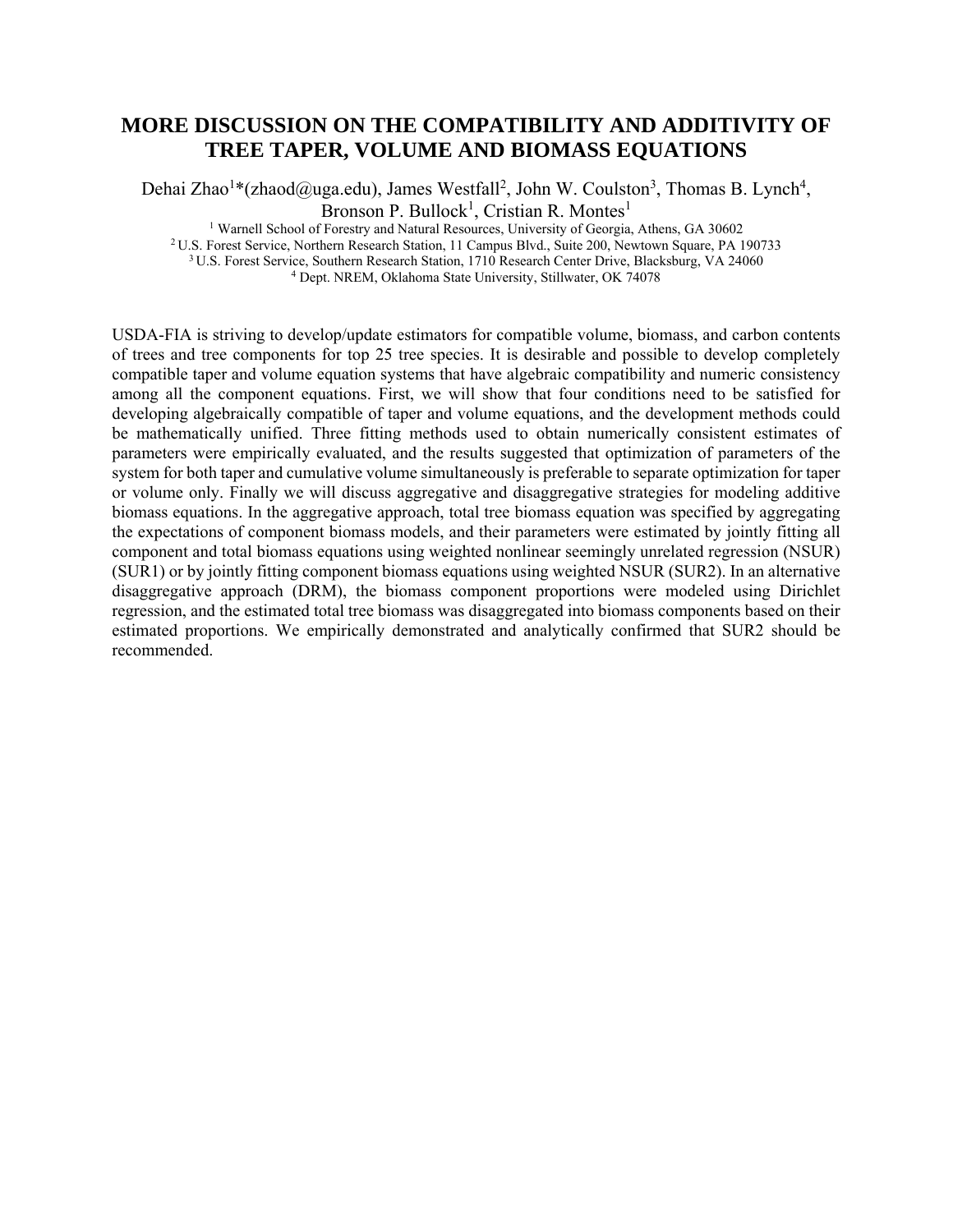#### Field Trip Attendees – 2018 IUFRO4.01‐SOMENS‐NEMO Joint Conference

Blacksburg, VA. October 31, 2018

| <b>First Name</b> | <b>Last Name</b> | <b>Affiliation</b>                    |
|-------------------|------------------|---------------------------------------|
| Ralph             | Amateis          | Virginia Tech                         |
| Madeleen          | Algera           | <b>Komatiland Forests</b>             |
| Laura Denise      | Bonnette         | Hancock Forest Management             |
| Fernando          | Bustamonte       |                                       |
| Yingbing          | Chen             | University of New Brunswick           |
| Sandro            | <b>Diaz</b>      | Forestal Mininco S.A.                 |
| Chris             | Cieszewski       | University of Georgia                 |
| James             | Goudie           |                                       |
| <b>Brad</b>       | Graham           | <b>GreenWood Resources</b>            |
| Nabin             | Gyawali          | Weyerhaeuser                          |
| Dale              | Hogg             | Green Diamond Resource Co.            |
| Yung-Han          | Hsu              | University of New Brunswick           |
| John              | Kershaw          | University of New Brunswick           |
| Menzi Sibusiso    | Lukhele          | South African Forestry Companies      |
| Xu                | Ma               | University of New Brunswick           |
| Douglas           | Maguire          | <b>Oregon State University</b>        |
| Nathaniel         | Naumann          | PotlatchDeltic                        |
| <b>Bharat</b>     | Pokharel         | <b>Tennessee State University</b>     |
| Jose              | Rivera           |                                       |
| Timothy           | Robards          | <b>TYLD Corp</b>                      |
| Jame              | Sanchez          | <b>MASISA</b>                         |
| Sanusi            | Shamaki          | Usmanu Danfodiyo University           |
| Margarida         | Tomé             | Universidade de Lisboa                |
| Astor             | Torano Caicoya   | <b>Technical University of Munich</b> |
| Guillermo         | Trincado         | Universidad Austral de Chile          |
| David             | Walters          | <b>Olympic Resource Management</b>    |
| Rebecca           | Wylie            | <b>Nipissing University</b>           |
| Ting-Ru           | Yang             | University of New Brunswick           |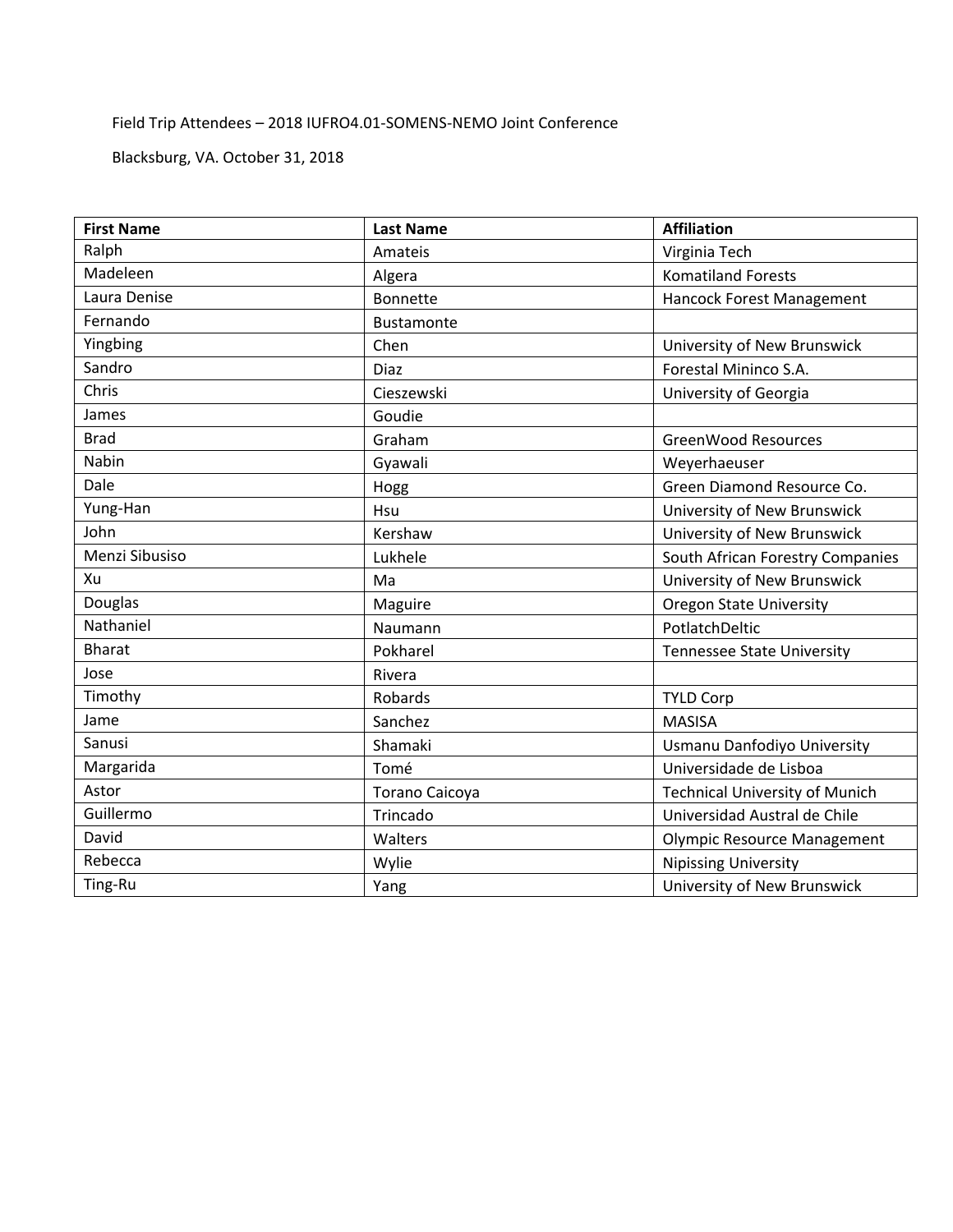| <b>Name</b>              | Company                            | <b>City</b> | <b>State</b>   | <b>Email</b>               |
|--------------------------|------------------------------------|-------------|----------------|----------------------------|
| David                    | University of Montana              | Missoula    | MT             | david.affleck@umontana.edu |
| Affleck                  | Forestry                           |             |                |                            |
| Madeleen                 | Komatiland Forests                 | Graskop     |                | madeleen@safcol.co.za      |
| Algera                   |                                    |             |                |                            |
| Micky Allen              | Norwegian Institute of             | Oslo        |                | micky.allen@nibio.no       |
| $\scriptstyle\rm II$     | Bioeconomy                         |             |                |                            |
| Ralph                    | Virginia Tech                      | Blacksburg  | <b>VA</b>      | ralph@vt.edu               |
| Amateis                  |                                    |             |                |                            |
| Clara Anton              | Norwegian Institute of             | Ås          |                | caf@nibio.no               |
| Fernandez                | <b>Bioeconomy Research</b>         |             |                |                            |
| Chad                     | Michigan State University          | East        | MI             | babcoc76@msu.edu           |
| Babcock                  |                                    | Lansing     |                |                            |
| Josh                     | Mississippi State University       | Starkville  | <b>MS</b>      | jbb450@msstate.edu         |
| <b>Bankston</b>          |                                    |             |                |                            |
| Alonso<br><b>Barrios</b> | Universidad del Tolima             | Ibague      |                | abarriost@ut.edu.co        |
| Trilleras                |                                    |             |                |                            |
| Martin                   | <b>Resource Management Service</b> | Trussville  | AL             |                            |
| <b>Beavers</b>           |                                    |             |                | mbeavers@resourcemgt.com   |
| Eddie                    | <b>SUNY-ESF</b>                    | Syracuse    | $\bold{NY}$    | ebevilacqua@esf.edu        |
| Bevilacqua               |                                    |             |                |                            |
| Andréa                   |                                    | Campo       |                | bmoreira.dea@gmail.com     |
| <b>Bittencourt</b>       |                                    | Limpo       |                |                            |
| Moreira                  |                                    | Paulista    |                |                            |
| Laura Denise             | Hancock Forest Management          | Charlotte   | N <sub>C</sub> | dbonnette@hnrg.com         |
| <b>Bonnette</b>          |                                    |             |                |                            |
| <b>Bruce</b>             | Resource Management Service        | Watkinsvill | GA             | bborders@resourcemgt.com   |
| <b>Borders</b>           |                                    | e           |                |                            |
| Ernest                   | James W. Sewall Company            | Old Town    | <b>ME</b>      | ernest.bowling@sewall.com  |
| Bowling                  |                                    |             |                |                            |
| <b>Karol Bronisz</b>     | Warsaw University of Life          | Warsaw      |                | karol.bronisz@wl.sggw.pl   |
|                          | Sciences                           |             |                |                            |
| <b>Bronson</b>           | Warnell School of Forestry,        | Athens      | GA             | bronsonbullock@uga.edu     |
| <b>Bullock</b>           | University of Georgia-Athens       |             |                |                            |
| Harold                   | Virginia Tech                      | Blacksburg  | <b>VA</b>      | burkhart@vt.edu            |
| <b>Burkhart</b>          |                                    |             |                |                            |
| Ian Cameron              | <b>Azura Formetrics Ltd</b>        | Kamloops    |                | ian.cameron@azura.ca       |
| Quang Cao                | Louisiana State University         | Baton       | LA             | qcao@lsu.edu               |
|                          |                                    | Rouge       |                |                            |
| Yingbing                 | University of New Brunswick        | Fredericton |                |                            |
| Chen                     |                                    |             |                |                            |
| Chris                    | University of Georgia -            | Athens      | ${\rm GA}$     | biomat@uga.edu             |
| Cieszewski               | Warnell School of Forestry         |             |                |                            |
| Clara Clark              | American Forest Management         | Charlotte   | $\rm NC$       | clara.clark@afmforest.com  |
| <b>Brian Clough</b>      | SilviaTerra                        | San         | CA             | brian@silviaterra.com      |
|                          |                                    | Francisco   |                |                            |
| Patrick Clune            | Campbell Global                    | Vancouver   | <b>WA</b>      | pclune@campbellglobal.com  |
| Dean Coble               | Washington University in St.       | University  | MO             | dcoble@wustl.edu           |
|                          | Louis                              | City        |                |                            |
| John                     | <b>USDA Forest Service</b>         | Knoxville   | $\rm NC$       | jcoulston@fs.fed.us        |
| Coulston                 |                                    |             |                |                            |
| Garret                   | Michigan State University          | East        | MI             | dettman4@msu.edu           |
| Dettmann                 |                                    | Lansing     |                |                            |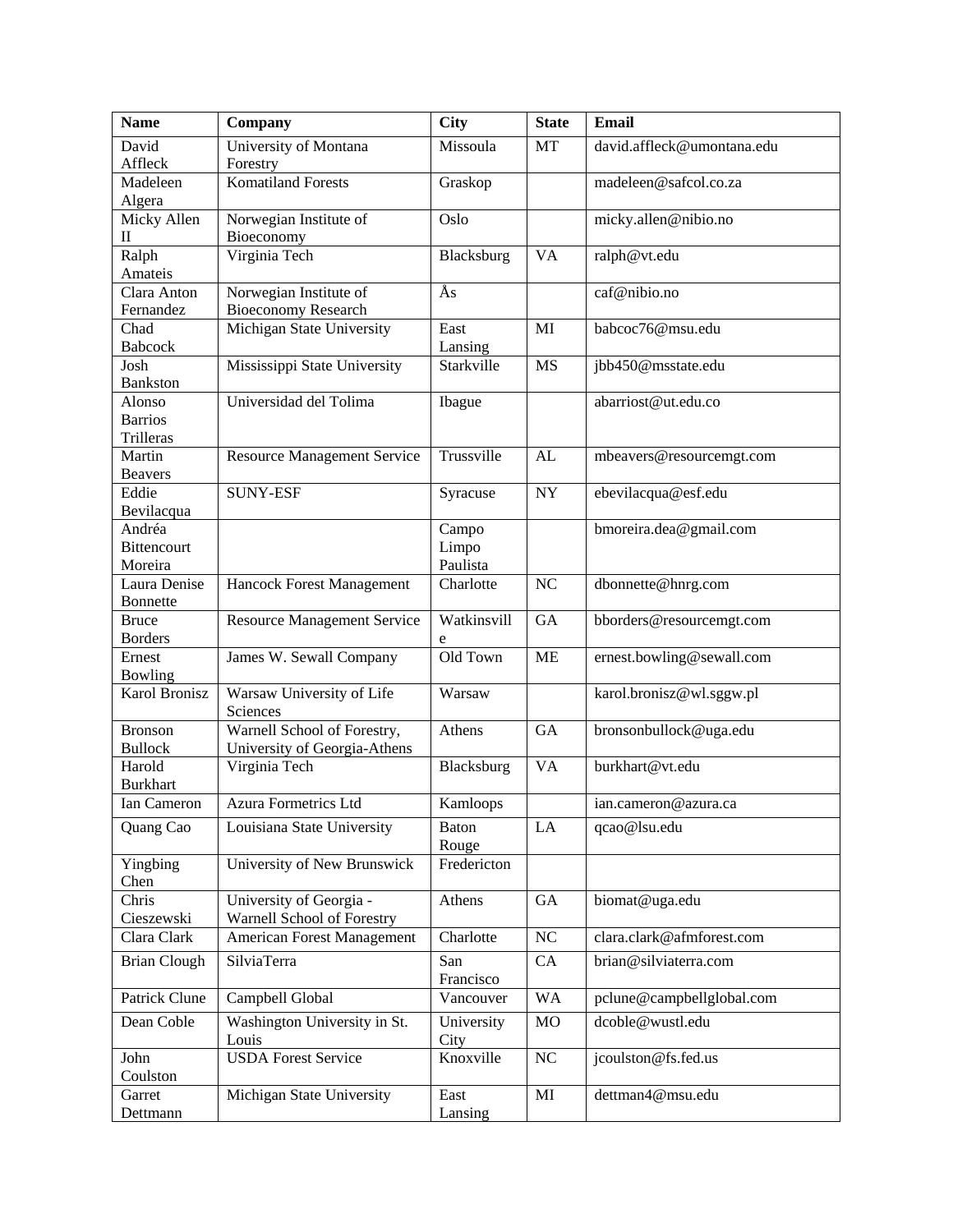| Sandro Diaz             | Forestal Mininco S.A.                                       | Los                    |                        | sandro.diaz@cmpc.cl                      |
|-------------------------|-------------------------------------------------------------|------------------------|------------------------|------------------------------------------|
| <b>Adam Dick</b>        | <b>Canadian Forest Service</b>                              | Angeles<br>Fredericton |                        | adam.dick@gmail.com                      |
| Rong Fang               | <b>Oregon State University</b>                              | Corvallis              | <b>OR</b>              | rong.fang@oregonstate.edu                |
|                         |                                                             |                        |                        | froese@mtu.edu                           |
| <b>Robert Froese</b>    | Michigan Technological<br>University                        | Houghton               | MI                     |                                          |
| Donald<br>Gagliasso     | Mason, Bruce & Girard                                       | Berwyn                 | IL                     | dgaglias@masonbruce.com                  |
| Salvador<br>Gezan       | University of Florida                                       | Gainesville            | FL                     | sgezan@ufl.edu                           |
| <b>Glenn Glover</b>     | <b>Auburn University</b>                                    | Auburn                 | AL                     | glover@auburn.edu                        |
| James Goudie            |                                                             | Victoria               |                        | jimgoudie@shaw.ca                        |
| <b>Brad Graham</b>      | <b>GreenWood Resources</b>                                  | Portland               | <b>OR</b>              | brad.graham@gwrglobal.com                |
| <b>Edwin Green</b>      | <b>Rutgers University</b>                                   | Monroe<br>Township     | $\mathbf{N}\mathbf{J}$ | edwin.j.green.7@gmail.com                |
| Corey Green             | Virginia Tech                                               | Blacksburg             | $\overline{VA}$        | pcgreen7@vt.edu                          |
| Nabin<br>Gyawali        | Weyerhaeuser                                                | Seattle                | <b>WA</b>              | nabin.gyawali@weyerhaeuser.com           |
| Temesgen<br>Hailemariam | <b>Oregon State University</b>                              | Corvallis              | <b>OR</b>              | hailemariam.temesgen@oregonstate.<br>edu |
| David Hamlin            | Campbell Global                                             | Portland               | <b>OR</b>              | dhamlin@campbellglobal.com               |
| Thomas<br>Harris        | University of Georgia                                       | Athens                 | GA                     | thomas.harris@uga.edu                    |
| Nathan                  | <b>American Forest Management</b>                           | Charlotte              | NC                     | nate.herring@afmforest.com               |
| Herring                 |                                                             |                        |                        |                                          |
| Dale Hogg               | Green Diamond Resource Co.                                  | <b>Bogart</b>          | GA                     | dale.hogg@greendiamond.com               |
| Yung-Han<br>Hsu         | University of New Brunswick                                 | Fredericton            | NB                     | yhsu@unb.ca                              |
| David Hyink             | Deerfield Consulting LLC                                    | Rapid City             | $\overline{SD}$        | dave_hyink@msn.com                       |
| John Kershaw            | University of New Brunswick                                 | Fredericton            | NB                     | kershaw@unb.ca                           |
| Diane<br>Kiernan        | <b>SUNY-ESF</b>                                             | Auburn                 | <b>NY</b>              | dhkiernan@esf.edu                        |
| Stephen<br>Kinane       | Warnell School of Forestry,<br>University of Georgia-Athens | Athens                 | GA                     | smkinane@uga.edu                         |
| <b>Steve Knowe</b>      | <b>Steve Knowe Biostatistics</b>                            | Tega Cay               | <b>SC</b>              | userid@steveknowe.com                    |
| Anil Koirala            | Consulting, LLC<br>Warnell Schoo, University of             | Athens                 | GA                     | anilk@uga.edu                            |
| Valerie                 | Georgia - Athens<br>University of British Columbia          | Vancouver              |                        | valerie.lemay@ubc.ca                     |
| LeMay<br>Menzi          | South African Forestry                                      | Sabie                  |                        | menzi@safcol.co.za                       |
| Sibusiso                | Companies                                                   |                        |                        |                                          |
| Lukhele                 |                                                             |                        |                        |                                          |
| Thomas<br>Lynch         | Oklahoma State University                                   | Stillwater             | OK                     | tom.lynch@okstate.edu                    |
| Xu Ma                   | University of New Brunswick                                 | Fredericton            |                        |                                          |
| David                   | Michigan State University                                   | East                   | MI                     | macfar24@msu.edu                         |
| MacFarlane              |                                                             | Lansing                |                        |                                          |
| Douglas<br>Maguire      | Oregon State University                                     | Philomath              | <b>OR</b>              | doug.maguire@oregonstate.edu             |
| Jerry Mahon             | <b>Stafford Capital Partners</b>                            | Austin                 | <b>TX</b>              | jerrymahon@staffordcp.com                |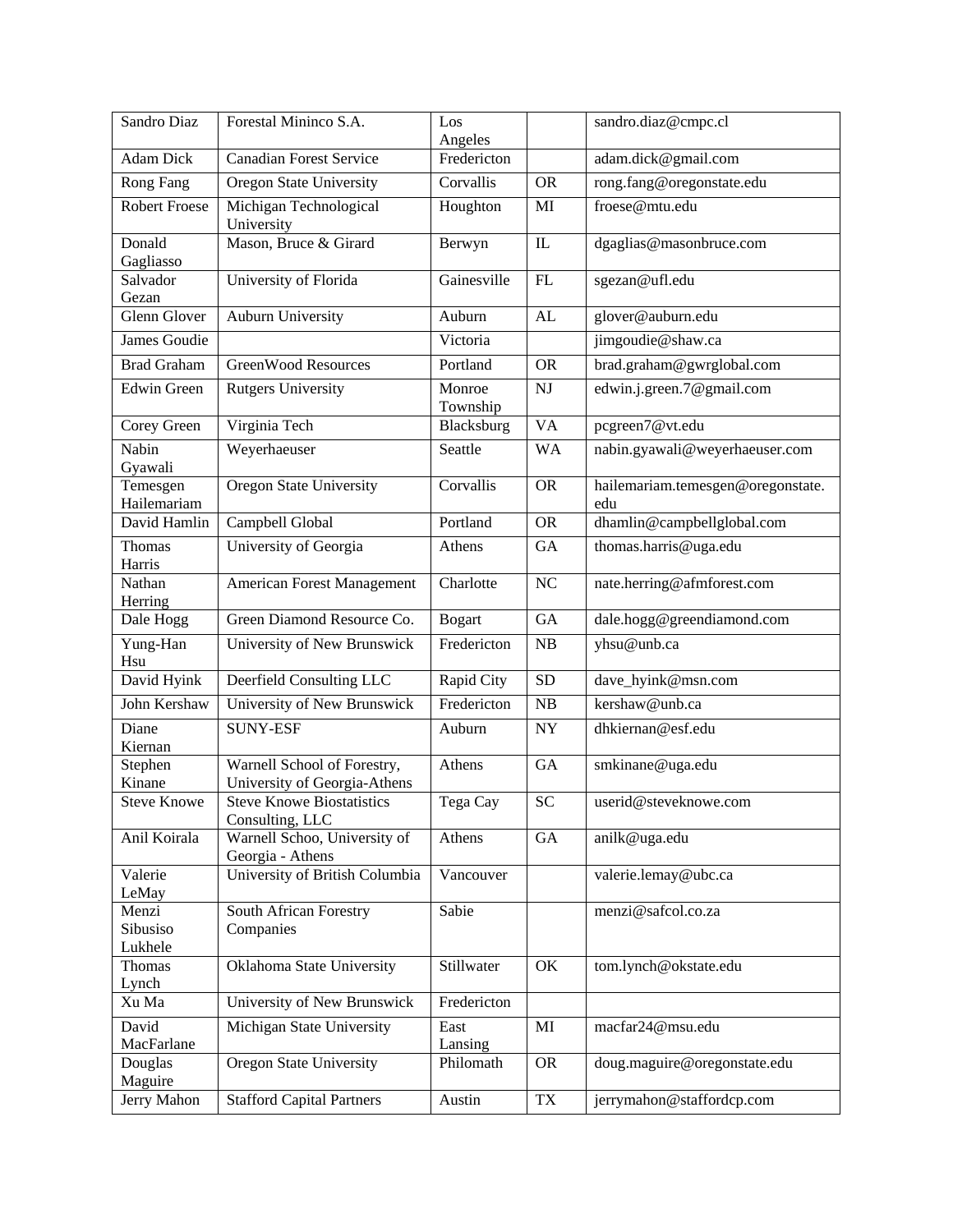| Peter<br>Marshall         | University of British Columbia                              | Vancouver                   |                 | peter.marshall@ubc.ca                    |
|---------------------------|-------------------------------------------------------------|-----------------------------|-----------------|------------------------------------------|
| <b>James</b><br>McCarter  | NC State University                                         | Knightdale                  | NC              | jbmccart@ncsu.edu                        |
| Cristian<br>Montes        | Warnell School of Forestry,<br>University of Georgia-Athens | Athens                      | <b>GA</b>       | crmontes@uga.edu                         |
| Christian<br>Mora         | Fibraconsult                                                | Concepcion                  |                 | crmora@fibraconsult.cl                   |
| Nathaniel<br>Naumann      | PotlatchDeltic                                              | Spokane                     | <b>WA</b>       | nathaniel.naumann@potlatchdeltic.co<br>m |
| Travis<br>Norman          | GreenWood Resources, Inc.                                   | Spartanburg                 | <b>SC</b>       | travis.norman@gwrglobal.com              |
| Sergio Orrego             | Universidad Nacional de<br>Colombia                         | Athens                      | <b>GA</b>       | saorrego@unal.edu.co                     |
| Nate Osborne              | Rayonier                                                    | Yulee                       | FL              | nathaniel.osborne@rayonier.com           |
| Zack Parisa               | SilviaTerra                                                 | San<br>Francisco            | CA              | zack@silviaterra.com                     |
| Stephanie<br>Patton       | University of Minnesota                                     | St. Paul                    | <b>MN</b>       | patt0373@umn.edu                         |
| <b>Spencer Peay</b>       | Warnell School of Forestry,<br>University of Georgia-Athens | Athens                      | <b>GA</b>       | wpeay26@uga.edu                          |
| <b>Bharat</b><br>Pokharel | Tennessee State University                                  | Nashville                   | <b>TN</b>       | bpokhare@tnstate.edu                     |
| Nan Pond                  | SilviaTerra                                                 | Albuquerqu<br>e             | NM              | nan@silviaterra.com                      |
| Mark Porter               | Warnell School of Forestry,<br>University of Georgia-Athens | Athens                      | GA              | smp68529@uga.edu                         |
| Krishna<br>Poudel         | Mississippi State University                                | Mississippi<br><b>State</b> | <b>MS</b>       | kpp70@msstate.edu                        |
| <b>Steve Prisley</b>      | Nat. Council for Air and<br><b>Stream Improvement</b>       | Roanoke                     | $\overline{VA}$ | sprisley@ncasi.org                       |
| Jacob Putney              | <b>Oregon State University</b>                              | Adair<br>Village            | <b>OR</b>       | jacob.putney@oregonstate.edu             |
| Philip Radtke             | Virginia Tech                                               | Blacksburg                  | <b>VA</b>       | pradtke@vt.edu                           |
| Åsa Ramberg               | SLU, Swedish University of<br><b>Agricultural Sciences</b>  | Athens                      | GA              | asrg0003@stud.slu.se                     |
| Laura<br>Ramirez          | Universidad Nacional de<br>Colombia                         | Athens                      | <b>GA</b>       | laurar1891@gmail.com                     |
| Gregory<br>Reams          | <b>USDA Forest Service</b>                                  | Owings                      | MD              | greams@fs.fed.us                         |
| Hector                    | Warnell School of Forestry,                                 | Athens                      | GA              | hrestrepo@uga.edu                        |
| Restrepo<br>Ben Rice      | University of Georgia-Athens<br>LandVest                    | West                        | $\rm NH$        | brice@landvest.com                       |
|                           |                                                             | Stewartstow<br>n            |                 |                                          |
| Timothy<br>Robards        | <b>TYLD Corp</b>                                            | Dixon                       | CA              | tim.robards@tyldcorp.com                 |
| Henry<br>Rodman           | SilviaTerra                                                 | Duluth                      | <b>MN</b>       | henry@silviaterra.com                    |
| Francis<br>Roesch         | <b>USDA Forest Service</b>                                  | Asheville                   | NC              | froesch@fs.fed.us                        |
| Matthew<br>Russell        | University of Minnesota                                     | St. Paul                    | MN              | russellm@umn.edu                         |
| Charles<br>Sabatia        | The Westervelt Company                                      | Tuscaloosa                  | ${\rm AL}$      | csabatia@westervelt.com                  |